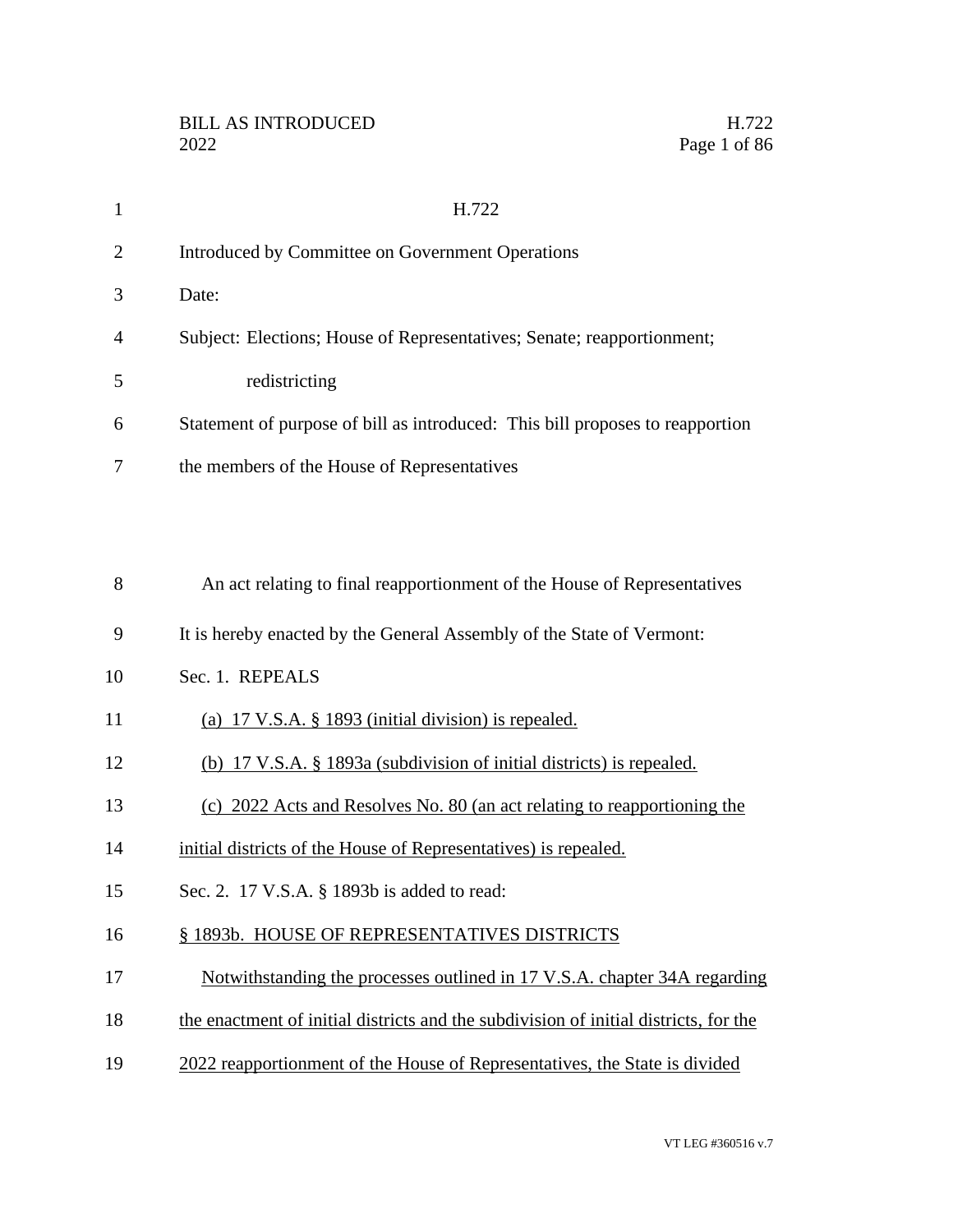| $\mathbf{1}$   | into the following districts for the House of Representatives, each of which |                                         |                 |
|----------------|------------------------------------------------------------------------------|-----------------------------------------|-----------------|
| $\overline{2}$ | shall be entitled to the indicated number of Representatives:                |                                         |                 |
| 3              | District                                                                     | Towns and Cities                        | Representatives |
| 4              |                                                                              | *** ADDISON COUNTY ***                  |                 |
| 5              | ADDISON-1                                                                    | That portion of the town of             |                 |
| 6              |                                                                              | Middlebury encompassed within a         |                 |
| 7              |                                                                              | boundary beginning at the point         |                 |
| 8              |                                                                              | where the northern boundary line of     |                 |
| 9              |                                                                              | Middlebury intersects with U.S.         |                 |
| 10             |                                                                              | Route 7; then southerly along the       |                 |
| 11             |                                                                              | eastern side of the centerline of U.S.  |                 |
| 12             |                                                                              | Route 7 to the intersection of Main     |                 |
| 13             |                                                                              | Street; then southwesterly along the    |                 |
| 14             |                                                                              | southeastern side of the centerline of  |                 |
| 15             |                                                                              | Main Street to the traffic circle; then |                 |
| 16             |                                                                              | along the southeastern side of the      |                 |
| 17             |                                                                              | centerline of the northwestern          |                 |
| 18             |                                                                              | section of the traffic circle to the    |                 |
| 19             |                                                                              | beginning of College Street; then       |                 |
| 20             |                                                                              | westerly along the southern side of     |                 |
| 21             |                                                                              | the centerline of College Street to the |                 |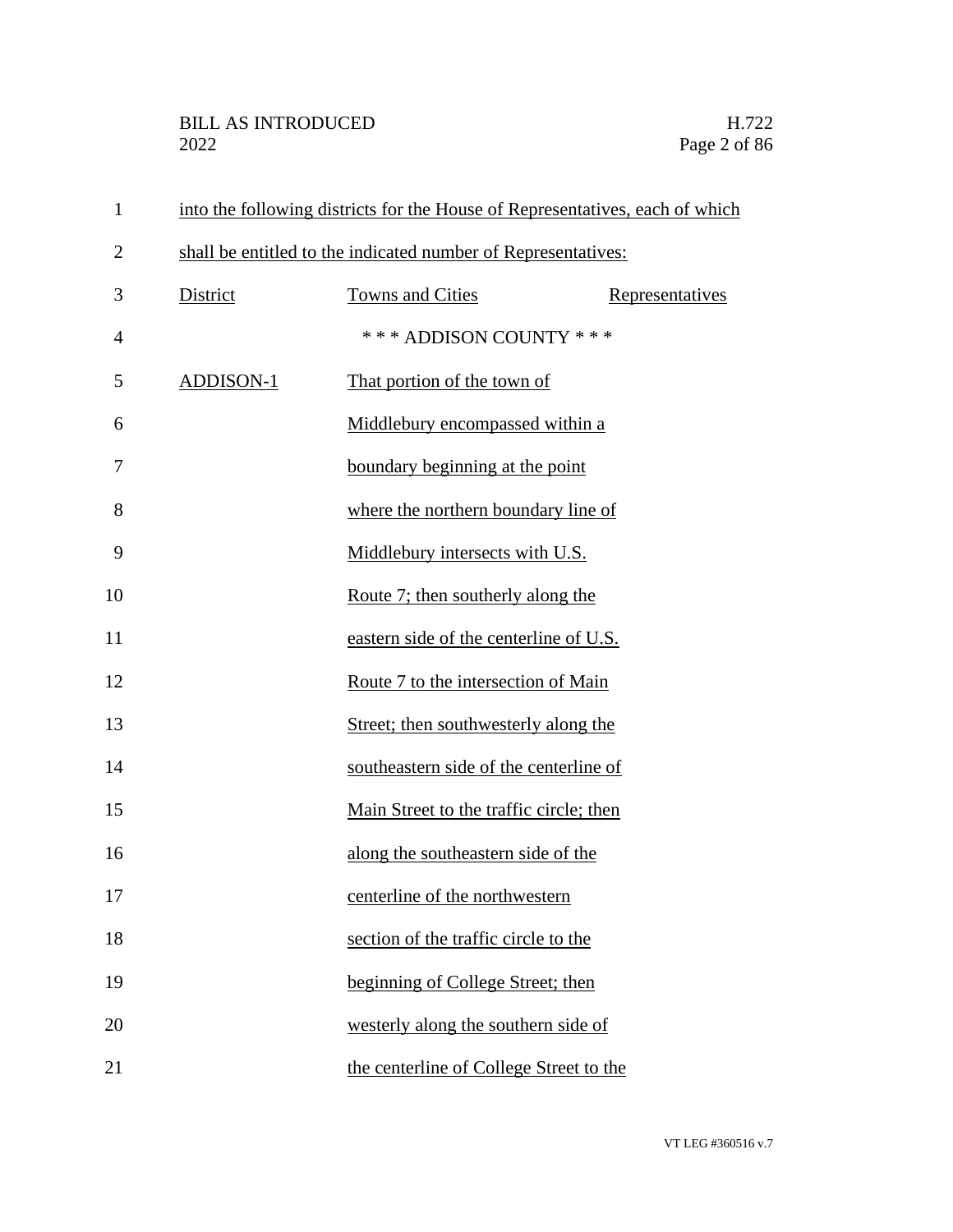| $\mathbf{1}$   | intersection of Weybridge Street;      |                |
|----------------|----------------------------------------|----------------|
| $\overline{2}$ | then northwesterly along the           |                |
| 3              | southwestern side of the centerline of |                |
| $\overline{4}$ | Weybridge Street to the boundary of    |                |
| 5              | the town of Weybridge; then            |                |
| 6              | westerly along the town line of        |                |
| 7              | Weybridge to the boundary of the       |                |
| 8              | town of Cornwall; then southerly       |                |
| 9              | along the town line of Cornwall to     |                |
| 10             | the boundary of the town of            |                |
| 11             | Salisbury; then easterly along the     |                |
| 12             | town line of Salisbury to the          |                |
| 13             | boundary of the town of Ripton; then   |                |
| 14             | northerly along the town line of       |                |
| 15             | Ripton to the boundary of Bristol;     |                |
| 16             | then northerly then westerly along     |                |
| 17             | the town line of Bristol to the        |                |
| 18             | boundary of the town of New Haven;     |                |
| 19             | then westerly along the town line of   |                |
| 20             | New Haven to the point of beginning    | $\overline{2}$ |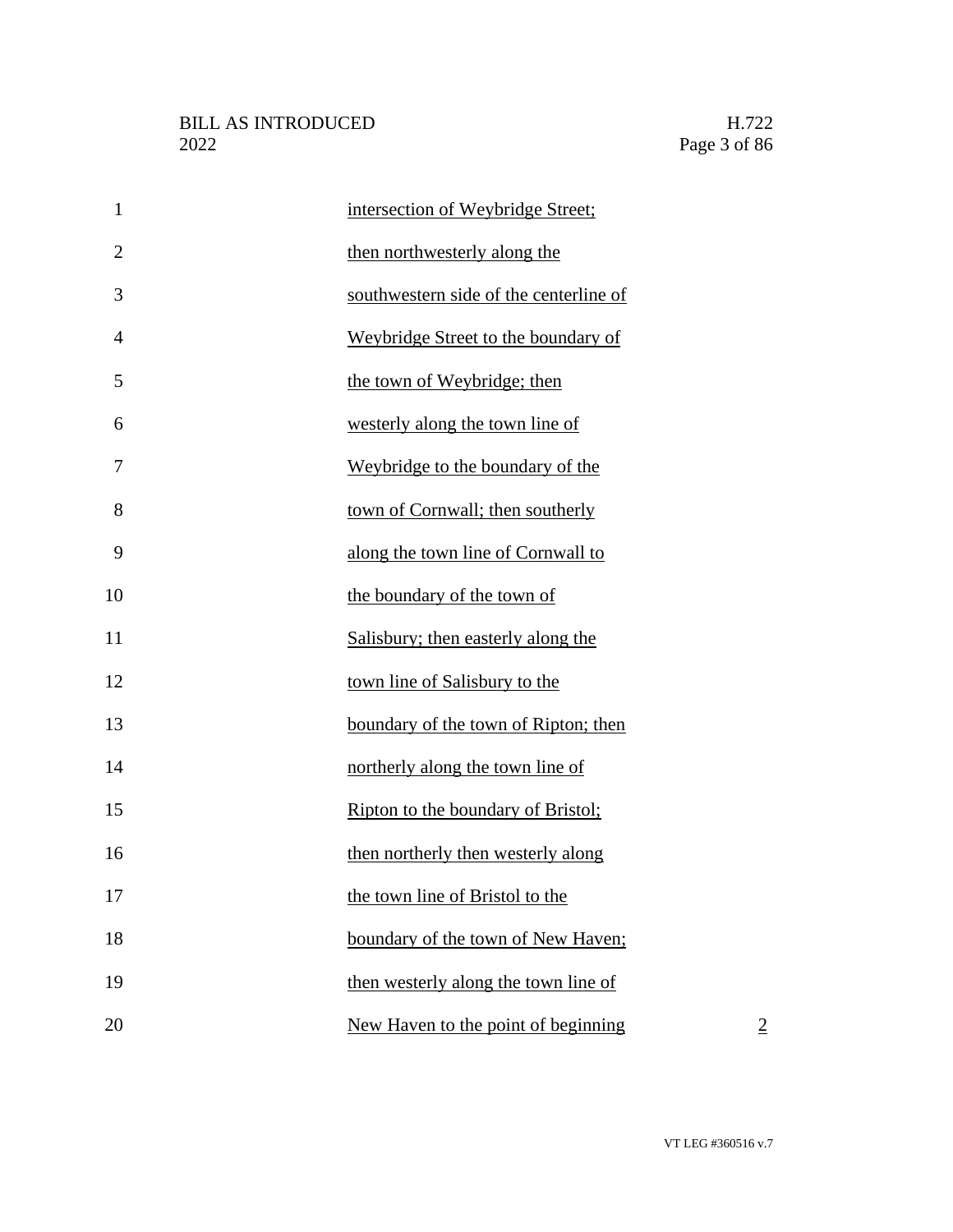| $\mathbf{1}$   | <b>ADDISON-2</b> | Cornwall, Goshen, Leicester, Ripton,   |                |
|----------------|------------------|----------------------------------------|----------------|
| $\overline{2}$ |                  | and Salisbury                          | $\overline{1}$ |
| 3              | ADDISON-3        | Addison, Ferrisburgh, Panton,          |                |
| 4              |                  | Vergennes, Waltham                     |                |
| 5              |                  | and that portion of the town of New    |                |
| 6              |                  | Haven encompassed within a             |                |
| 7              |                  | boundary beginning at the point        |                |
| 8              |                  | where the northeastern boundary line   |                |
| 9              |                  | of New Haven intersects with the       |                |
| 10             |                  | Mud Creek tributary running parallel   |                |
| 11             |                  | to Lime Kiln Road; then southerly      |                |
| 12             |                  | along the western side of the Mud      |                |
| 13             |                  | Creek tributary running parallel to    |                |
| 14             |                  | Lime Kiln Road to where the Mud        |                |
| 15             |                  | Creek tributary intersects with U.S.   |                |
| 16             |                  | Route 7; then southerly along the      |                |
| 17             |                  | western side of the centerline of U.S. |                |
| 18             |                  | Route 7 to where it intersects with    |                |
| 19             |                  | the New Haven River; then westerly     |                |
| 20             |                  | along the northern side of the New     |                |
| 21             |                  | Haven River to where it intersects     |                |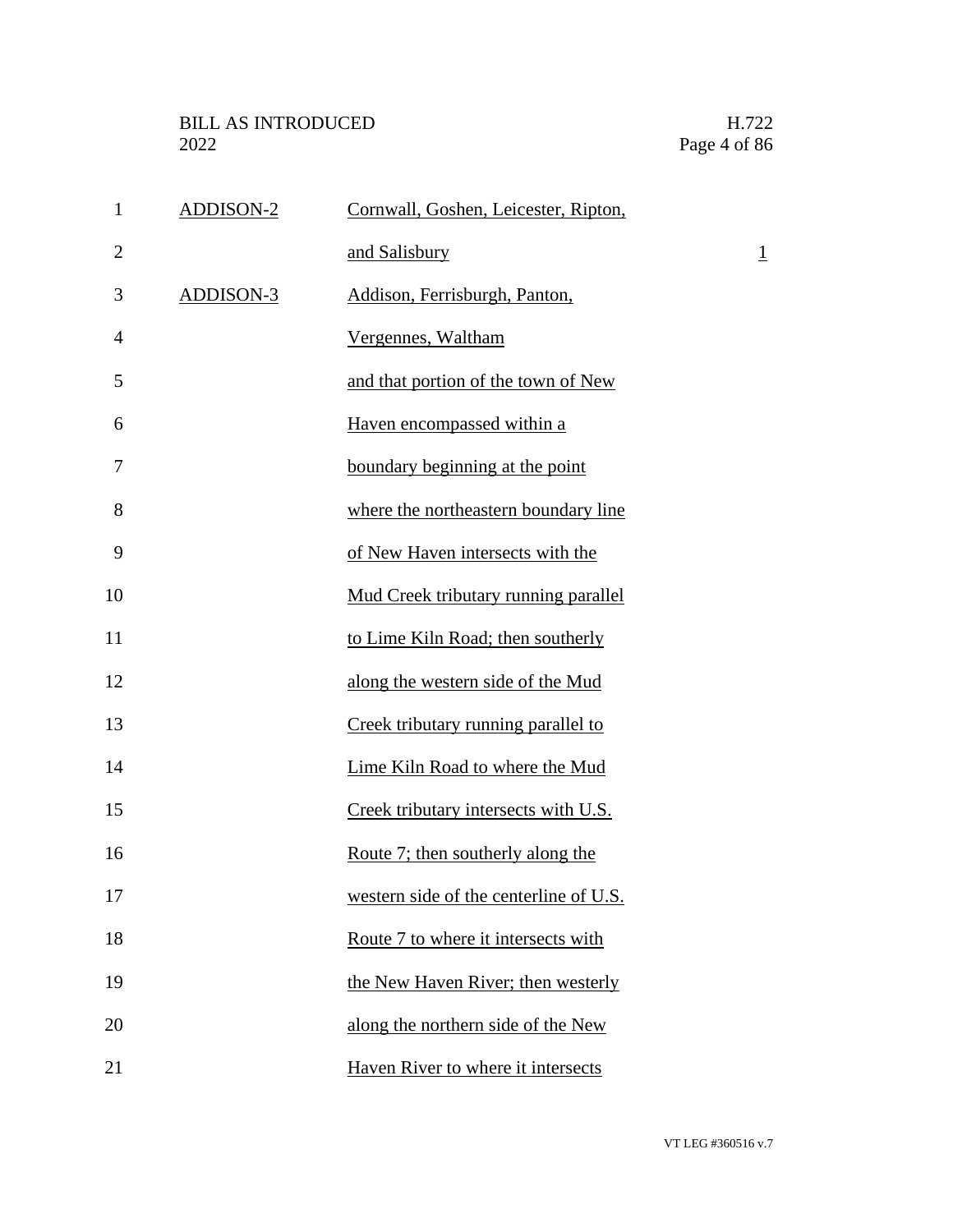| $\mathbf{1}$   |                  | with the Otter Creek; then westerly  |                |
|----------------|------------------|--------------------------------------|----------------|
| $\overline{2}$ |                  | along the northern side of the Otter |                |
| 3              |                  | Creek to where it intersects with    |                |
| $\overline{4}$ |                  | Morgan Horse Farm Road and the       |                |
| 5              |                  | boundary of the town of Weybridge;   |                |
| 6              |                  | then westerly along the town line of |                |
| 7              |                  | Weybridge to the boundary of the     |                |
| 8              |                  | town of Waltham; then easterly then  |                |
| 9              |                  | northerly along the town line of     |                |
| 10             |                  | Waltham to the boundary of the town  |                |
| 11             |                  | of Ferrisburgh; then easterly along  |                |
| 12             |                  | the town line of Ferrisburgh to the  |                |
| 13             |                  | point of beginning                   | $\overline{2}$ |
| 14             | <b>ADDISON-4</b> | Bristol, Lincoln, Monkton, and       |                |
| 15             |                  | Starksboro                           | $\overline{2}$ |
| 16             | ADDISON-5        | Bridport, Weybridge, that portion of |                |
| 17             |                  | the town of Middlebury not included  |                |
| 18             |                  | in ADDISON-1, and that portion of    |                |
| 19             |                  | the town of New Haven not included   |                |
| 20             |                  | in ADDISON-3                         | $\overline{1}$ |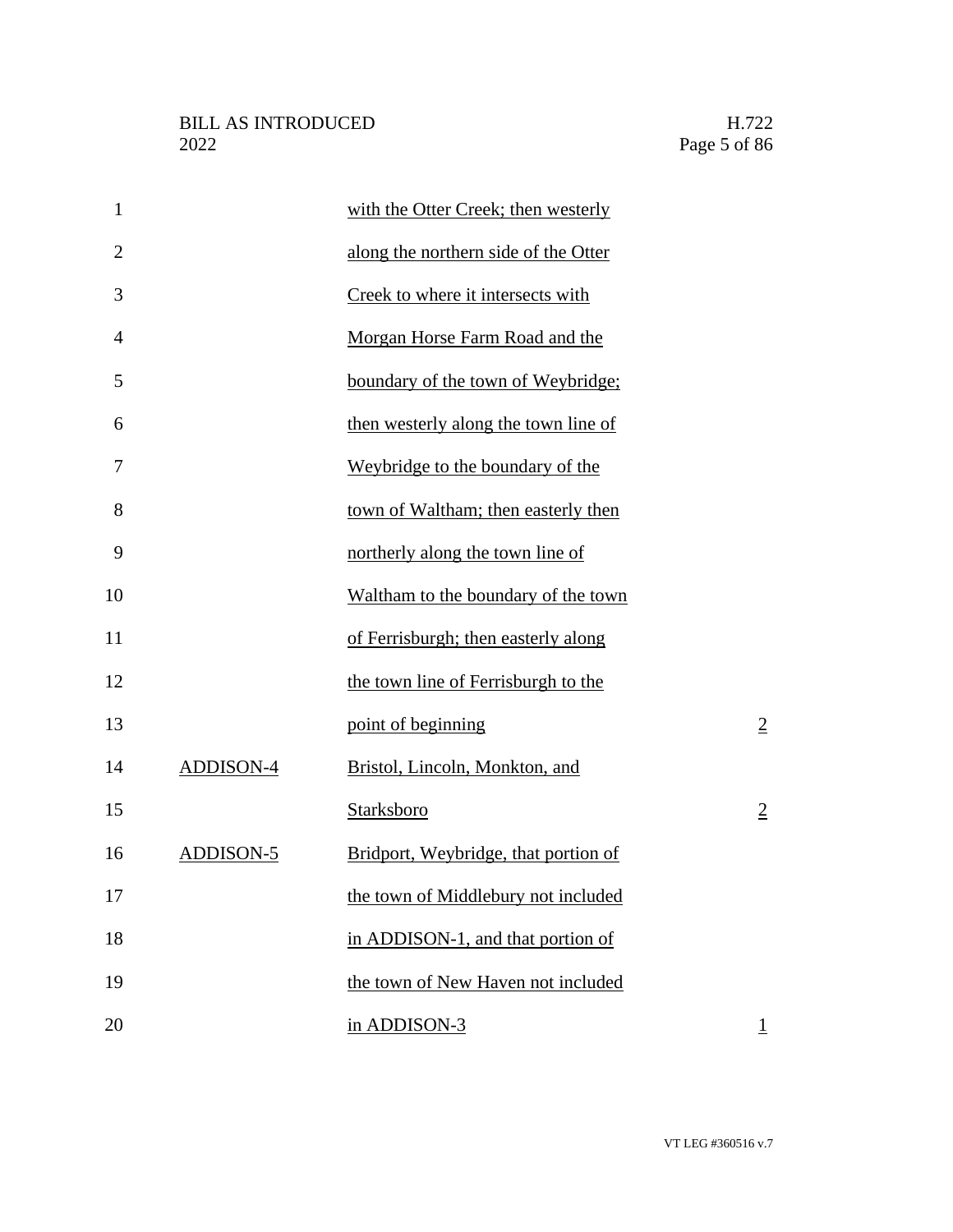ADDISON-

| $\overline{2}$ | <b>RUTLAND</b>      | Hubbardton, Orwell, Shoreham,               |                |
|----------------|---------------------|---------------------------------------------|----------------|
| 3              |                     | Sudbury, and Whiting                        | $\overline{1}$ |
| 4              |                     | *** BENNINGTON COUNTY ***                   |                |
| 5              | <b>BENNINGTON-1</b> | Readsboro, Searsburg, Stamford,             |                |
| 6              |                     | Woodford, and that portion of the           |                |
| 7              |                     | town of Pownal encompassed within           |                |
| 8              |                     | a boundary beginning at the point           |                |
| 9              |                     | where the northern boundary line of         |                |
| 10             |                     | the town of Pownal intersects with          |                |
| 11             |                     | VT Route 7; then southerly along the        |                |
| 12             |                     | western side of the centerline of VT        |                |
| 13             |                     | Route 7 to the intersection of Barber       |                |
| 14             |                     | Pond Road; then easterly along the          |                |
| 15             |                     | southern side of the centerline of          |                |
| 16             |                     | <b>Barber Pond Road to the intersection</b> |                |
| 17             |                     | of South Stream Road; then easterly         |                |
| 18             |                     | along the south side of the centerline      |                |
| 19             |                     | of South Stream Road to where it            |                |
| 20             |                     | intersects with the power lines after       |                |
| 21             |                     | 620 South Stream Road and before            |                |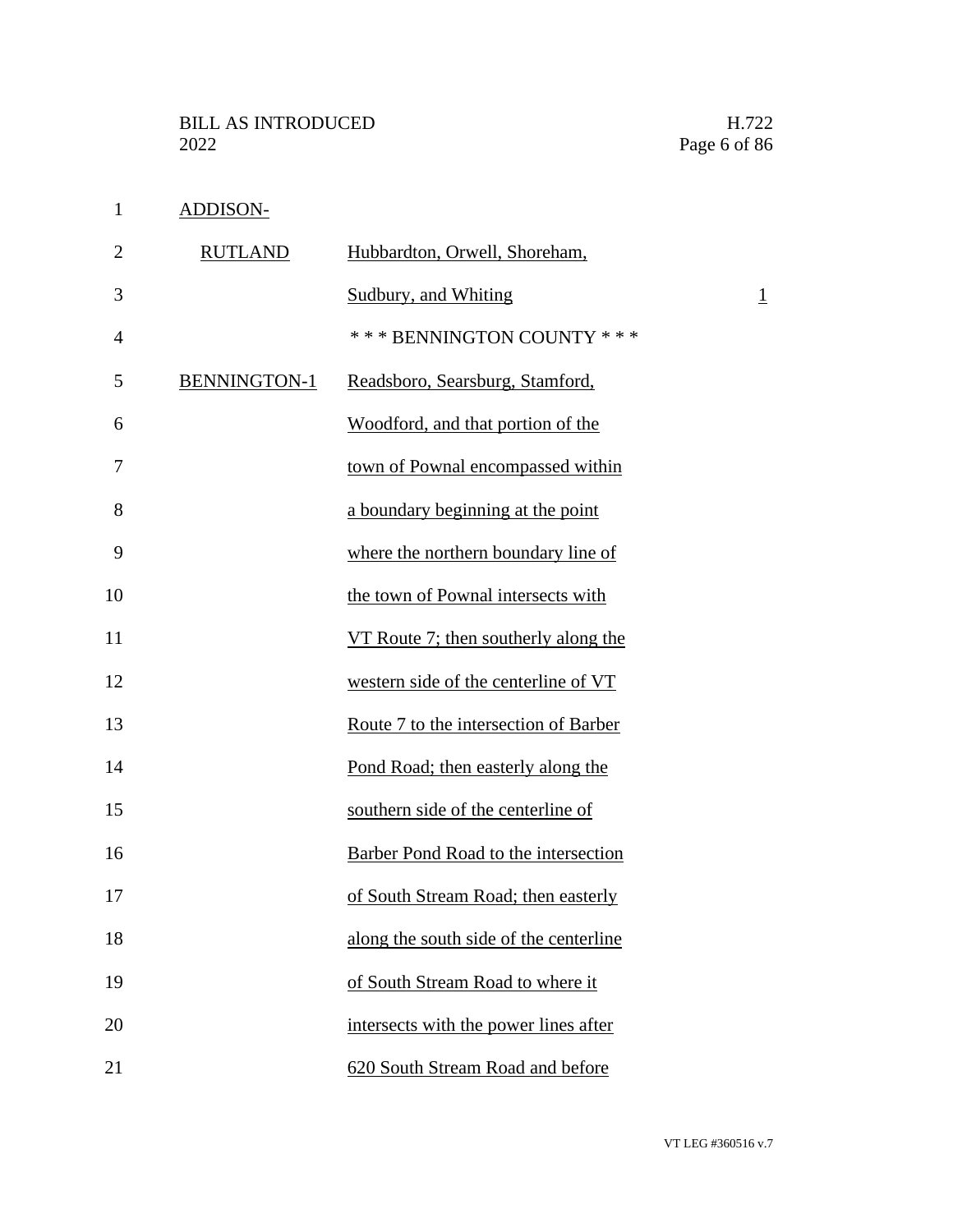| $\mathbf{1}$   |                     | 802 South Stream Road; then          |                |
|----------------|---------------------|--------------------------------------|----------------|
| $\overline{2}$ |                     | easterly along the southern side of  |                |
| 3              |                     | the power lines to where the power   |                |
| 4              |                     | lines intersect with the boundary of |                |
| 5              |                     | the town of Stamford approximately   |                |
| 6              |                     | one mile north of County Road; then  |                |
| 7              |                     | southerly along the town line of     |                |
| 8              |                     | Stamford to the state border of      |                |
| 9              |                     | Massachusetts; then easterly along   |                |
| 10             |                     | the state border of Massachusetts to |                |
| 11             |                     | the state border of New York; then   |                |
| 12             |                     | northerly along the state border of  |                |
| 13             |                     | New York to the boundary of the      |                |
| 14             |                     | town of Bennington; then easterly    |                |
| 15             |                     | along the town line of Bennington to |                |
| 16             |                     | the point of beginning               | $\overline{1}$ |
| 17             | <b>BENNINGTON-2</b> | That portion of the town of          |                |
| 18             |                     | Bennington encompassed within a      |                |
| 19             |                     | boundary beginning at the point      |                |
| 20             |                     | where the eastern boundary line of   |                |
| 21             |                     | the town of Bennington intersects    |                |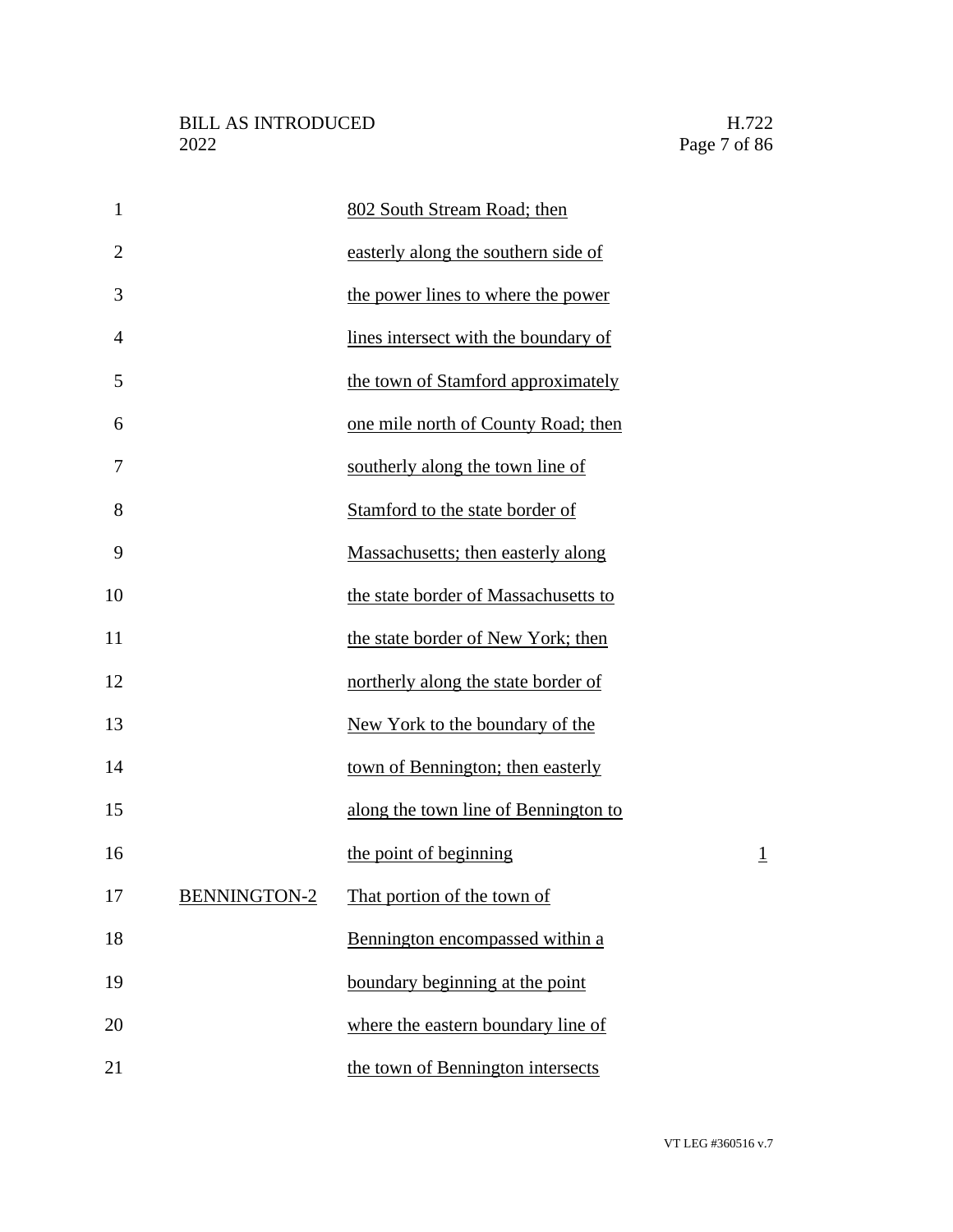| $\mathbf{1}$   | with VT Route 9; then westerly        |
|----------------|---------------------------------------|
| $\overline{2}$ | along the northern side of the        |
| 3              | centerline of VT Route 9 to where it  |
| $\overline{4}$ | intersects with Roaring Branch; then  |
| 5              | easterly along the northern side of   |
| 6              | Roaring Branch to where it intersects |
| 7              | with Park Street; then southerly      |
| 8              | along the western side of the         |
| 9              | centerline of Park Street to the      |
| 10             | intersection of Gage Street; then     |
| 11             | westerly along the northern side of   |
| 12             | the centerline of Gage Street to the  |
| 13             | intersection of North Street; then    |
| 14             | southerly along the western side of   |
| 15             | the centerline of North Street to the |
| 16             | intersection of Main Street; then     |
| 17             | northwesterly along the northern side |
| 18             | of the centerline of Main Street to   |
| 19             | the intersection of Dewey Street;     |
| 20             | then southerly along the western side |
| 21             | of the centerline of Dewey Street to  |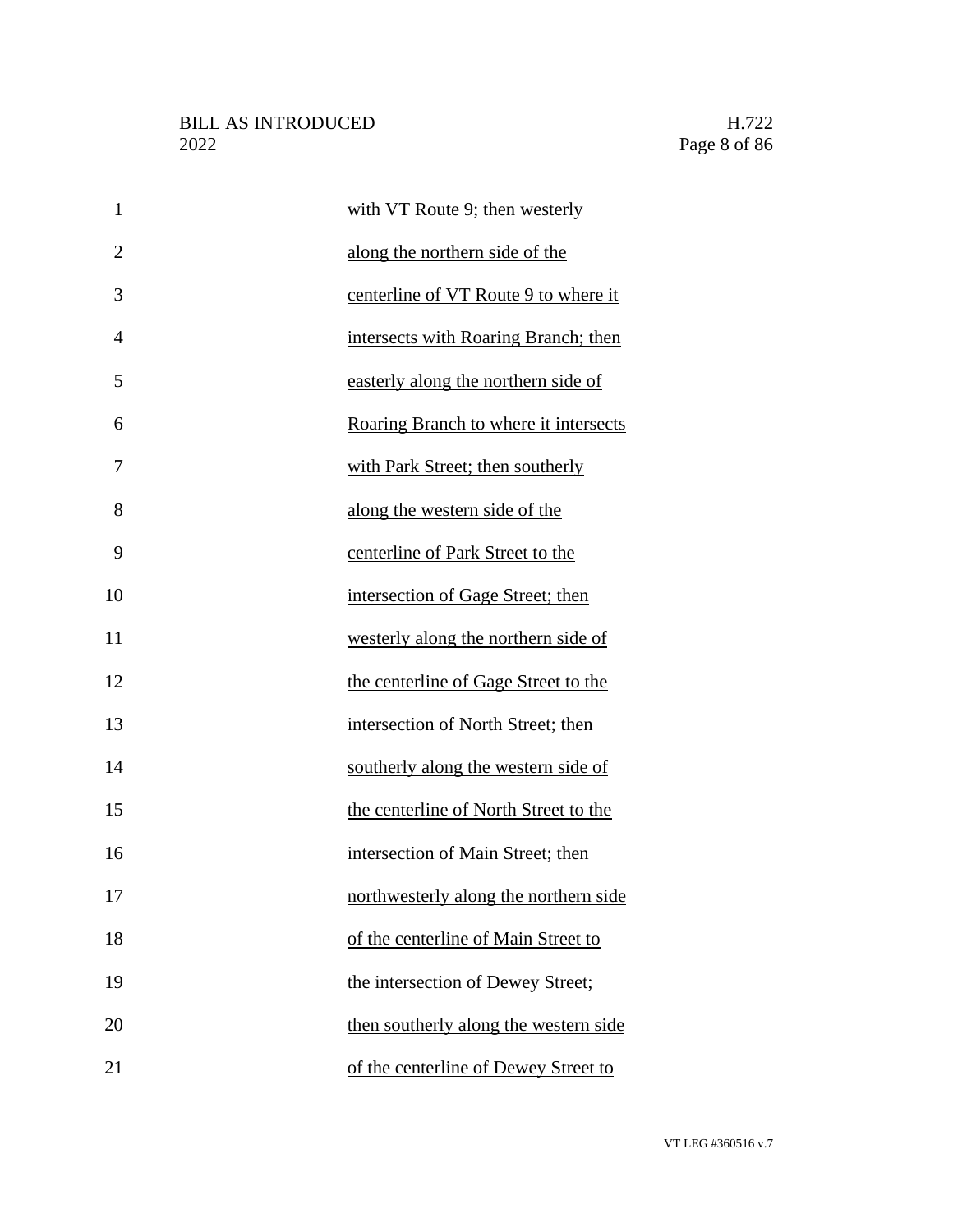| $\mathbf{1}$   | the intersection of Monument                |
|----------------|---------------------------------------------|
| $\overline{2}$ | Avenue Extension; then southerly            |
| 3              | along the western side of Monument          |
| $\overline{4}$ | <b>Avenue Extension to the intersection</b> |
| 5              | of Carpenter Hill Road; then briefly        |
| 6              | easterly along the southern side of         |
| 7              | the centerline of Carpenter Hill Road       |
| 8              | to the intersection of U.S. Route 7;        |
| 9              | then southerly along the western side       |
| 10             | of the centerline of U.S. Route 7 to        |
| 11             | the boundary of the town of Pownal;         |
| 12             | then westerly along the town line of        |
| 13             | Pownal to the state border of New           |
| 14             | York; then northerly along the state        |
| 15             | border of New York to the boundary          |
| 16             | of the town of Shaftsbury; then             |
| 17             | easterly along the town line of             |
| 18             | Shaftsbury to the boundary of the           |
| 19             | town of Woodford; then southerly            |
| 20             | along the town line of Woodford to          |
| 21             | the point of beginning<br>$\overline{2}$    |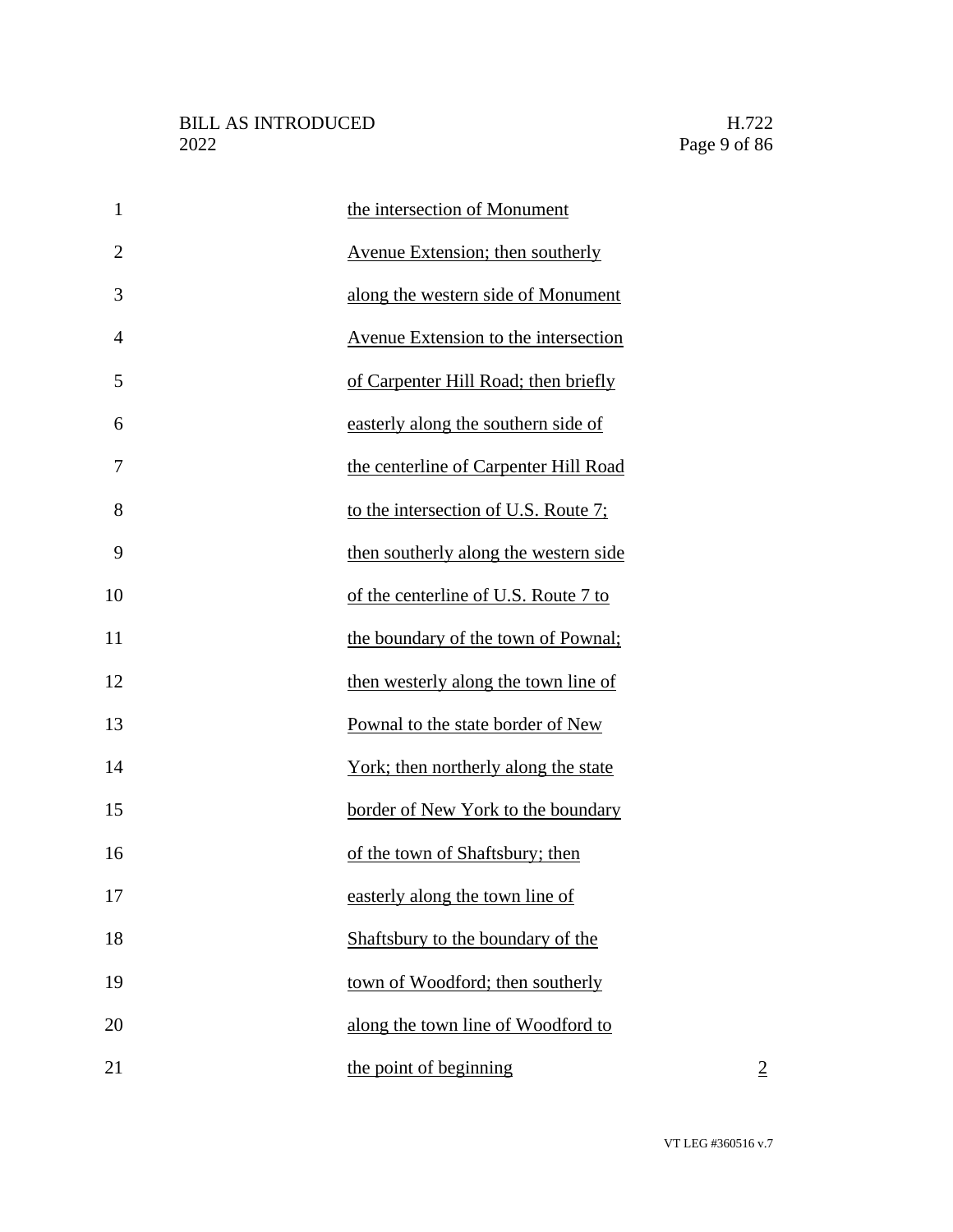| $\mathbf{1}$   | <b>BENNINGTON-3</b> | Glastenbury, Shaftsbury, and that            |
|----------------|---------------------|----------------------------------------------|
| $\overline{2}$ |                     | portion of the town of Sunderland            |
| 3              |                     | encompassed within a boundary                |
| $\overline{4}$ |                     | beginning at the point where the             |
| 5              |                     | northern boundary line of the town           |
| 6              |                     | of Sunderland intersects with the            |
| 7              |                     | <b>Batten Kill River; then southwesterly</b> |
| 8              |                     | along the eastern side of the Batten         |
| 9              |                     | Kill River to where it intersects with       |
| 10             |                     | Sunderland Hill Road; then westerly          |
| 11             |                     | along the southern side of the               |
| 12             |                     | centerline of Sunderland Hill Road           |
| 13             |                     | to the intersection of Borough Road;         |
| 14             |                     | then southerly along the eastern side        |
| 15             |                     | of the centerline of Borough Road to         |
| 16             |                     | the intersection of North Road; then         |
| 17             |                     | southerly along the eastern side of          |
| 18             |                     | the centerline of North Road to the          |
| 19             |                     | intersection of Shady Pines; then            |
| 20             |                     | southwesterly along the eastern side         |
| 21             |                     | of the centerline of Shady Pines to          |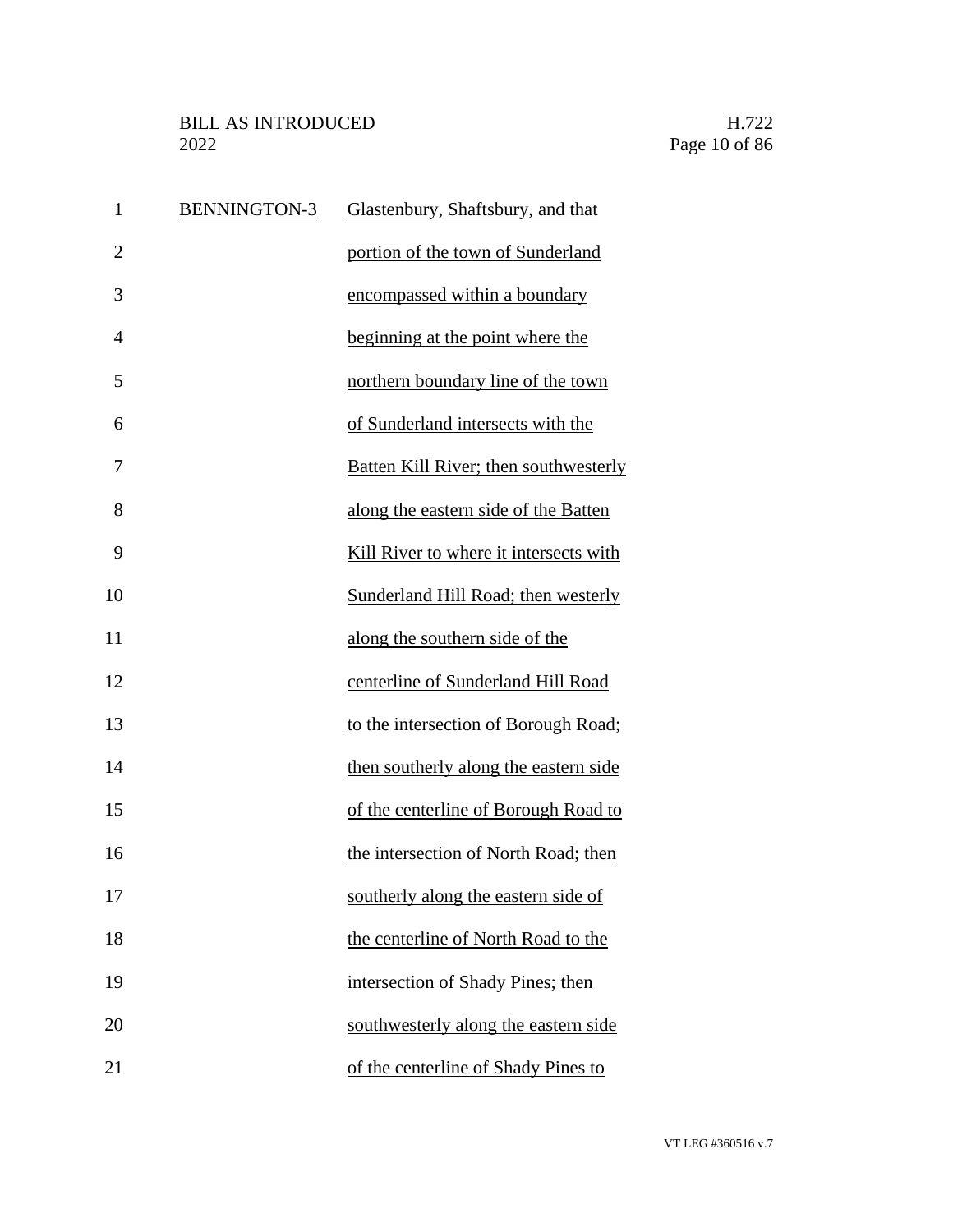| $\mathbf{1}$   | the intersection of Kesick Swamp      |
|----------------|---------------------------------------|
| $\overline{2}$ | Road; then easterly along the         |
| 3              | northern side of the centerline of    |
| 4              | <b>Kesick Swamp Road to the</b>       |
| 5              | intersection of North Road; then      |
| 6              | briefly southerly along the eastern   |
| 7              | side of the centerline of North Road  |
| 8              | to the intersection of U.S. Route 7;  |
| 9              | then southerly along the eastern side |
| 10             | of the centerline of U.S. Route 7 to  |
| 11             | the intersection of Kansas Road; then |
| 12             | westerly along the southern side of   |
| 13             | the centerline of Kansas Road to the  |
| 14             | boundary of the town of Arlington;    |
| 15             | then southerly along the town line of |
| 16             | Arlington to the boundary of the      |
| 17             | town of Glastenbury; then easterly    |
| 18             | along the town line of Glastenbury to |
| 19             | the boundary of the town of           |
| 20             | Somerset; then northerly along the    |
| 21             | town line of Somerset to the          |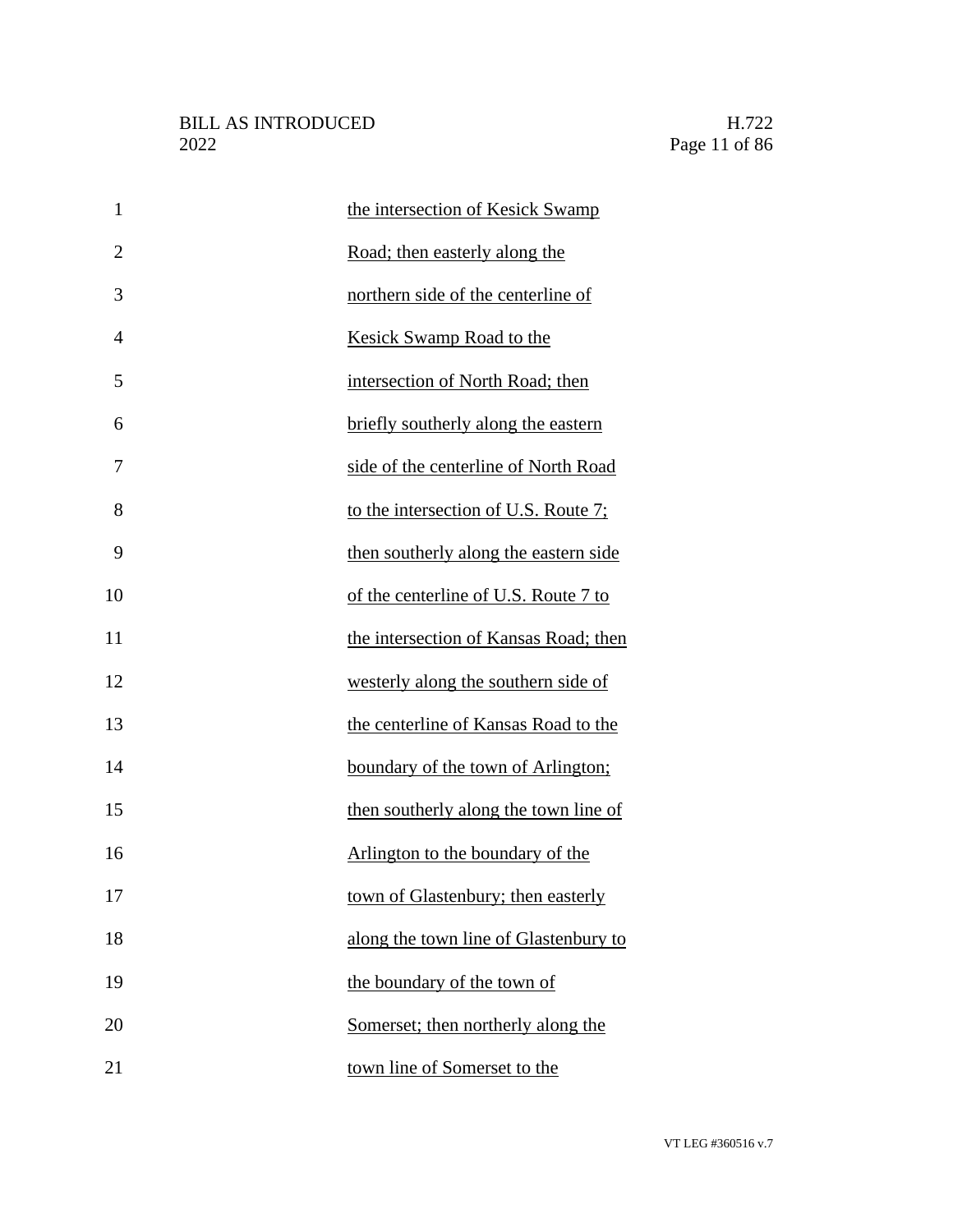| $\mathbf{1}$   |                     | boundary of the town of Stratton;     |                |
|----------------|---------------------|---------------------------------------|----------------|
| $\overline{2}$ |                     | then northerly along the town line of |                |
| 3              |                     | Stratton to the boundary of the town  |                |
| $\overline{4}$ |                     | of Winhall; then westerly along the   |                |
| 5              |                     | town line of Winhall to the boundary  |                |
| 6              |                     | of the town of Manchester; then       |                |
| 7              |                     | westerly along the town line of       |                |
| 8              |                     | Manchester to the point of beginning  | $\overline{1}$ |
| 9              | BENNINGTON-4        | Arlington, Manchester, Sandgate,      |                |
| 10             |                     | and that portion of the town of       |                |
| 11             |                     | Sunderland not included in            |                |
| 12             |                     | BENNINGTON-3                          | $\overline{2}$ |
| 13             | <b>BENNINGTON-5</b> | That portion of the town of           |                |
| 14             |                     | Bennington not included in            |                |
| 15             |                     | <b>BENNINGTON-2</b> and that portion  |                |
| 16             |                     | of the town of Pownal not included    |                |
| 17             |                     | in BENNINGTON-1                       | $\overline{2}$ |
| 18             | BENNINGTON-         |                                       |                |
| 19             | <b>RUTLAND</b>      | Danby, Dorset, Landgrove, Mount       |                |
| 20             |                     | Tabor, and Peru                       | $\perp$        |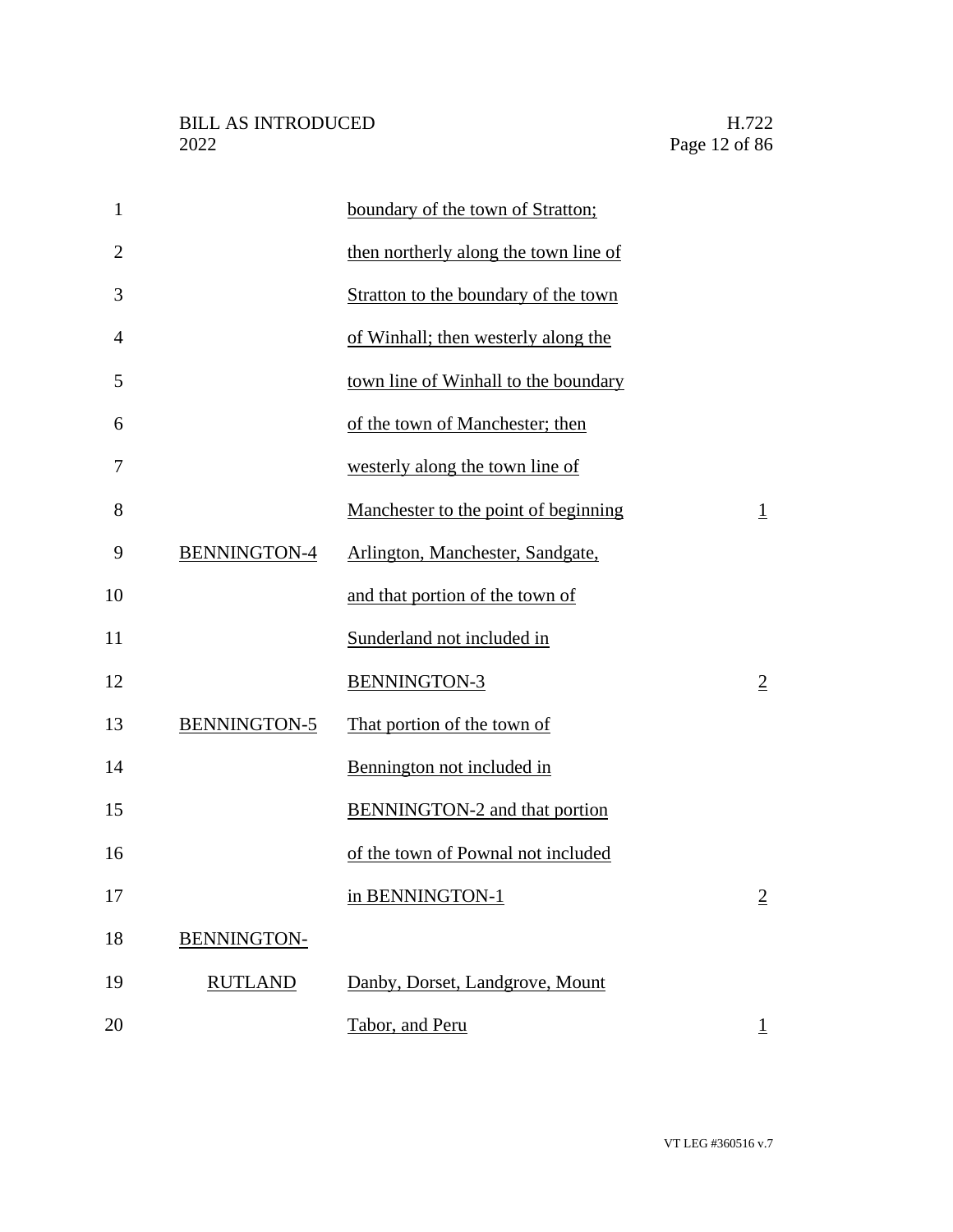| $\mathbf{1}$   |                     | *** CALEDONIA COUNTY ***                |                |
|----------------|---------------------|-----------------------------------------|----------------|
| $\overline{2}$ | CALEDONIA-1         | Barnet, Ryegate, and Waterford          | $\overline{1}$ |
| 3              | CALEDONIA-2         | Hardwick, Stannard, and Walden          | $\overline{1}$ |
| 4              | CALEDONIA-3         | Lyndon, Newark, Sheffield, Sutton,      |                |
| 5              |                     | and Wheelock                            | $\overline{2}$ |
| 6              | CALEDONIA-          |                                         |                |
| 7              | <b>ESSEX</b>        | Concord, Kirby, and St. Johnsbury       | $\overline{2}$ |
| 8              | CALEDONIA-          |                                         |                |
| 9              |                     | WASHINGTON Cabot, Danville, and Peacham | $\overline{1}$ |
| 10             |                     | *** CHITTENDEN COUNTY ***               |                |
| 11             | <b>CHITTENDEN-1</b> | Richmond                                | $\overline{1}$ |
| 12             | <b>CHITTENDEN-2</b> | That portion of the town of Williston   |                |
| 13             |                     | encompassed within a boundary           |                |
| 14             |                     | beginning at the point where the        |                |
| 15             |                     | southern boundary line of the town      |                |
| 16             |                     | of Williston intersects with Oak Hill   |                |
| 17             |                     | Road; then northerly along the          |                |
| 18             |                     | eastern side of the centerline of Oak   |                |
| 19             |                     | Hill Road to the intersection of Old    |                |
| 20             |                     | Creamery Road; then westerly along      |                |
| 21             |                     | the northern side of the centerline of  |                |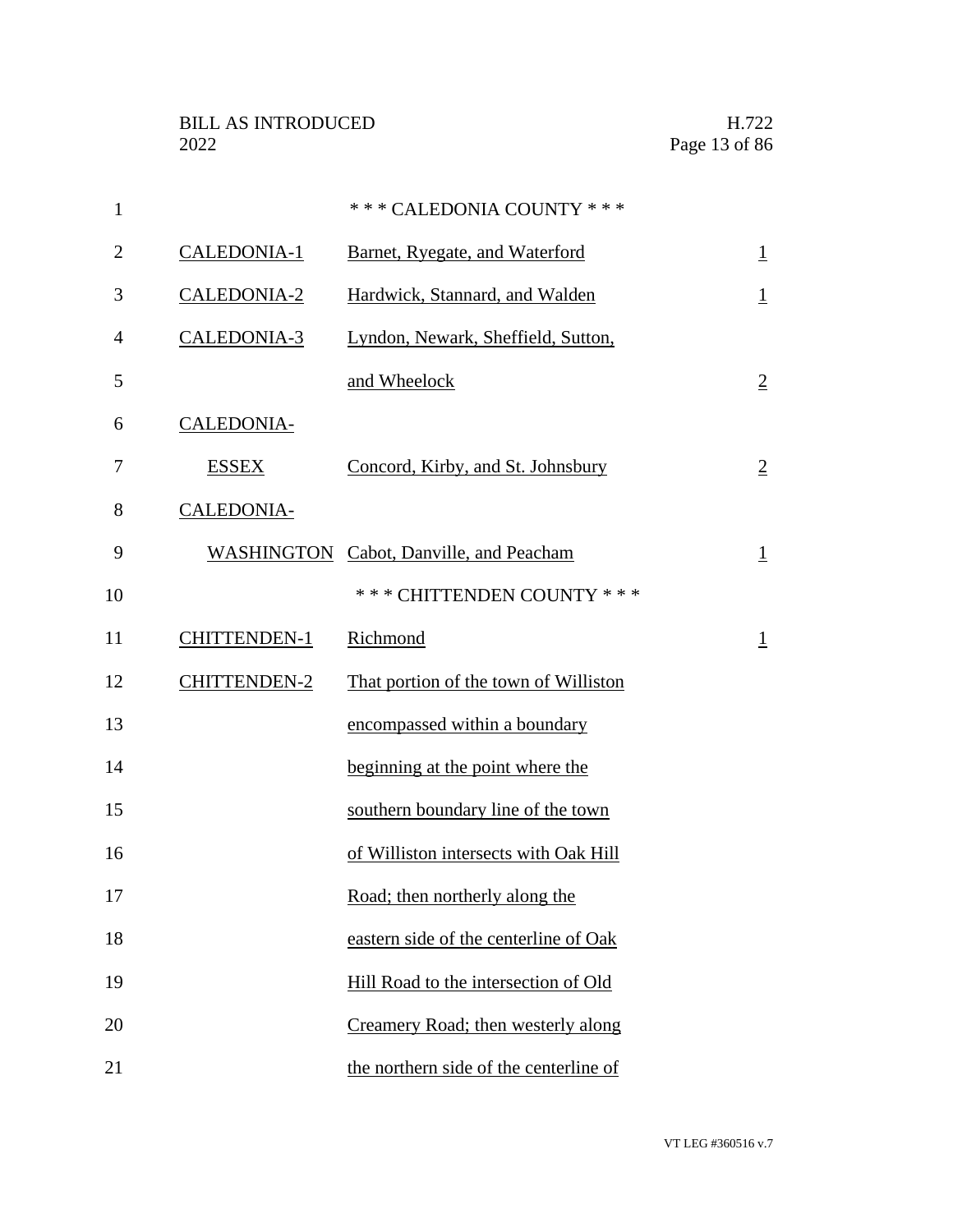| $\mathbf{1}$   | Old Creamery Road to the              |
|----------------|---------------------------------------|
| $\overline{2}$ | intersection of VT Route 2A; then     |
| 3              | northerly along the eastern side of   |
| $\overline{4}$ | the centerline of VT Route 2A to      |
| 5              | where it intersects with the          |
| 6              | southbound lane of Interstate 89;     |
| 7              | then westerly along the northern side |
| 8              | of the southbound lane of Interstate  |
| 9              | 89 to the boundary of the city of     |
| 10             | South Burlington; then northerly      |
| 11             | along the city line of South          |
| 12             | Burlington to the boundary of the     |
| 13             | town of Essex; then easterly along    |
| 14             | the town line of Essex to the         |
| 15             | boundary of the town of Jericho;      |
| 16             | then southerly along the town line of |
| 17             | Jericho to the boundary of the town   |
| 18             | of Richmond; then southwesterly       |
| 19             | along the town line of Jericho to the |
| 20             | boundary of the town of Hinesburg;    |
| 21             | then westerly along the town line of  |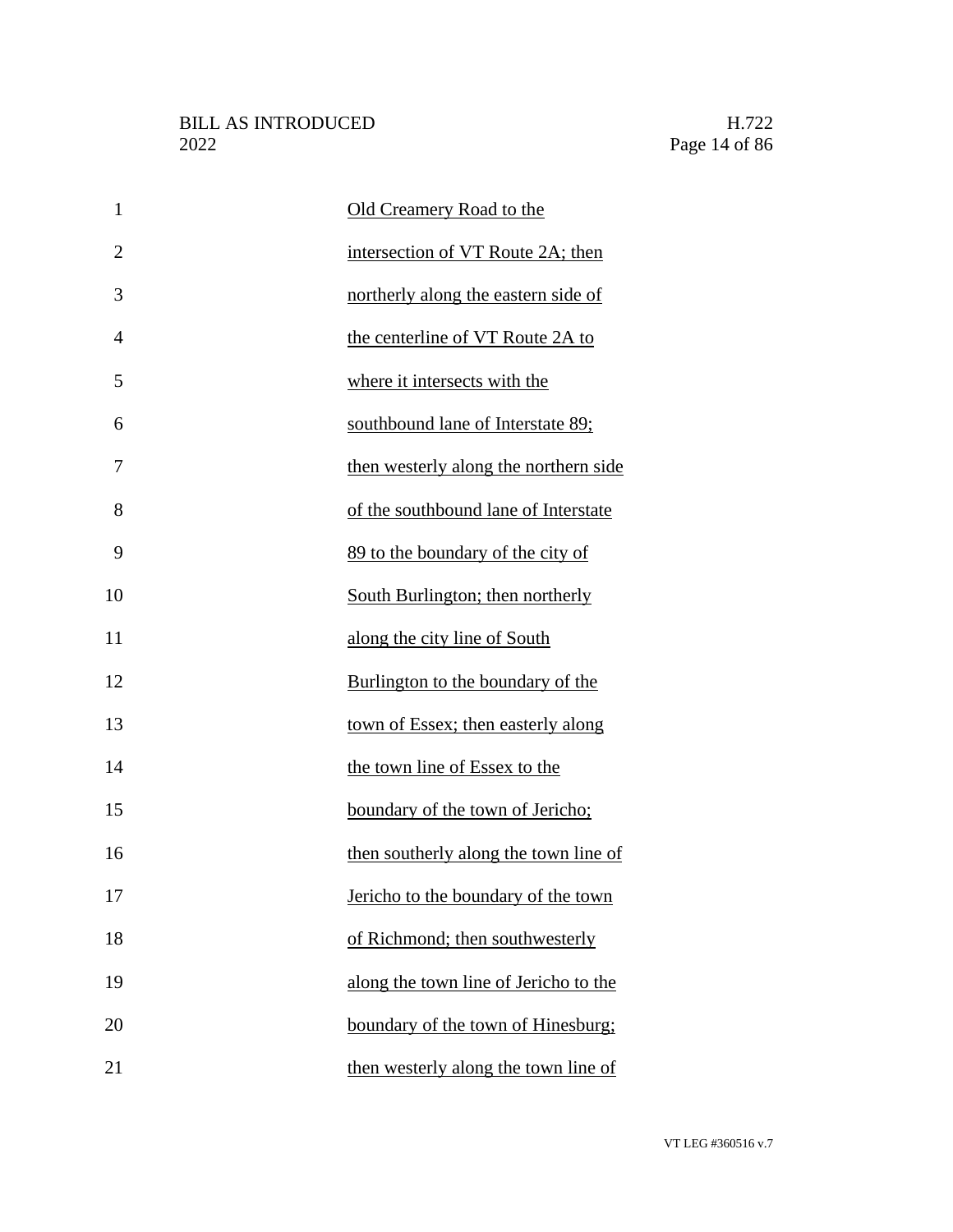| $\mathbf{1}$   |                     | Hinesburg to the boundary of the       |                |
|----------------|---------------------|----------------------------------------|----------------|
| $\overline{2}$ |                     | town of St. George; then briefly       |                |
| 3              |                     | northwesterly along the town line of   |                |
| $\overline{4}$ |                     | St. George to the point of beginning   | $\overline{2}$ |
| 5              | <b>CHITTENDEN-3</b> | Jericho and Underhill                  | $\overline{2}$ |
| 6              | <b>CHITTENDEN-4</b> | That portion of the town of            |                |
| 7              |                     | Hinesburg not included in              |                |
| 8              |                     | <b>CHITTENDEN-5</b>                    | $\overline{1}$ |
| 9              | CHITTENDEN-5        | Charlotte and that portion of the      |                |
| 10             |                     | town of Hinesburg encompassed          |                |
| 11             |                     | within a boundary beginning at the     |                |
| 12             |                     | point where the western boundary       |                |
| 13             |                     | line of the town of Hinesburg          |                |
| 14             |                     | intersects with Burritt Road; then     |                |
| 15             |                     | northeasterly along the southeastern   |                |
| 16             |                     | side of the centerline of Burritt Road |                |
| 17             |                     | to the intersection of Baldwin Road;   |                |
| 18             |                     | then southerly along the western side  |                |
| 19             |                     | of the centerline of Baldwin Road to   |                |
| 20             |                     | the boundary of the town of            |                |
| 21             |                     | Monkton; then westerly along the       |                |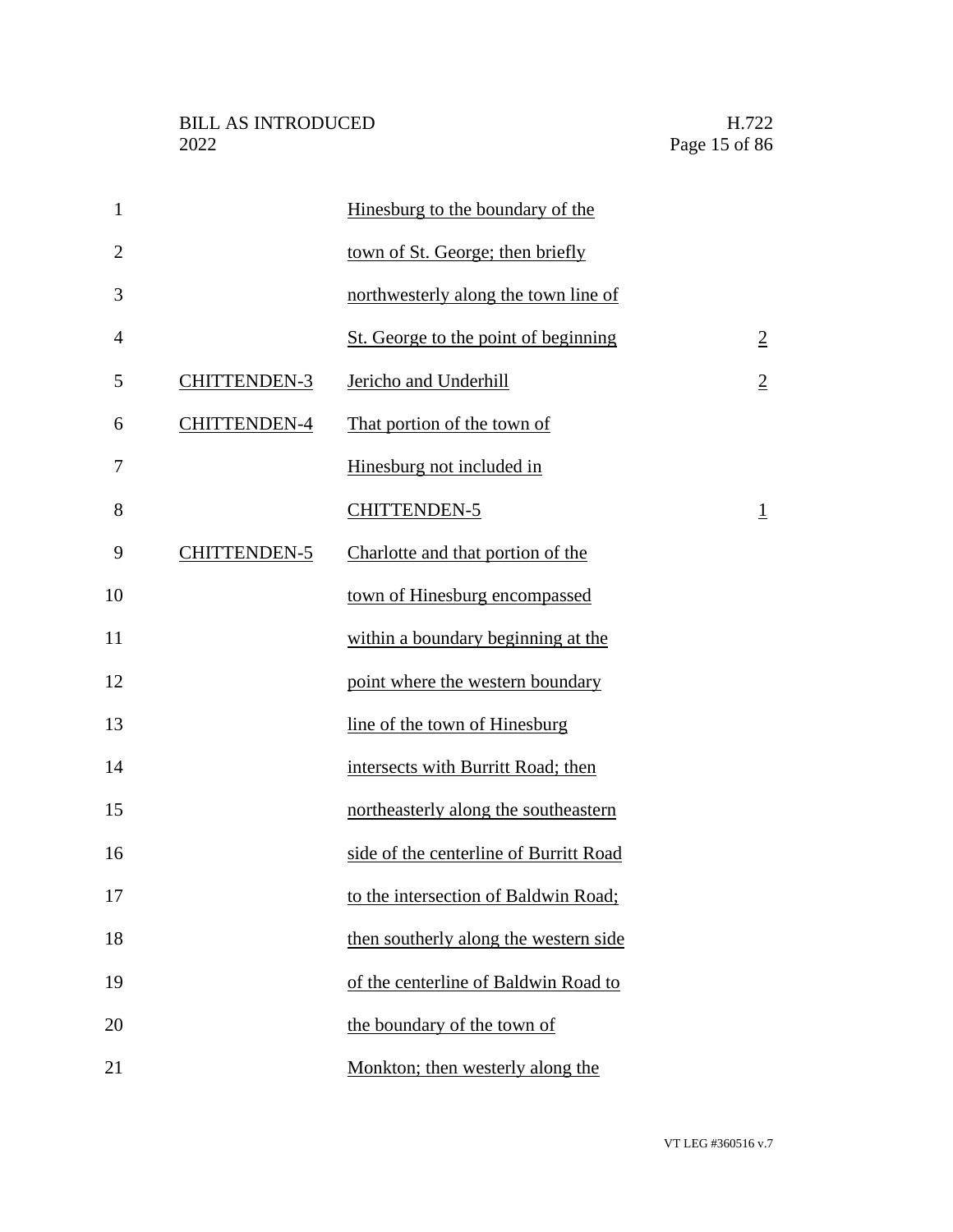| $\mathbf{1}$   |                     | town line of Monkton to the              |                |
|----------------|---------------------|------------------------------------------|----------------|
| $\overline{2}$ |                     | boundary of the town of Charlotte;       |                |
| 3              |                     | then northerly along the town line of    |                |
| $\overline{4}$ |                     | Charlotte to the point of beginning      | $\overline{1}$ |
| 5              | <b>CHITTENDEN-6</b> | That portion of the town of              |                |
| 6              |                     | Shelburne encompassed within a           |                |
| 7              |                     | boundary beginning at the point          |                |
| 8              |                     | where the boundary line of               |                |
| 9              |                     | Shelburne and the town of Charlotte      |                |
| 10             |                     | intersects with the shore of Lake        |                |
| 11             |                     | Champlain; then northerly along the      |                |
| 12             |                     | shore of Lake Champlain to the           |                |
| 13             |                     | mouth of Munroe Brook, including         |                |
| 14             |                     | all of the lake that is part of the town |                |
| 15             |                     | of Shelburne; then upstream along        |                |
| 16             |                     | the western side of the centerline of    |                |
| 17             |                     | Munroe Brook to the intersection         |                |
| 18             |                     | with Spear Street; then southerly        |                |
| 19             |                     | along the western side of the            |                |
| 20             |                     | centerline of Spear Street to the        |                |
| 21             |                     | boundary of Charlotte; then westerly     |                |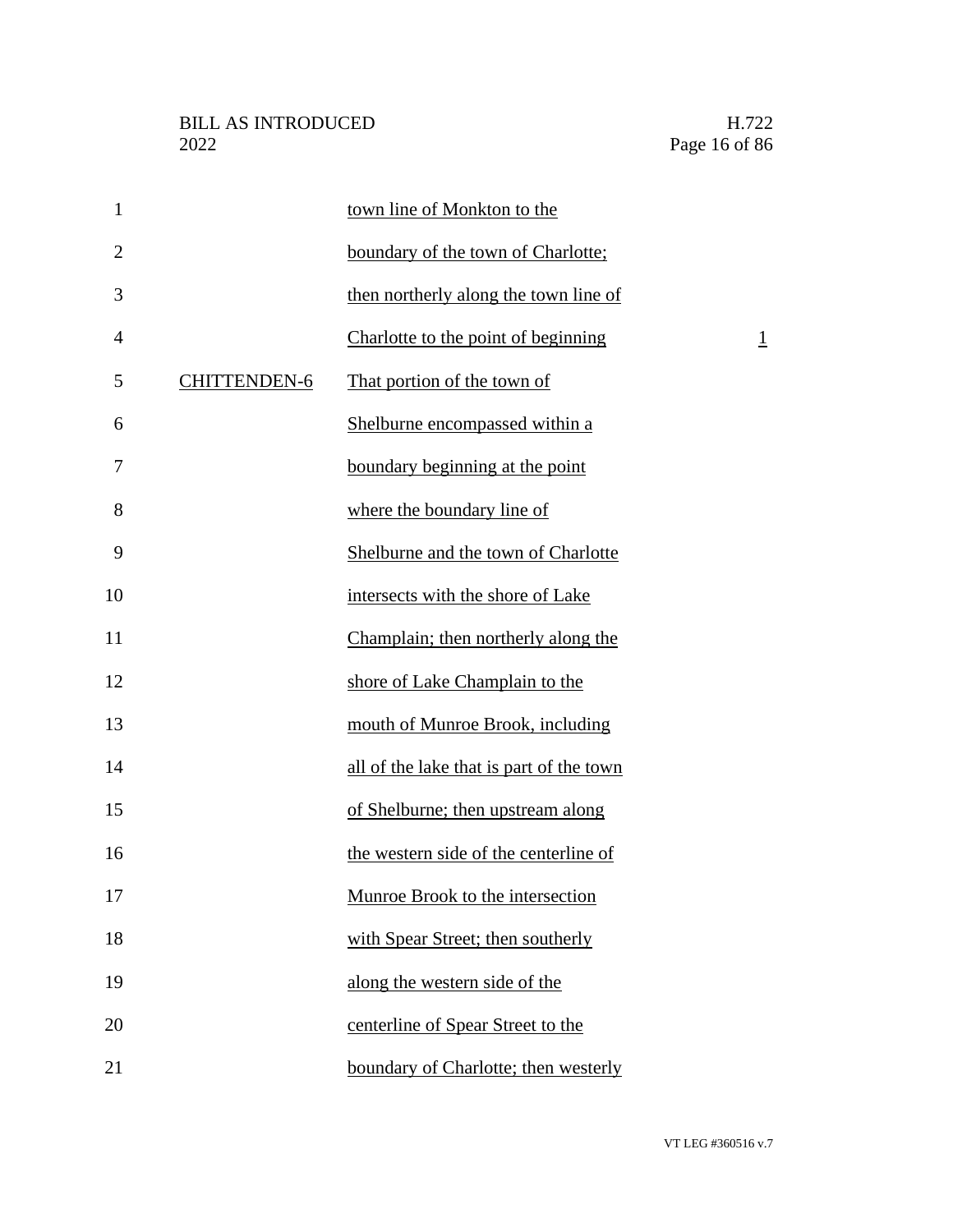| $\mathbf{1}$   |                     | along the Charlotte town line to the  |                |
|----------------|---------------------|---------------------------------------|----------------|
| $\overline{2}$ |                     | point of beginning                    | $\overline{1}$ |
| 3              | <b>CHITTENDEN-7</b> | St. George and that portion of the    |                |
| $\overline{4}$ |                     | town of Shelburne not included in     |                |
| 5              |                     | <b>CHITTENDEN-6</b>                   | $\overline{1}$ |
| 6              | <b>CHITTENDEN-8</b> | That portion of the town of Williston |                |
| 7              |                     | not included in CHITTENDEN-2          |                |
| 8              |                     | and that portion of the city of South |                |
| 9              |                     | Burlington not included in            |                |
| 10             |                     | CHITTENDEN-9, CHITTENDEN-             |                |
| 11             |                     | 10, CHITTENDEN-11, or                 |                |
| 12             |                     | <b>CHITTENDEN-12</b>                  | $\overline{1}$ |
| 13             | <b>CHITTENDEN-9</b> | That portion of the city of South     |                |
| 14             |                     | Burlington encompassed within a       |                |
| 15             |                     | boundary beginning at the point       |                |
| 16             |                     | where the eastern boundary line of    |                |
| 17             |                     | the city of South Burlington          |                |
| 18             |                     | intersects with U.S. Route 2; then    |                |
| 19             |                     | westerly along the southern side of   |                |
| 20             |                     | the centerline of U.S. Route 2 to the |                |
| 21             |                     | intersection of Hinesburg Road; then  |                |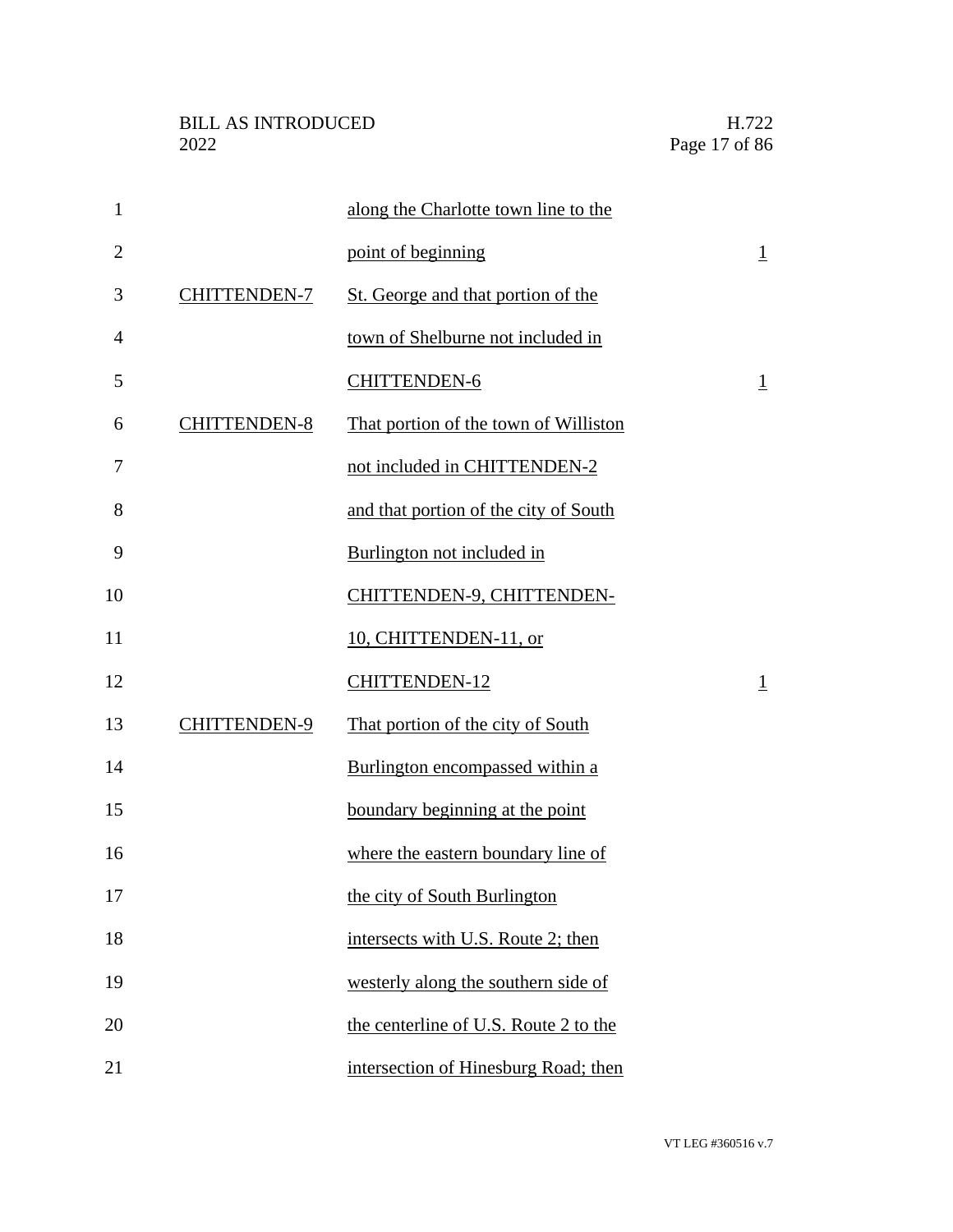| $\mathbf{1}$   | southerly along the eastern side of     |
|----------------|-----------------------------------------|
| $\overline{2}$ | the centerline of Hinesburg Road to     |
| 3              | the intersection of Kennedy Drive;      |
| 4              | then westerly along the southern side   |
| 5              | of the centerline of Kennedy Drive to   |
| 6              | the intersection of Dorset Street; then |
| 7              | southerly along the eastern side of     |
| 8              | the centerline of Dorset Street to the  |
| 9              | intersection of Park Road; then         |
| 10             | easterly along the northern side of     |
| 11             | the centerline of Park Road to where    |
| 12             | it intersects with Tributary 7 of the   |
| 13             | Potash Brook before Golf Course         |
| 14             | Road; then northeasterly along the      |
| 15             | northwestern side of Tributary 7 of     |
| 16             | the Potash Brook to where it            |
| 17             | connects to a second branch of          |
| 18             | Tributary 7 of the Potash Brook east    |
| 19             | of the Wheeler Park Trail Head at       |
| 20             | the southeast corner of Brand Farm      |
| 21             | Drive; then southeasterly along the     |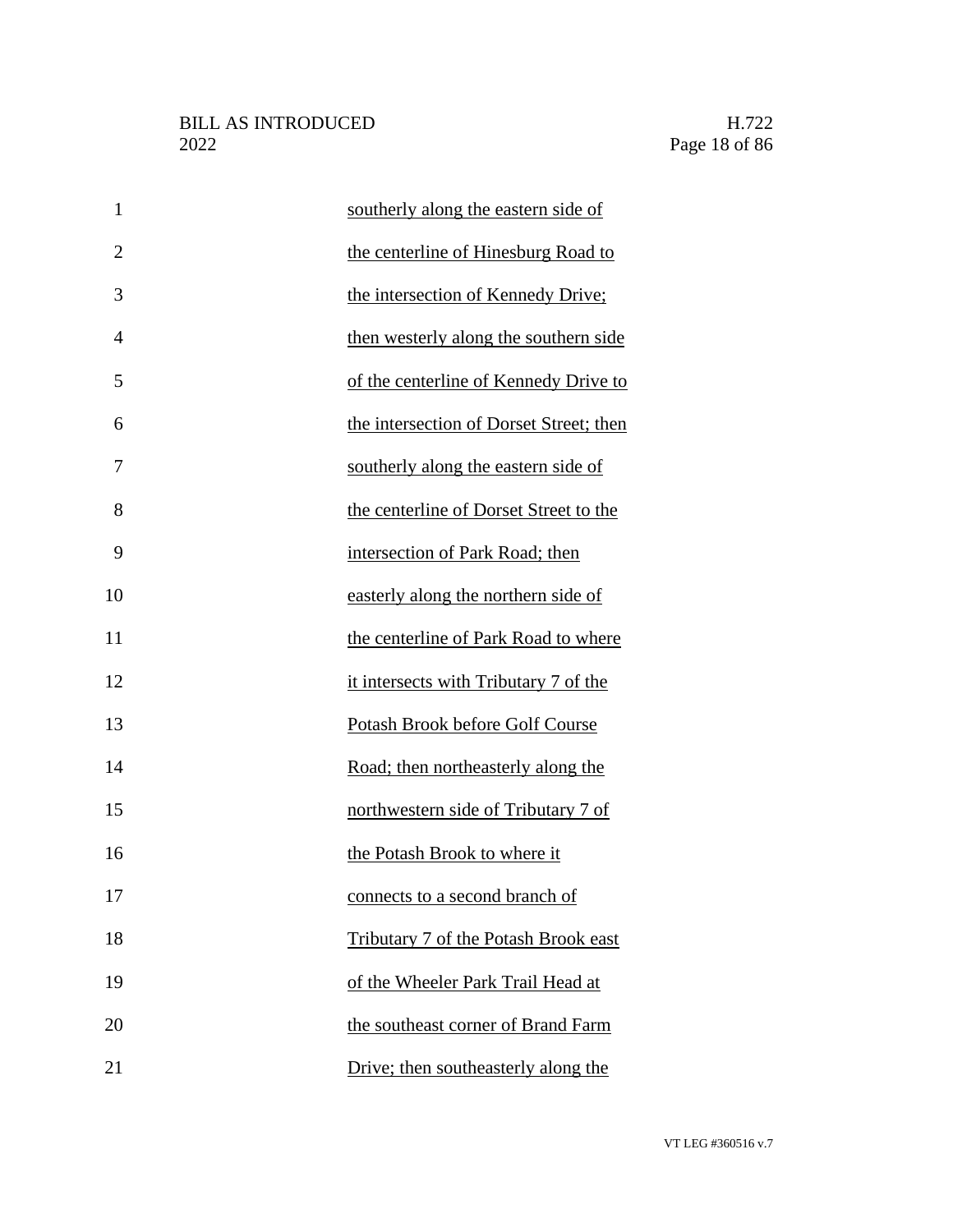| $\mathbf{1}$   | northwestern side of the second        |
|----------------|----------------------------------------|
| $\overline{2}$ | branch of Tributary 7 of the Potash    |
| 3              | Brook to where it intersects with      |
| $\overline{4}$ | Moss Glen Lane; then briefly           |
| 5              | easterly along the northern side of    |
| 6              | the centerline of Moss Glen Lane to    |
| 7              | the intersection of Mill Pond Lane;    |
| 8              | the northeasterly along the            |
| 9              | northwestern side of the centerline of |
| 10             | Mill Pond Lane to the intersection of  |
| 11             | Oak Creek Drive; then southerly        |
| 12             | along the eastern side of Oak Creek    |
| 13             | Drive to the intersection of Butler    |
| 14             | Drive; then easterly along the         |
| 15             | northern side of Butler Drive to the   |
| 16             | intersection of Hinesburg Road; then   |
| 17             | northerly along the western side of    |
| 18             | Hinesburg Road to where it             |
| 19             | intersects with the southbound lane    |
| 20             | of Interstate 89; then easterly along  |
| 21             | the northern side of the southbound    |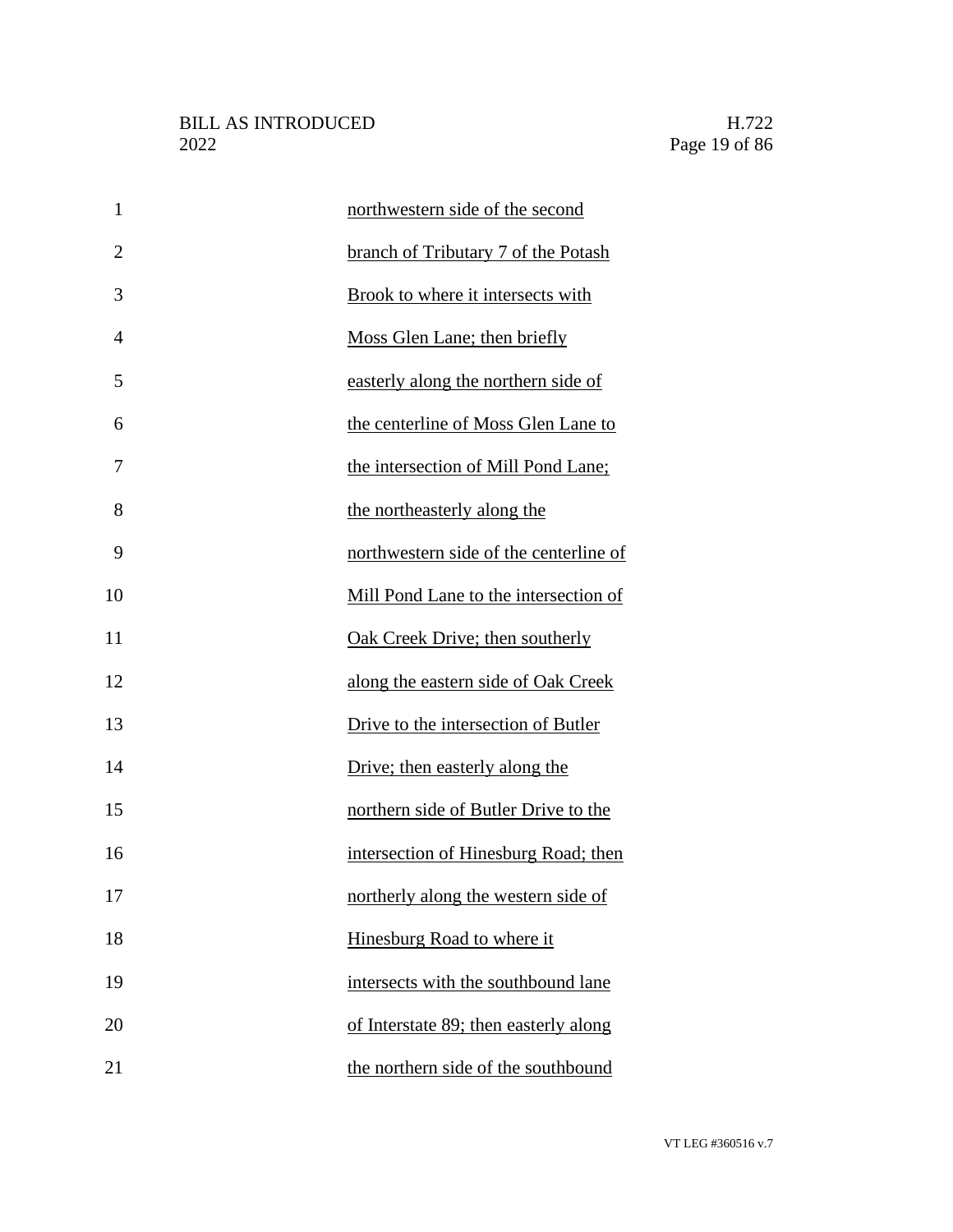| $\mathbf{1}$   |                      | lane of Interstate 89 to the boundary   |                |
|----------------|----------------------|-----------------------------------------|----------------|
| $\overline{2}$ |                      | of the town of Williston; then          |                |
| 3              |                      | northerly along the town line of        |                |
| $\overline{4}$ |                      | Williston to the point of beginning     | $\overline{1}$ |
| 5              | <b>CHITTENDEN-10</b> | That portion of the city of South       |                |
| 6              |                      | Burlington encompassed within a         |                |
| 7              |                      | boundary beginning at the point         |                |
| 8              |                      | where the eastern boundary line of      |                |
| 9              |                      | the city of South Burlington            |                |
| 10             |                      | intersects with Williston Road; then    |                |
| 11             |                      | westerly along the northern side of     |                |
| 12             |                      | the centerline of Williston Road to     |                |
| 13             |                      | the intersection of Hinesburg Road;     |                |
| 14             |                      | then southerly along the western side   |                |
| 15             |                      | of the centerline of Hinesburg Road     |                |
| 16             |                      | to the intersection of Kennedy Drive;   |                |
| 17             |                      | then westerly along the northern side   |                |
| 18             |                      | of the centerline of Kennedy Drive to   |                |
| 19             |                      | the intersection of Dorset Street; then |                |
| 20             |                      | northerly along the eastern side of     |                |
| 21             |                      | the centerline of Dorset Street to the  |                |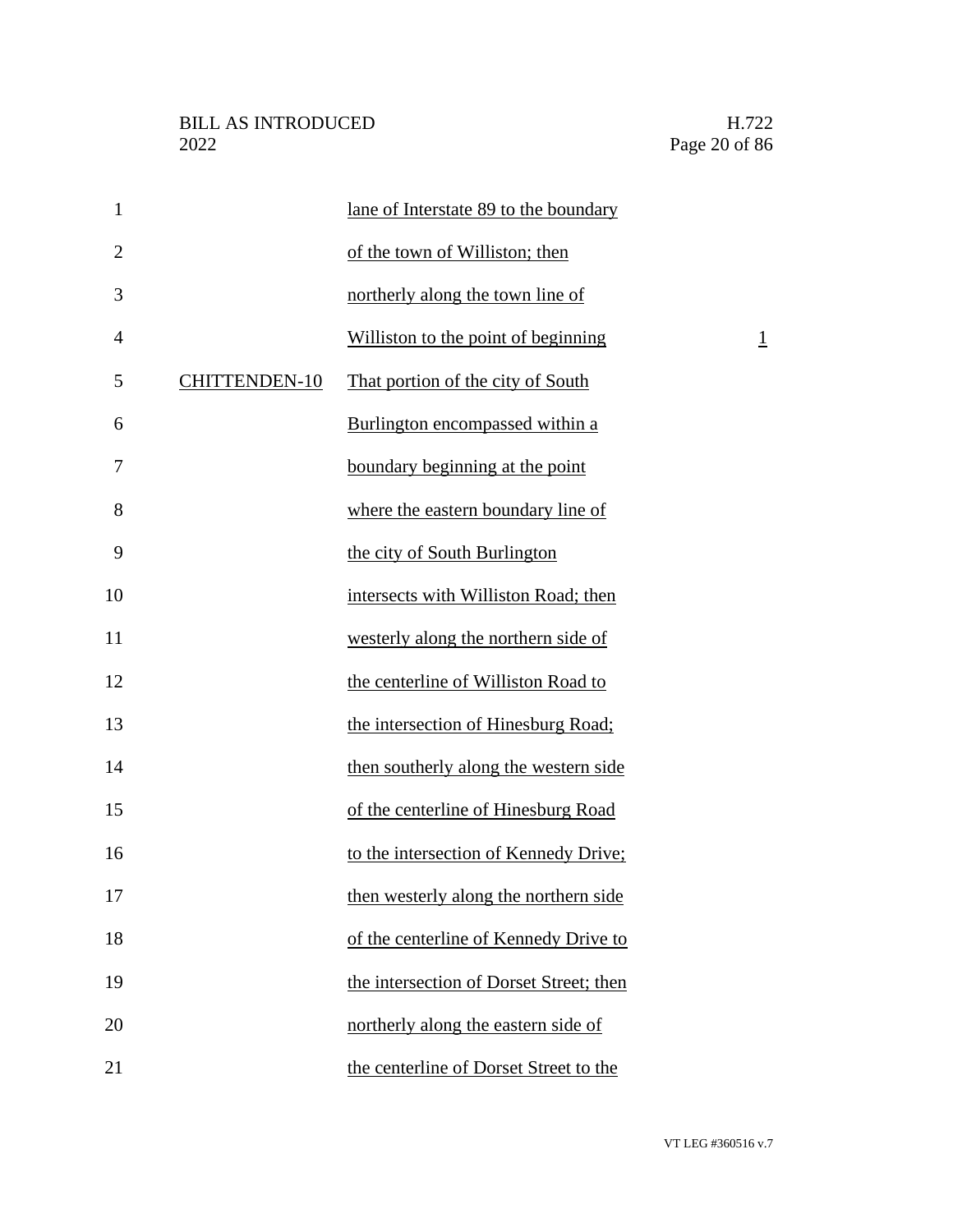| $\mathbf{1}$   |               | intersection of Williston Road; then   |                |
|----------------|---------------|----------------------------------------|----------------|
| $\overline{2}$ |               | westerly along the northern side of    |                |
| 3              |               | the centerline of Williston Road to    |                |
| $\overline{4}$ |               | the boundary of the city of            |                |
| 5              |               | Burlington; then northeasterly along   |                |
| 6              |               | the city line of Burlington to the     |                |
| 7              |               | boundary of the city of Winooski;      |                |
| 8              |               | then northeasterly along the city line |                |
| 9              |               | of Winooski to the boundary of the     |                |
| 10             |               | town of Colchester; then easterly      |                |
| 11             |               | along the town line of Colchester to   |                |
| 12             |               | the boundary of the town of Essex;     |                |
| 13             |               | then easterly along the town line of   |                |
| 14             |               | Essex to the boundary of the town of   |                |
| 15             |               | Williston; then southerly along the    |                |
| 16             |               | town line of Williston to the point of |                |
| 17             |               | beginning                              | $\overline{1}$ |
| 18             | CHITTENDEN-11 | That portion of the city of South      |                |
| 19             |               | Burlington encompassed within a        |                |
| 20             |               | boundary beginning at the point        |                |
| 21             |               | where the northern boundary line of    |                |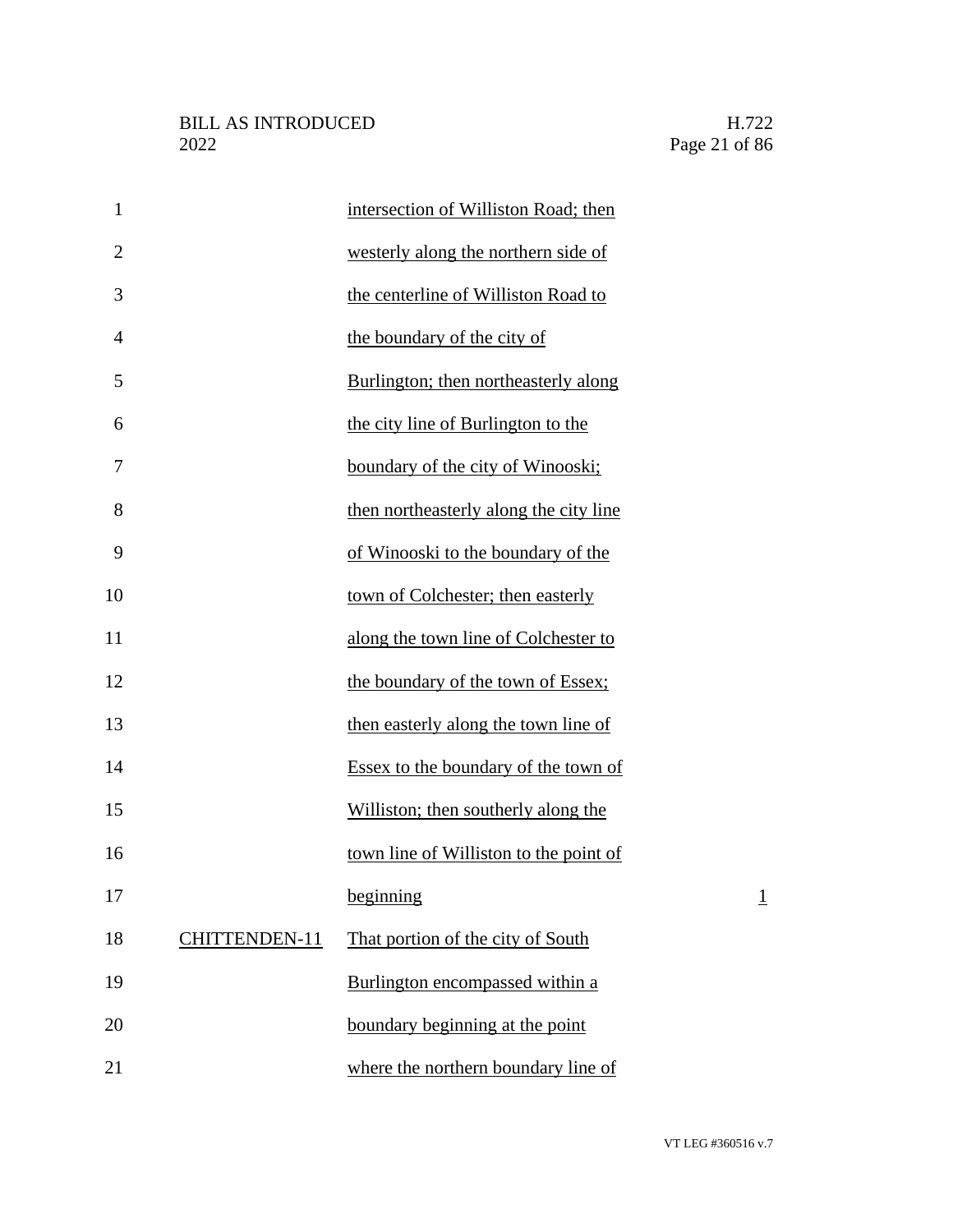| $\mathbf{1}$   |                      | the city of South Burlington            |                |
|----------------|----------------------|-----------------------------------------|----------------|
| $\overline{2}$ |                      | intersects with Williston Road; then    |                |
| 3              |                      | southeasterly along the southern side   |                |
| $\overline{4}$ |                      | of the centerline of Williston Road to  |                |
| 5              |                      | the intersection of Dorset Street; then |                |
| 6              |                      | southerly along the western side of     |                |
| 7              |                      | the centerline of Dorset Street to the  |                |
| 8              |                      | intersection of Swift Street; then      |                |
| 9              |                      | westerly along the northern side of     |                |
| 10             |                      | the centerline of Swift Street to the   |                |
| 11             |                      | boundary of the city of Burlington at   |                |
| 12             |                      | U.S. Route 7; then northerly along      |                |
| 13             |                      | the city line of Burlington, then       |                |
| 14             |                      | follow the city line of Burlington to   |                |
| 15             |                      | the point of beginning                  | $\overline{1}$ |
| 16             | <b>CHITTENDEN-12</b> | That portion of the city of South       |                |
| 17             |                      | Burlington encompassed within a         |                |
| 18             |                      | boundary beginning at the point         |                |
| 19             |                      | where the western boundary line of      |                |
| 20             |                      | the city of South Burlington            |                |
| 21             |                      | intersects with Swift Street at the     |                |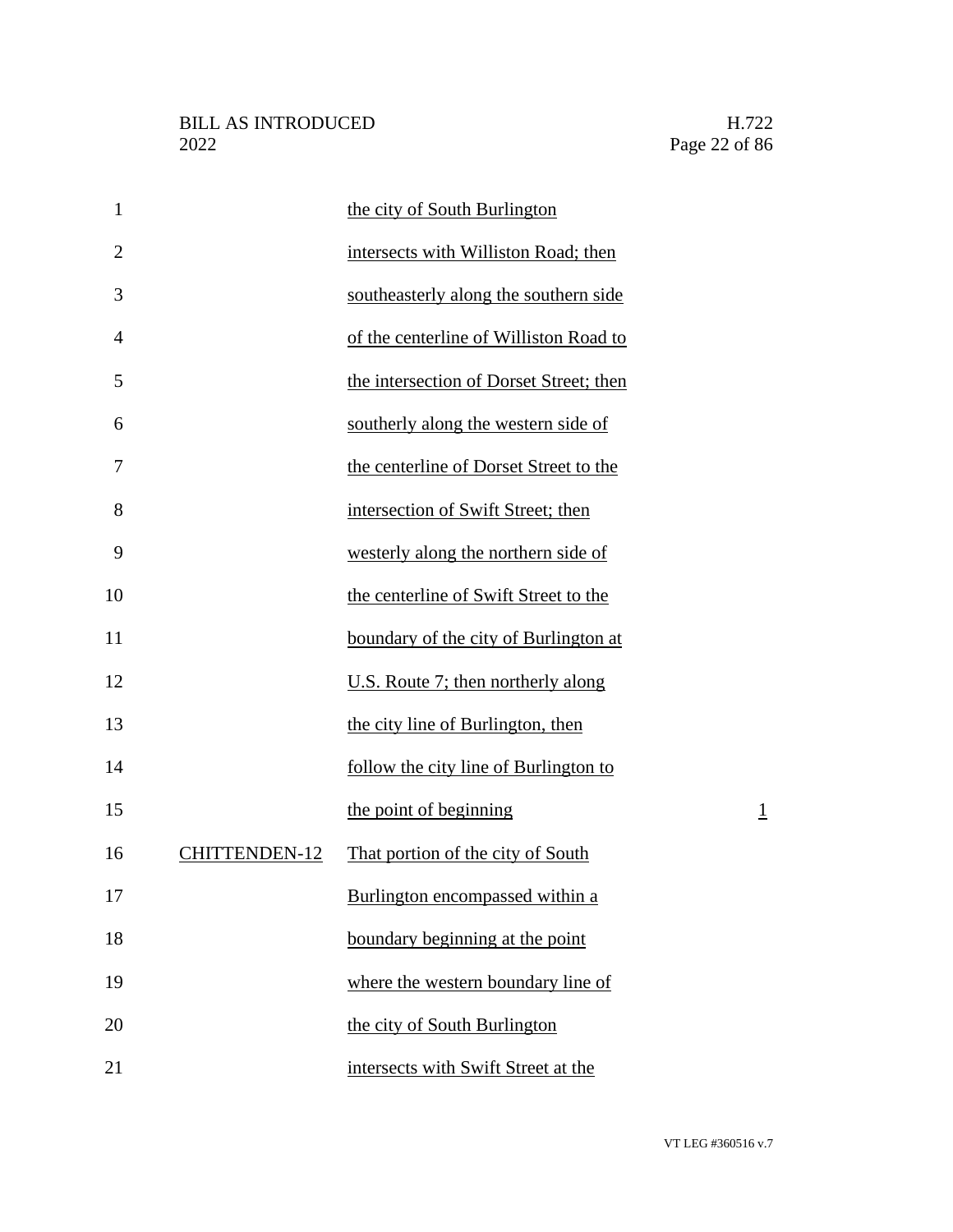| $\mathbf{1}$   | intersection of Swift Street and U.S.   |
|----------------|-----------------------------------------|
| $\overline{2}$ | <u>Route 7; then easterly along the</u> |
| 3              | southern side of the centerline of      |
| $\overline{4}$ | Swift Street to the intersection of     |
| 5              | Dorset Street; then southerly along     |
| 6              | the western side of the centerline of   |
| 7              | Dorset Street to the intersection of    |
| 8              | Nowland Farm Road; then westerly        |
| 9              | along the northern side of the          |
| 10             | centerline of Nowland Farm Road to      |
| 11             | the intersection of Spear Street; then  |
| 12             | southerly along the western side of     |
| 13             | the centerline of Spear Street to the   |
| 14             | intersection of Allen Road; then        |
| 15             | westerly along the northern side of     |
| 16             | Allen Road to the intersection of       |
| 17             | U.S. Route 7; then briefly southerly    |
| 18             | along the western side of the           |
| 19             | centerline of U.S. Route 7 to the       |
| 20             | boundary of the town of Shelburne;      |
| 21             | then westerly along the town line of    |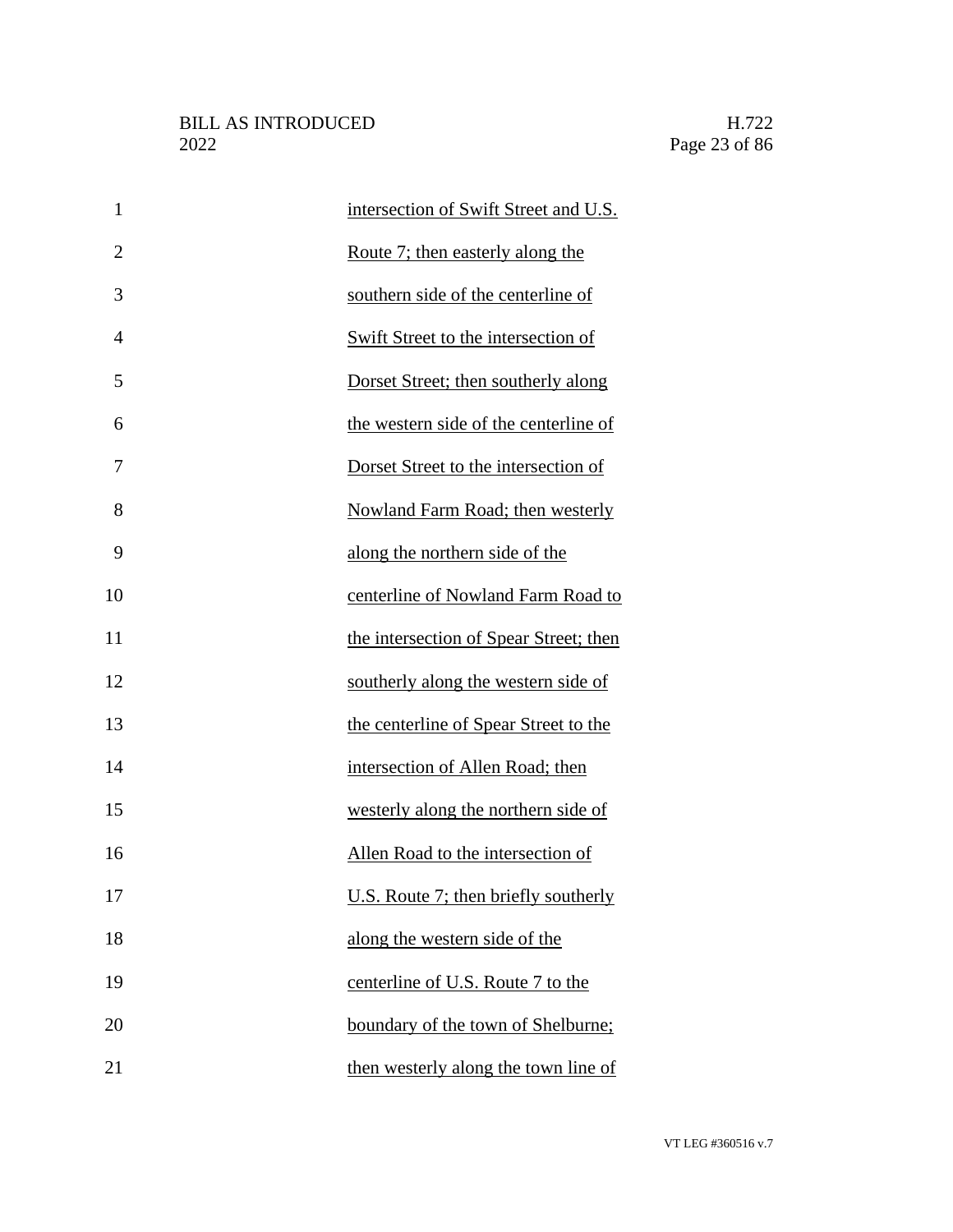| $\mathbf{1}$   |               | Shelburne to where it intersects with   |                |
|----------------|---------------|-----------------------------------------|----------------|
| $\overline{2}$ |               | Shelburne Bay; then northerly along     |                |
| 3              |               | the eastern side of the town line of    |                |
| 4              |               | Shelburne as it runs along Shelburne    |                |
| 5              |               | Bay; then westerly along the town       |                |
| 6              |               | line of Shelburne across Lake           |                |
| 7              |               | Champlain to the state border of        |                |
| 8              |               | New York; then northerly along the      |                |
| 9              |               | state border of New York to the         |                |
| 10             |               | boundary of the town of Colchester;     |                |
| 11             |               | then easterly along the town line of    |                |
| 12             |               | Colchester to the boundary of the       |                |
| 13             |               | city of Burlington; then southerly      |                |
| 14             |               | along the city line of Burlington,      |                |
| 15             |               | then follow the city line of            |                |
| 16             |               | Burlington to the point of beginning    | $\overline{1}$ |
| 17             | CHITTENDEN-13 | That portion of the city of Burlington  |                |
| 18             |               | encompassed within a boundary           |                |
| 19             |               | beginning at the point where the        |                |
| 20             |               | eastern boundary line of the city of    |                |
| 21             |               | <b>Burlington intersects with South</b> |                |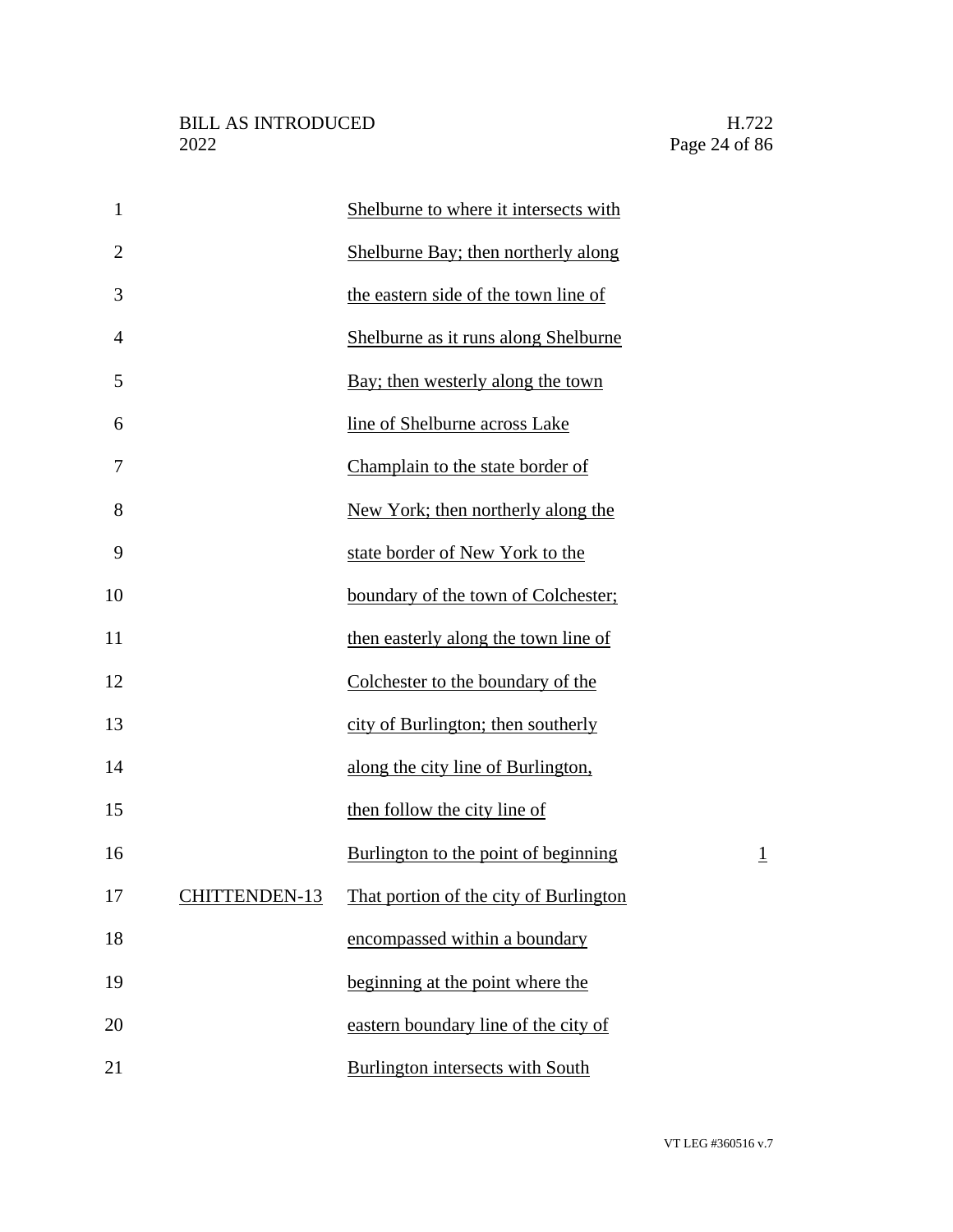| $\mathbf{1}$   | Burlington Recreation Path; then          |
|----------------|-------------------------------------------|
| $\overline{2}$ | westerly along the southern side of       |
| 3              | the boundary between the South            |
| $\overline{4}$ | <b>Burlington Recreation Path and the</b> |
| 5              | <b>Burlington Country Club to where</b>   |
| 6              | the South Burlington Recreation Path      |
| 7              | turns north; then continuing westerly     |
| 8              | along the southern side of the            |
| 9              | property line of the Burlington           |
| 10             | Country Club to the property              |
| 11             | boundary line between 544 South           |
| 12             | Prospect Street and 500 South             |
| 13             | Prospect Street; then westerly along      |
| 14             | the southern side of the property line    |
| 15             | between 544 South Prospect Street         |
| 16             | and 500 Prospect Street to where it       |
| 17             | intersects with South Prospect Street;    |
| 18             | then northerly along the western side     |
| 19             | of the centerline of South Prospect       |
| 20             | Street to the intersection of Cliff       |
| 21             | Street; then westerly along the           |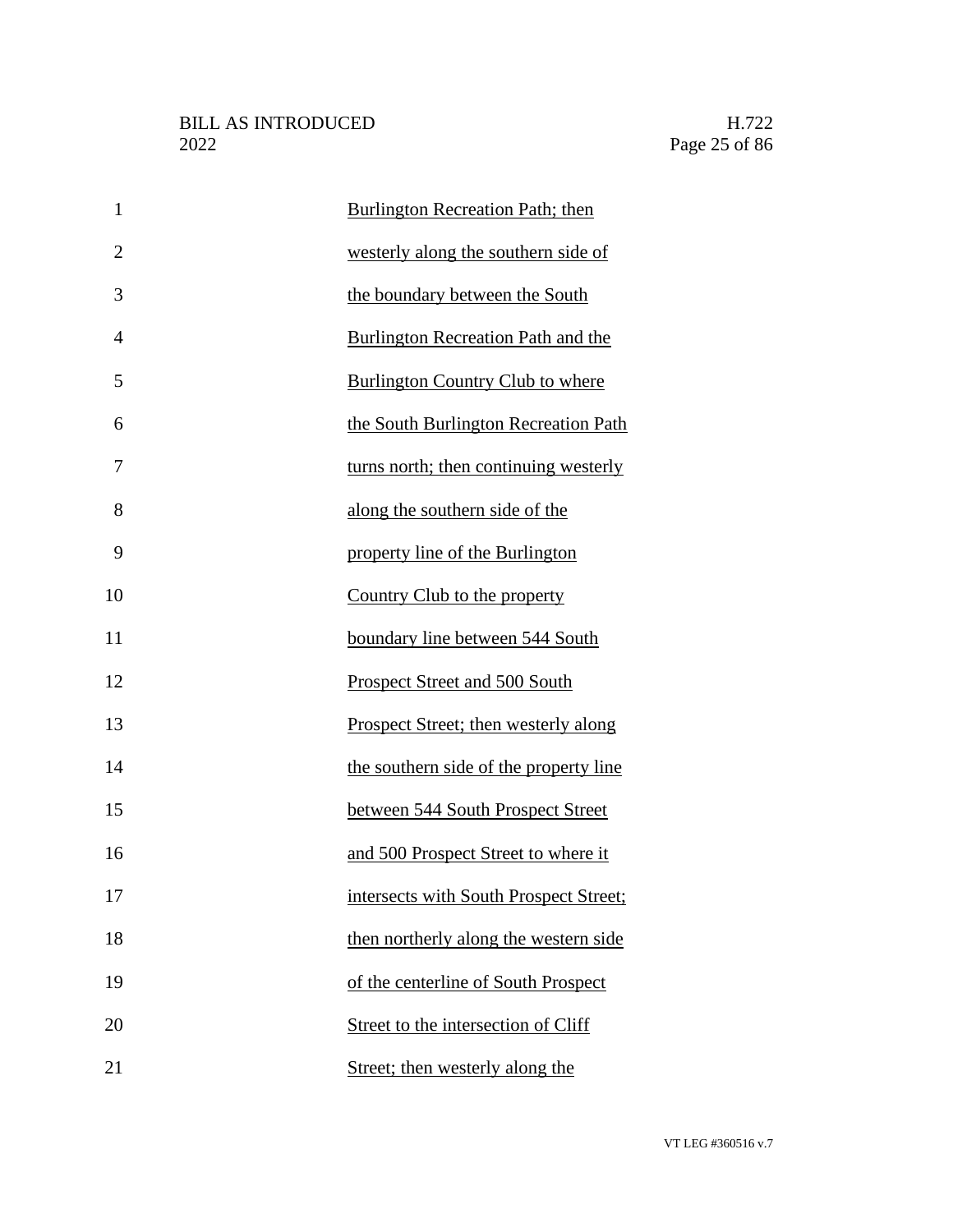| $\mathbf{1}$   | southern side of the centerline of       |
|----------------|------------------------------------------|
| $\overline{2}$ | Cliff Street to the intersection of U.S. |
| 3              | Route 7; then briefly northerly along    |
| $\overline{4}$ | the western side of the centerline of    |
| 5              | U.S. Route 7 to the intersection of      |
| 6              | Spruce Street; then westerly along       |
| 7              | the southern side of the centerline of   |
| 8              | Spruce Street to the intersection of     |
| 9              | South Union Street; then northerly       |
| 10             | along the western side of the            |
| 11             | centerline of South Union Street to      |
| 12             | the intersection of Adams Street;        |
| 13             | then westerly along the southern side    |
| 14             | of the centerline of Adams Street to     |
| 15             | the intersection of South Winooski       |
| 16             | Avenue; then northerly along the         |
| 17             | western side of the centerline of        |
| 18             | South Winooski Avenue to the             |
| 19             | intersection of Maple Street; then       |
| 20             | westerly along the southern side of      |
| 21             | the centerline of Maple Street to the    |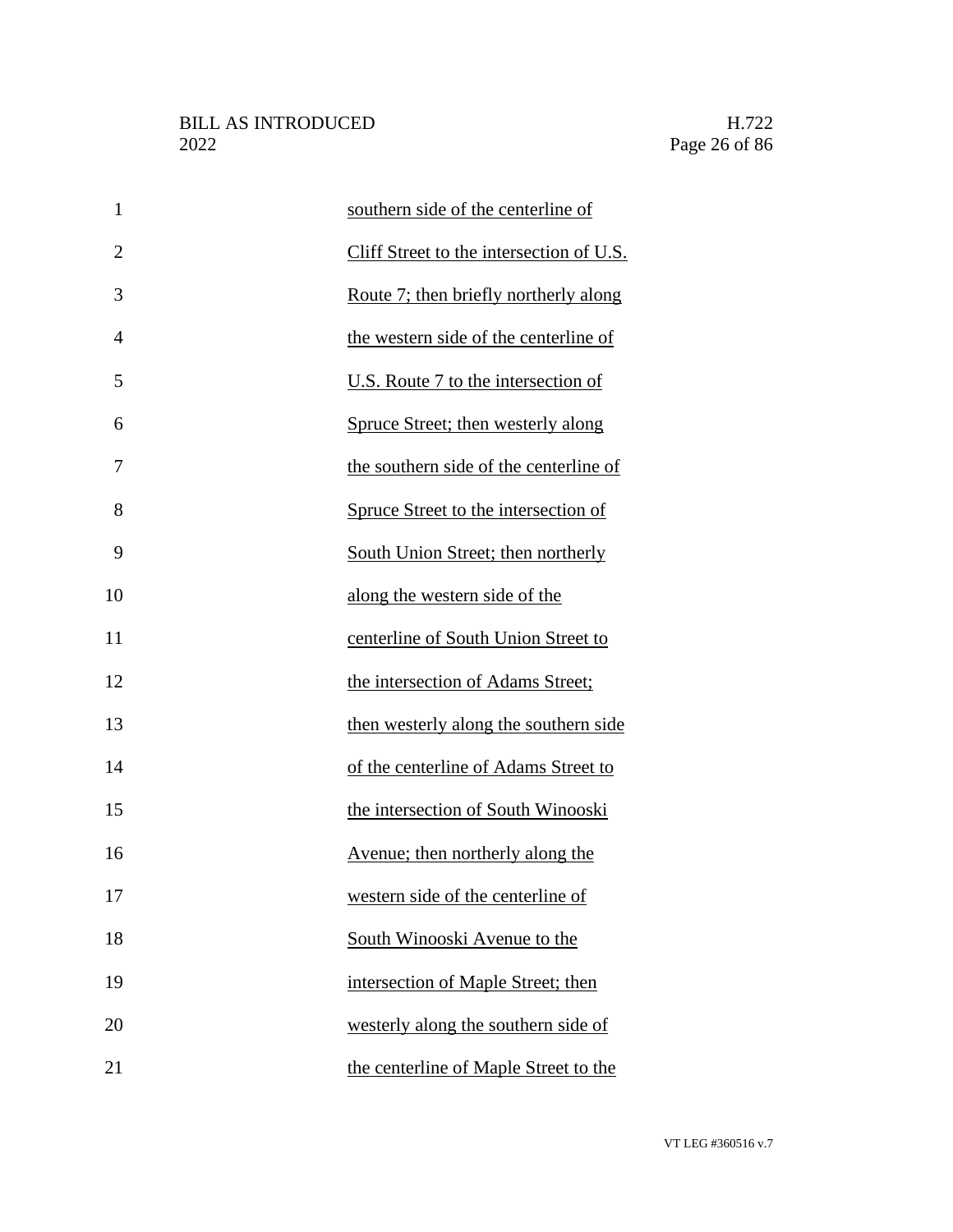| $\mathbf{1}$   |                      | end of Maple Street; then continue in   |                |
|----------------|----------------------|-----------------------------------------|----------------|
| $\overline{2}$ |                      | a line due west to the boundary of      |                |
| 3              |                      | the city of South Burlington in Lake    |                |
| $\overline{4}$ |                      | Champlain; then southeasterly along     |                |
| 5              |                      | the city line of South Burlington,      |                |
| 6              |                      | then follow the city line of South      |                |
| 7              |                      | Burlington to the point of beginning    | $\overline{2}$ |
| 8              | <b>CHITTENDEN-14</b> | That portion of the city of Burlington  |                |
| 9              |                      | encompassed within a boundary           |                |
| 10             |                      | beginning at the point where the        |                |
| 11             |                      | eastern boundary line of the city of    |                |
| 12             |                      | Burlington intersects with the South    |                |
| 13             |                      | Burlington Recreation Path; then        |                |
| 14             |                      | westerly along the northern side of     |                |
| 15             |                      | the boundary between the South          |                |
| 16             |                      | Burlington Recreation Path and the      |                |
| 17             |                      | <b>Burlington Country Club to where</b> |                |
| 18             |                      | the South Burlington Recreation Path    |                |
| 19             |                      | turns north; then continuing westerly   |                |
| 20             |                      | along the northern side of the          |                |
| 21             |                      | property boundary of the Burlington     |                |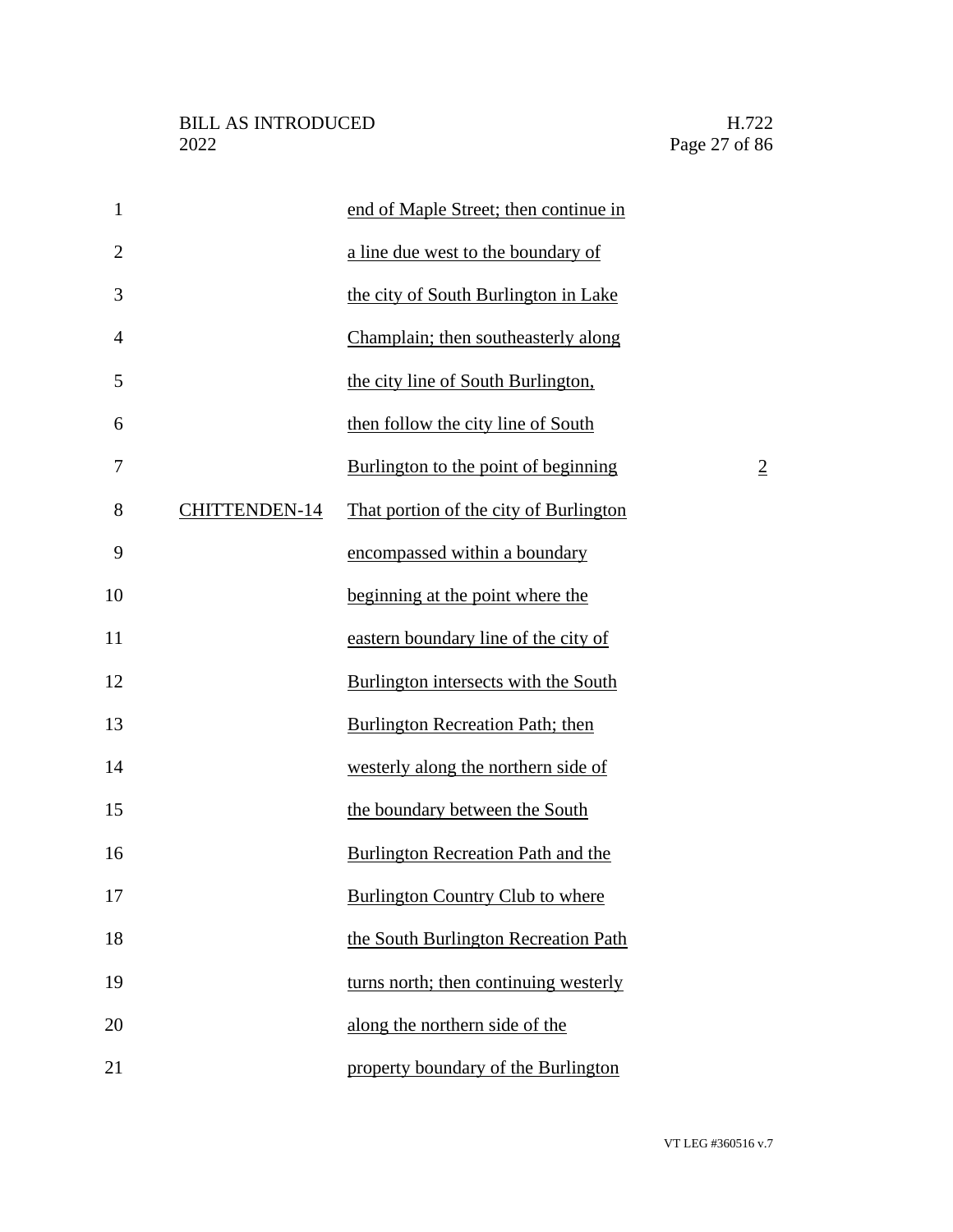| $\mathbf{1}$   | Country Club to the property             |
|----------------|------------------------------------------|
| $\overline{2}$ | boundary line between 544 South          |
| 3              | Prospect Street and 500 South            |
| $\overline{4}$ | Prospect Street; then westerly along     |
| 5              | the northern side of the property line   |
| 6              | between 544 South Prospect Street        |
| 7              | and 500 Prospect Street to where it      |
| 8              | intersects with South Prospect Street;   |
| 9              | then northerly along the eastern side    |
| 10             | of the centerline of South Prospect      |
| 11             | Street to the intersection of Cliff      |
| 12             | Street; then westerly along the          |
| 13             | northern side of the centerline of       |
| 14             | Cliff Street to the intersection of U.S. |
| 15             | Route 7; then briefly northerly along    |
| 16             | the eastern side of the centerline of    |
| 17             | U.S. Route 7 to the intersection of      |
| 18             | Spruce Street; then westerly along       |
| 19             | the northern side of the centerline of   |
| 20             | Spruce Street to the intersection of     |
| 21             | South Union Street; then northerly       |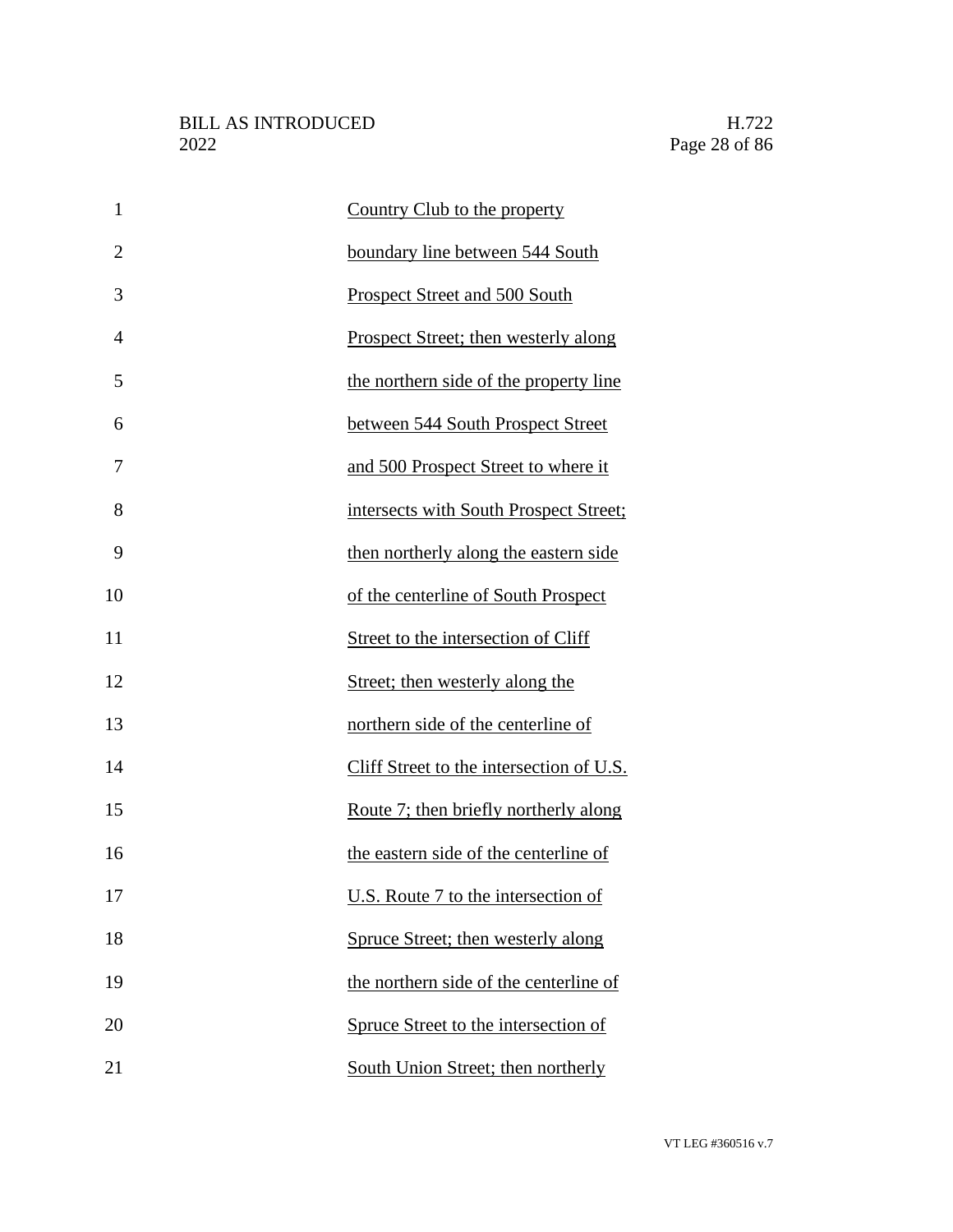| $\mathbf{1}$   | along the eastern side of the           |
|----------------|-----------------------------------------|
| $\overline{2}$ | centerline of South Union Street to     |
| 3              | the intersection of Adams Street;       |
| $\overline{4}$ | then westerly along the northern side   |
| 5              | of the centerline of Adams Street to    |
| 6              | the intersection of South Winooski      |
| 7              | <u>Avenue; then northerly along the</u> |
| 8              | eastern side of the centerline of       |
| 9              | South Winooski Avenue to the            |
| 10             | intersection of Buel Street; then       |
| 11             | easterly along the southern side of     |
| 12             | the centerline of Buel Street to the    |
| 13             | intersection of South Union Street;     |
| 14             | then northerly along the eastern side   |
| 15             | of the centerline of South Union        |
| 16             | Street to the intersection of Pearl     |
| 17             | Street; then easterly along the         |
| 18             | southern side of the centerline of      |
| 19             | Pearl Street to the intersection of     |
| 20             | U.S. Route 7; then southerly along      |
| 21             | the western side of the centerline of   |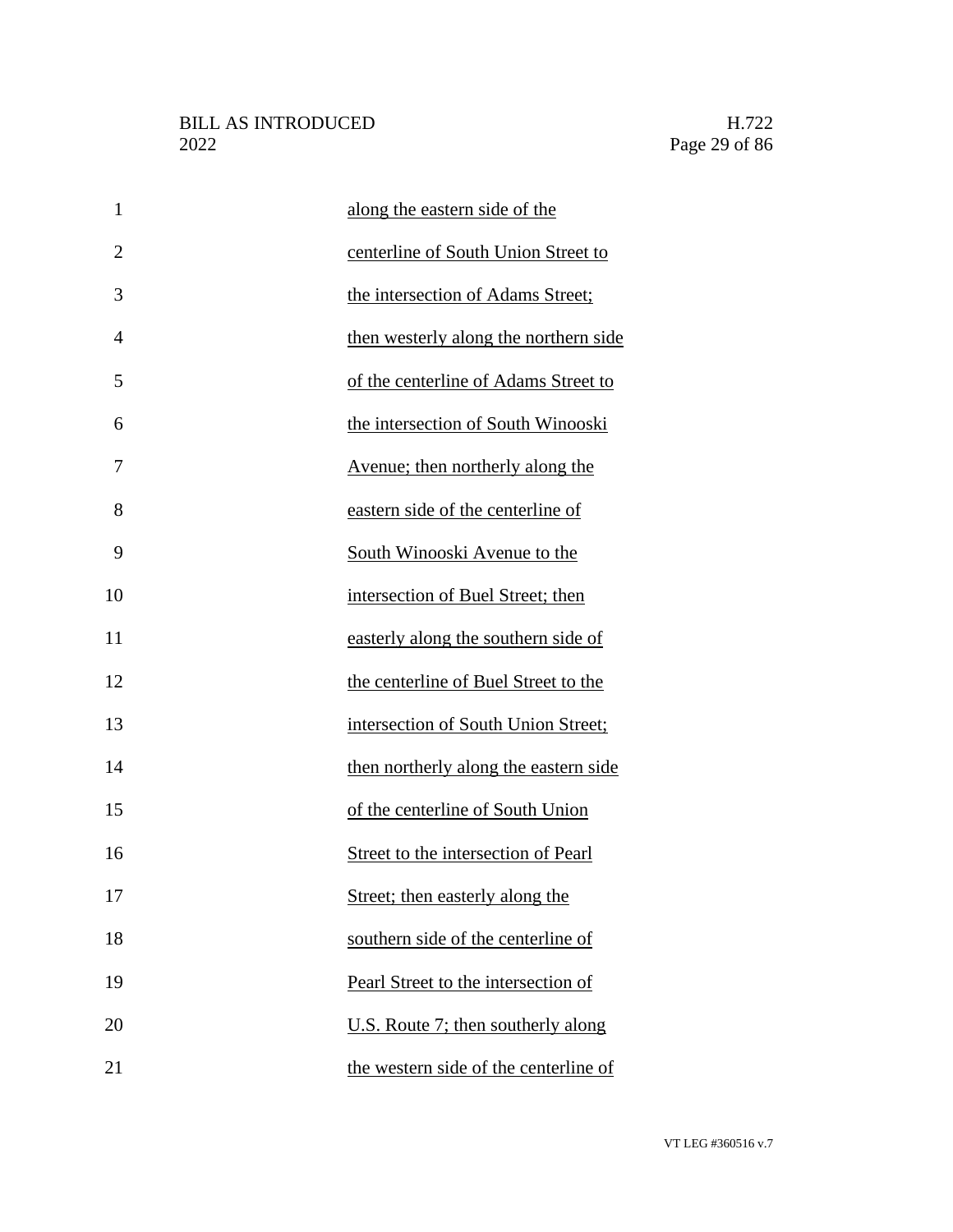| $\mathbf{1}$   |                      | U.S. Route 7 to the intersection of    |                |
|----------------|----------------------|----------------------------------------|----------------|
| $\overline{2}$ |                      | College Street; then easterly along    |                |
| 3              |                      | the southern side of the centerline of |                |
| $\overline{4}$ |                      | College Street to the intersection of  |                |
| 5              |                      | South Prospect Street; then southerly  |                |
| 6              |                      | along the western side of the          |                |
| 7              |                      | centerline of South Prospect Street to |                |
| 8              |                      | the intersection of U.S. Route 2; then |                |
| 9              |                      | southeasterly along the southwestern   |                |
| 10             |                      | side of the westbound lane of U.S.     |                |
| 11             |                      | Route 2 to the boundary of the city    |                |
| 12             |                      | of South Burlington; then southerly    |                |
| 13             |                      | along the city line of South           |                |
| 14             |                      | Burlington to the point of beginning   | $\overline{2}$ |
| 15             | <b>CHITTENDEN-15</b> | That portion of the city of Burlington |                |
| 16             |                      | encompassed within a boundary          |                |
| 17             |                      | beginning at the point where the       |                |
| 18             |                      | northern boundary line of the city of  |                |
| 19             |                      | Burlington intersects with the         |                |
| 20             |                      | railroad tracks crossing the Winooski  |                |
| 21             |                      | River; then westerly along the         |                |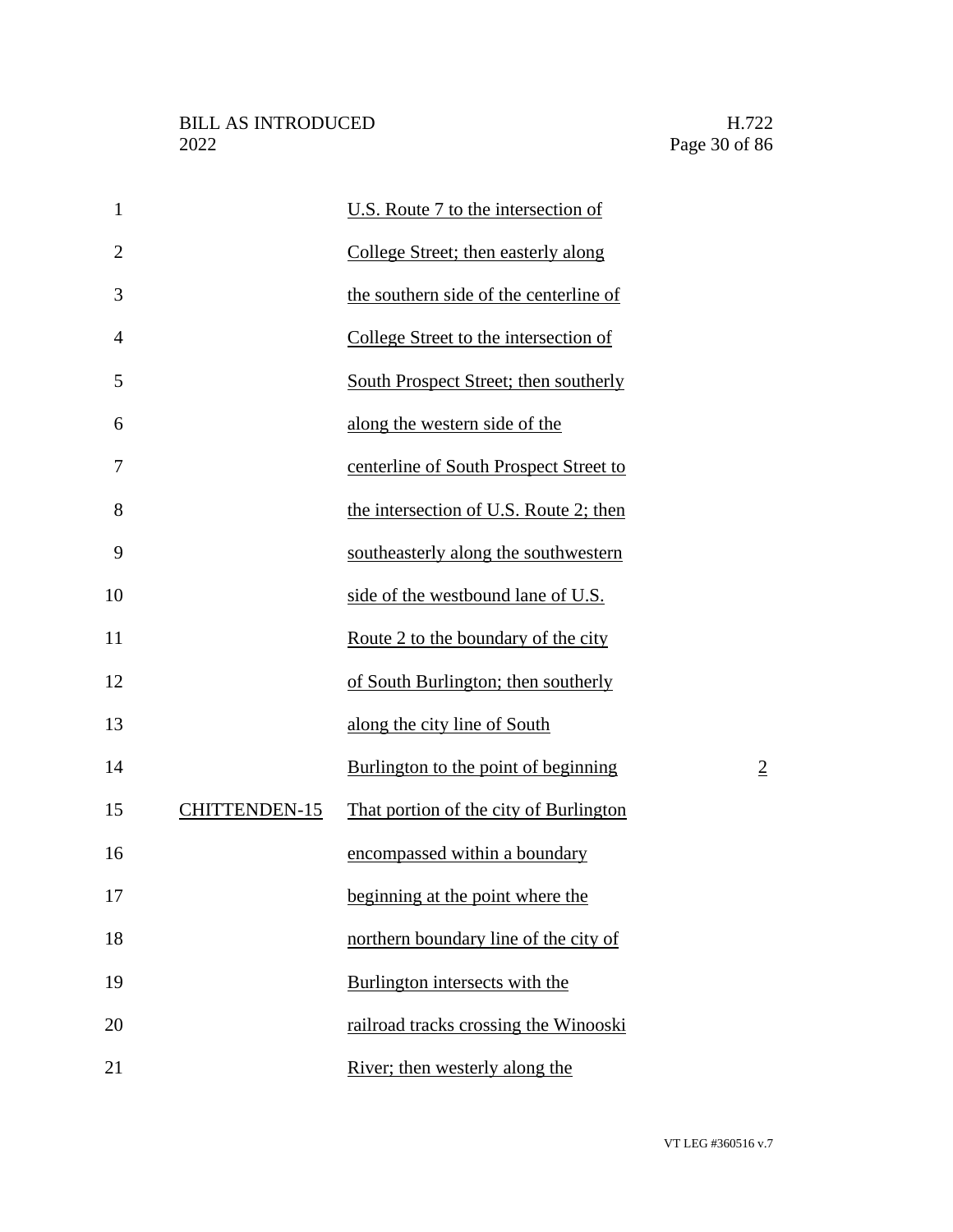| $\mathbf{1}$   | southern side of the railroad tracks to |
|----------------|-----------------------------------------|
| $\overline{2}$ | where they intersect with a point       |
| 3              | representing the end of a straight line |
| 4              | extension from the centerline of        |
| 5              | Hyde Street to the railroad tracks;     |
| 6              | then southwesterly along the eastern    |
| 7              | side of the straight line extension     |
| 8              | from the centerline of Hyde Street to   |
| 9              | the intersection of Hyde Street and     |
| 10             | Riverside Avenue; then southerly        |
| 11             | along the eastern side of the           |
| 12             | centerline of Hyde Street to the        |
| 13             | intersection of North Willard Street;   |
| 14             | then southerly along the eastern side   |
| 15             | of the centerline of North Willard      |
| 16             | Street to the intersection of North     |
| 17             | Street; then westerly along the         |
| 18             | southern side of the centerline of      |
| 19             | North Street to the intersection of     |
| 20             | North Winooski Avenue; then             |
| 21             | southerly along the eastern side of     |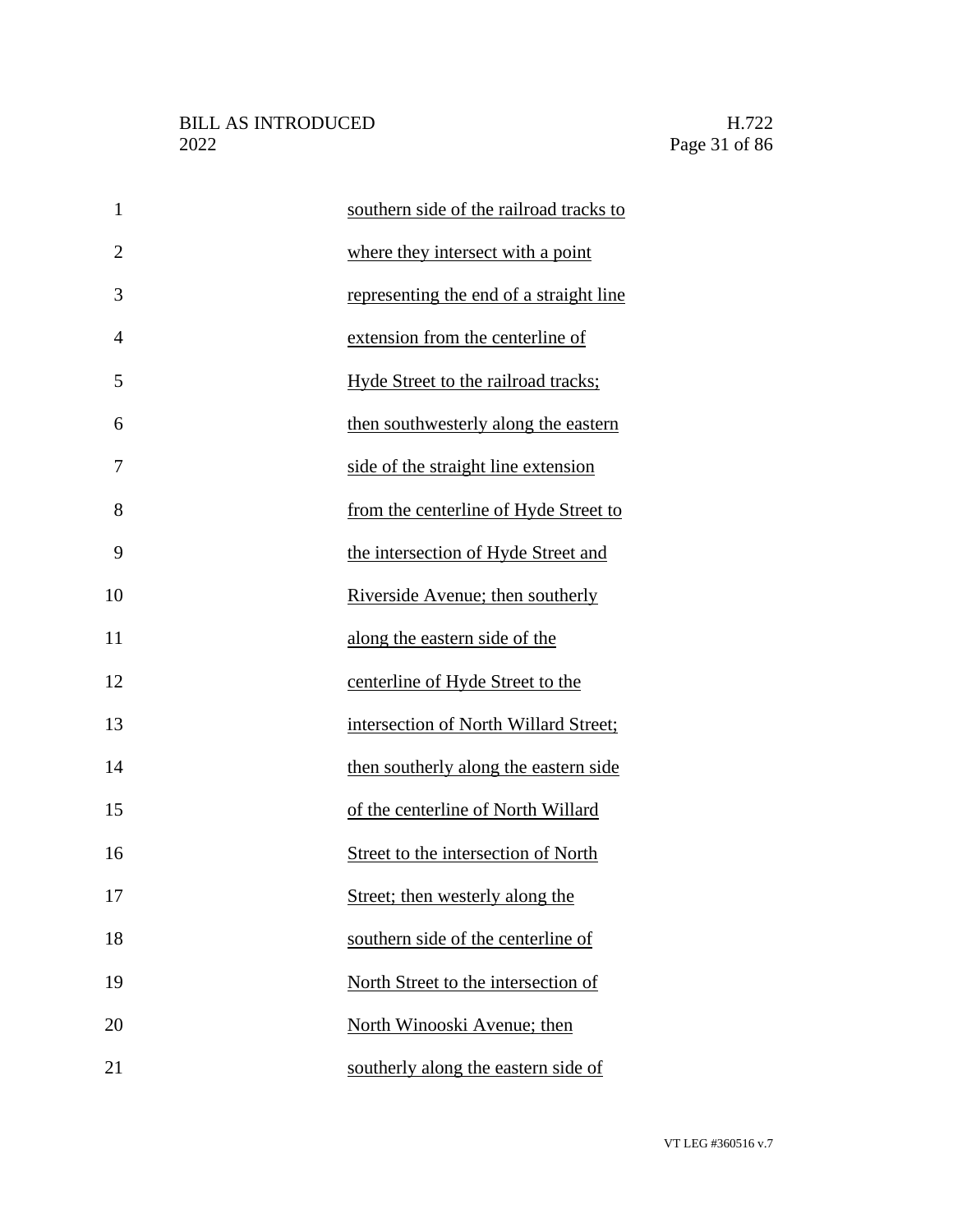| $\mathbf{1}$   | the centerline of North Winooski       |
|----------------|----------------------------------------|
| $\overline{2}$ | Avenue to the intersection of Pearl    |
| 3              | Street; then easterly along the        |
| 4              | northern side of the centerline of     |
| 5              | Pearl Street to the intersection of    |
| 6              | South Willard Street; then southerly   |
| 7              | along the eastern side of the          |
| 8              | centerline of South Willard Street to  |
| 9              | the intersection of College Street;    |
| 10             | then easterly along the northern side  |
| 11             | of the centerline of College Street to |
| 12             | the intersection of South Prospect     |
| 13             | Street; then southerly along the       |
| 14             | eastern side of the centerline of      |
| 15             | South Prospect Street to the           |
| 16             | intersection of U.S. Route 2; then     |
| 17             | southeasterly along the northeastern   |
| 18             | side of the westbound lane of U.S.     |
| 19             | Route 2 to the boundary of the city    |
| 20             | of South Burlington; then              |
| 21             | southeasterly along the city line of   |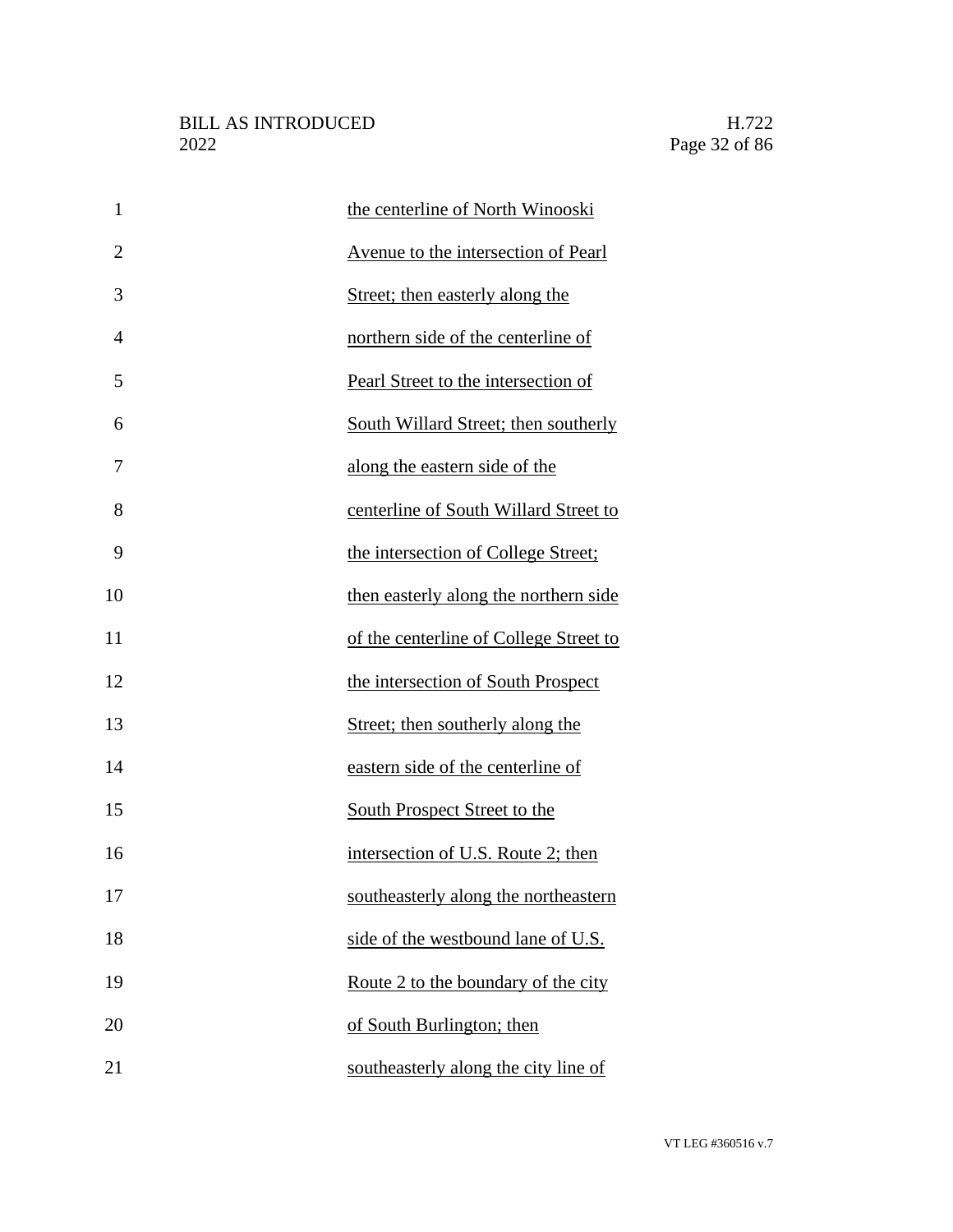| $\mathbf{1}$   |                      | South Burlington and then follow the   |                |
|----------------|----------------------|----------------------------------------|----------------|
| $\overline{2}$ |                      | city line of South Burlington to the   |                |
| 3              |                      | boundary of the city of Winooski;      |                |
| $\overline{4}$ |                      | then northwesterly along the city line |                |
| 5              |                      | of Winooski to the point of            |                |
| 6              |                      | beginning                              | $\overline{2}$ |
| 7              | <b>CHITTENDEN-16</b> | That portion of the city of Burlington |                |
| 8              |                      | not included in CHITTENDEN-13,         |                |
| 9              |                      | CHITTENDEN-14, CHITTENDEN-             |                |
| 10             |                      | 15, CHITTENDEN-17, and                 |                |
| 11             |                      | <b>CHITTENDEN-18</b>                   | $\overline{2}$ |
| 12             | <b>CHITTENDEN-17</b> | That portion of the city of Burlington |                |
| 13             |                      | encompassed within a boundary          |                |
| 14             |                      | beginning at the point where the       |                |
| 15             |                      | northern boundary line of the city of  |                |
| 16             |                      | Burlington intersects with the         |                |
| 17             |                      | railroad tracks crossing the Winooski  |                |
| 18             |                      | River; then westerly along the         |                |
| 19             |                      | northern side of the centerline of the |                |
| 20             |                      | railroad tracks to where it intersects |                |
| 21             |                      | with a point representing the end of a |                |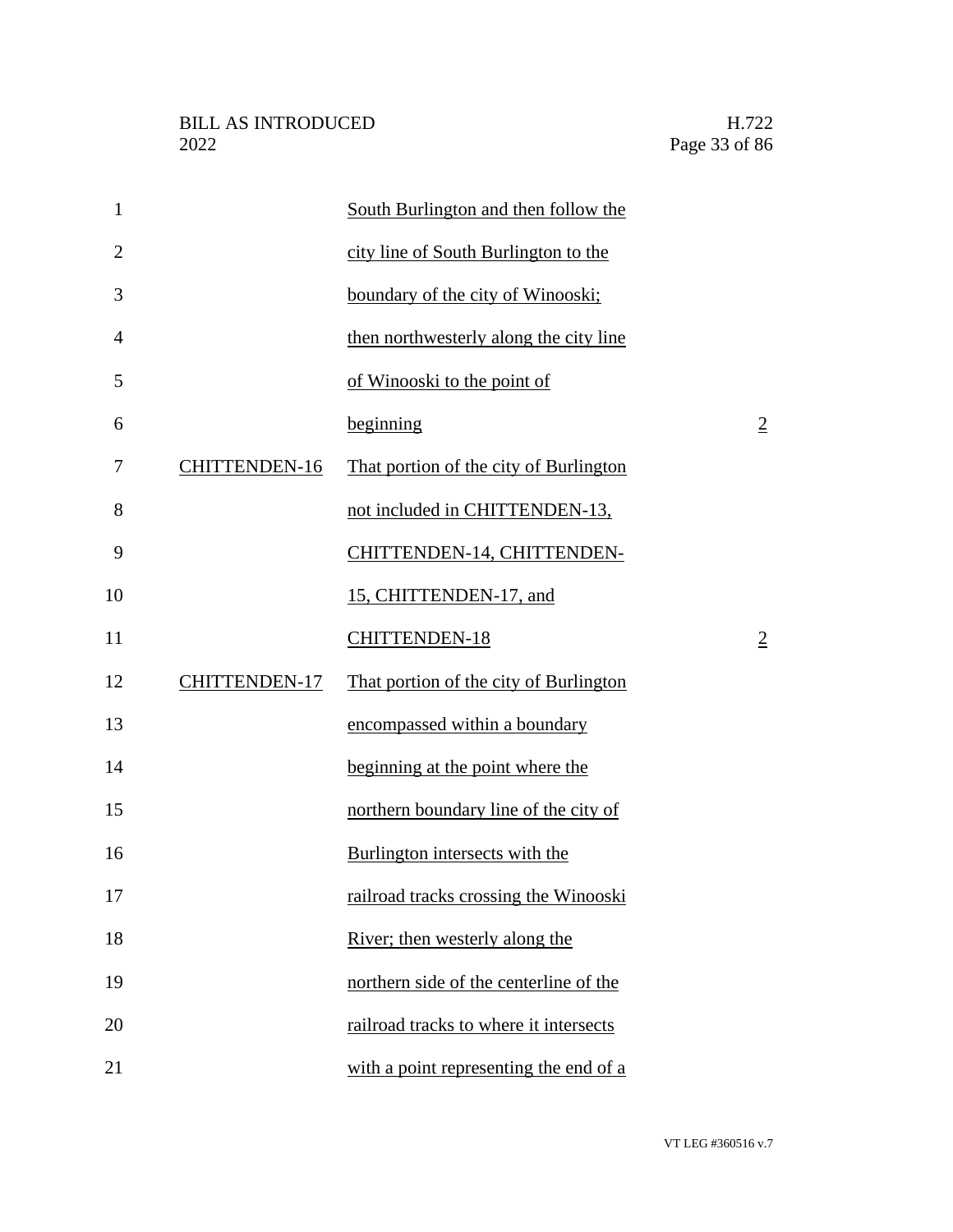| $\mathbf{1}$   | straight line extension from the end      |
|----------------|-------------------------------------------|
| $\overline{2}$ | of the centerline of Spring Street;       |
| 3              | then southeasterly along the              |
| $\overline{4}$ | southwestern side of the straight line    |
| 5              | extension from the end of Spring          |
| 6              | Street to the intersection of             |
| 7              | <b>Manhattan Drive and Spring Street;</b> |
| 8              | then westerly along the northern side     |
| 9              | of the centerline of Manhattan Drive      |
| 10             | to the intersection of Park Street;       |
| 11             | then southerly along the western side     |
| 12             | of the centerline of Park Street to the   |
| 13             | intersection of College Street; then      |
| 14             | westerly along the northern side of       |
| 15             | the centerline of College Street to the   |
| 16             | end of College Street; then westerly      |
| 17             | on the northern side of a line drawn      |
| 18             | from the end point of College Street      |
| 19             | due west to the boundary of the city      |
| 20             | of South Burlington in Lake               |
| 21             | Champlain; then northerly along the       |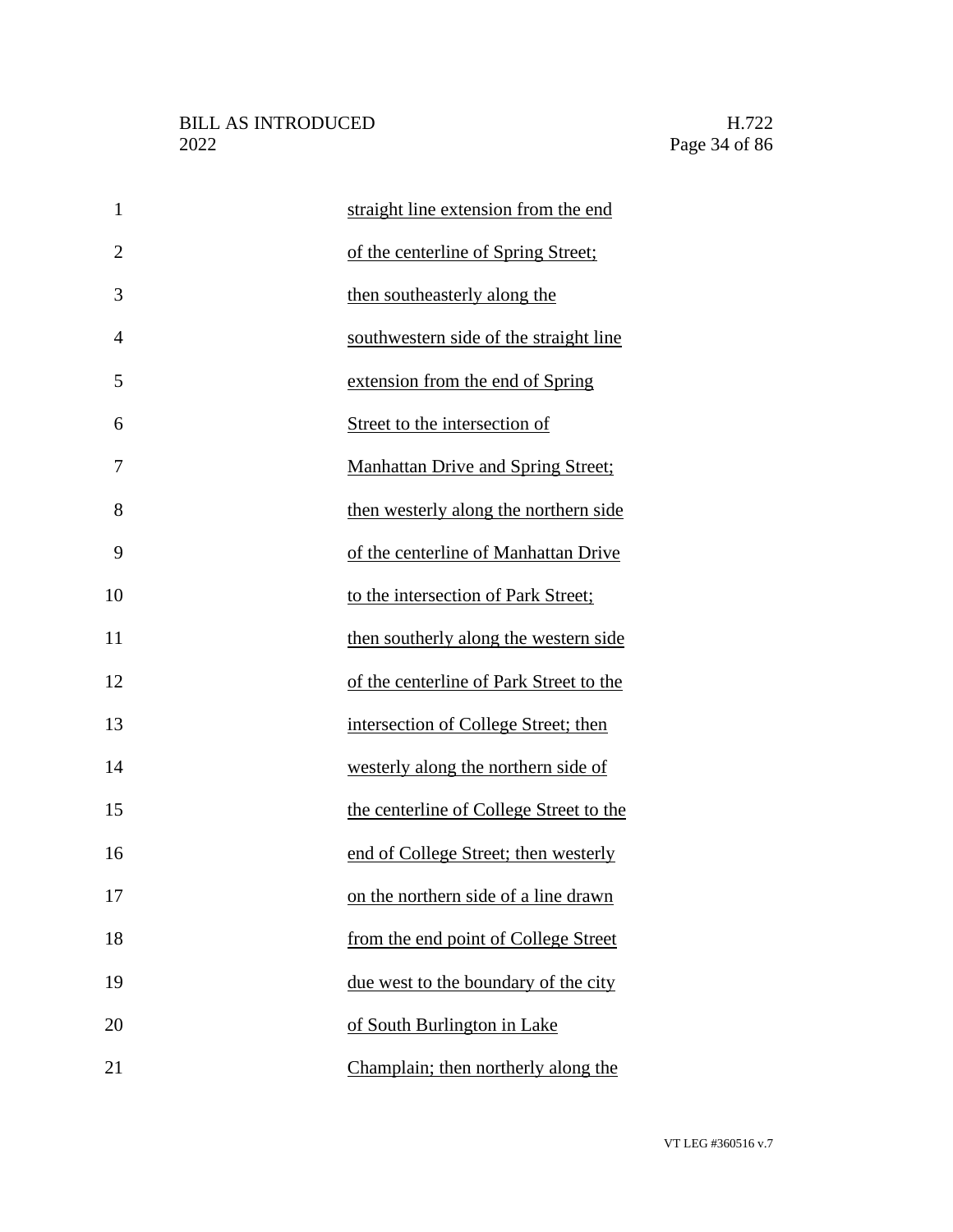| $\mathbf{1}$   | city line of South Burlington to       |
|----------------|----------------------------------------|
| $\overline{2}$ | where it intersects with Appletree     |
| 3              | Point; then northeasterly then         |
| $\overline{4}$ | southeasterly along the southeastern   |
| 5              | side of the shore of Lake Champlain    |
| 6              | to where the northwestern property     |
| 7              | line of Leddy Park intersects with the |
| 8              | shore of Lake Champlain; then          |
| 9              | northeasterly along the southern side  |
| 10             | of that property line and continuing   |
| 11             | from that property line in a straight  |
| 12             | line to the intersection of North      |
| 13             | Avenue; then southeasterly along the   |
| 14             | southwestern side of the centerline of |
| 15             | North Avenue to the southern           |
| 16             | boundary of Farrington's Trailer       |
| 17             | Park; then northeasterly and then      |
| 18             | northwesterly along the boundary of    |
| 19             | Farrington's Trailer Park and the      |
| 20             | back property lines of property        |
| 21             | fronting Lopes Avenue to the           |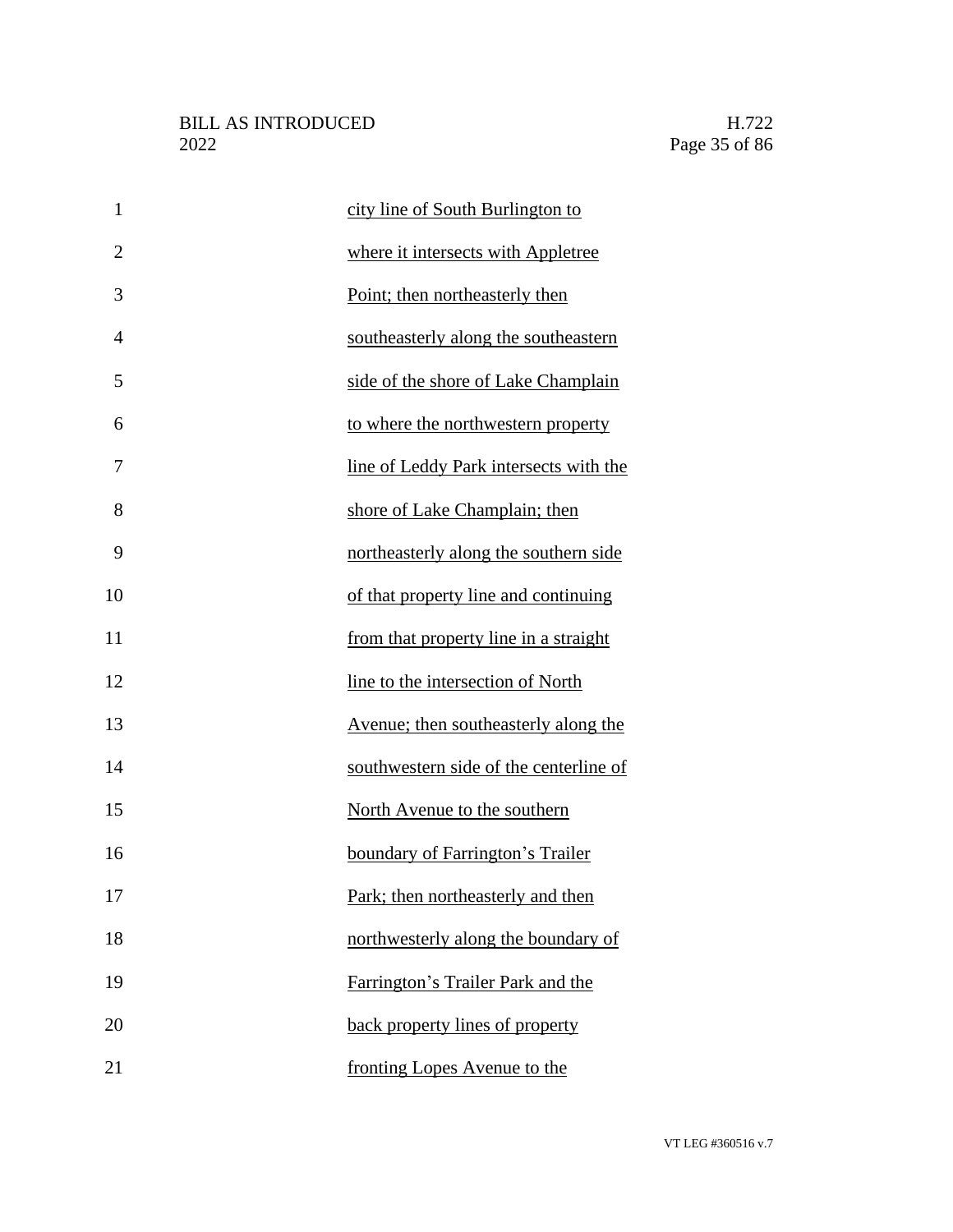| $\mathbf{1}$   | northwest corner of the corner lot at  |
|----------------|----------------------------------------|
| $\overline{2}$ | the intersection of Lopes Avenue and   |
| 3              | Roseade Parkway, including all the     |
| $\overline{4}$ | residences on Lopes Avenue and         |
| 5              | Blondin Circle; then northeasterly     |
| 6              | along the back property lines          |
| 7              | between property fronting on           |
| 8              | Roseade Parkway and Arlington          |
| 9              | Court, including all the residences on |
| 10             | Roseade Parkway; then turning          |
| 11             | northwesterly along the back           |
| 12             | property lines of property fronting    |
| 13             | Arlington Court to the intersection of |
| 14             | the back property lines of property    |
| 15             | fronting Farrington Parkway on the     |
| 16             | southern side; then easterly along     |
| 17             | those back property lines to           |
| 18             | Farrington Parkway; then easterly      |
| 19             | along the southern side of the         |
| 20             | centerline of Farrington Parkway to    |
| 21             | the intersection of Ethan Allen        |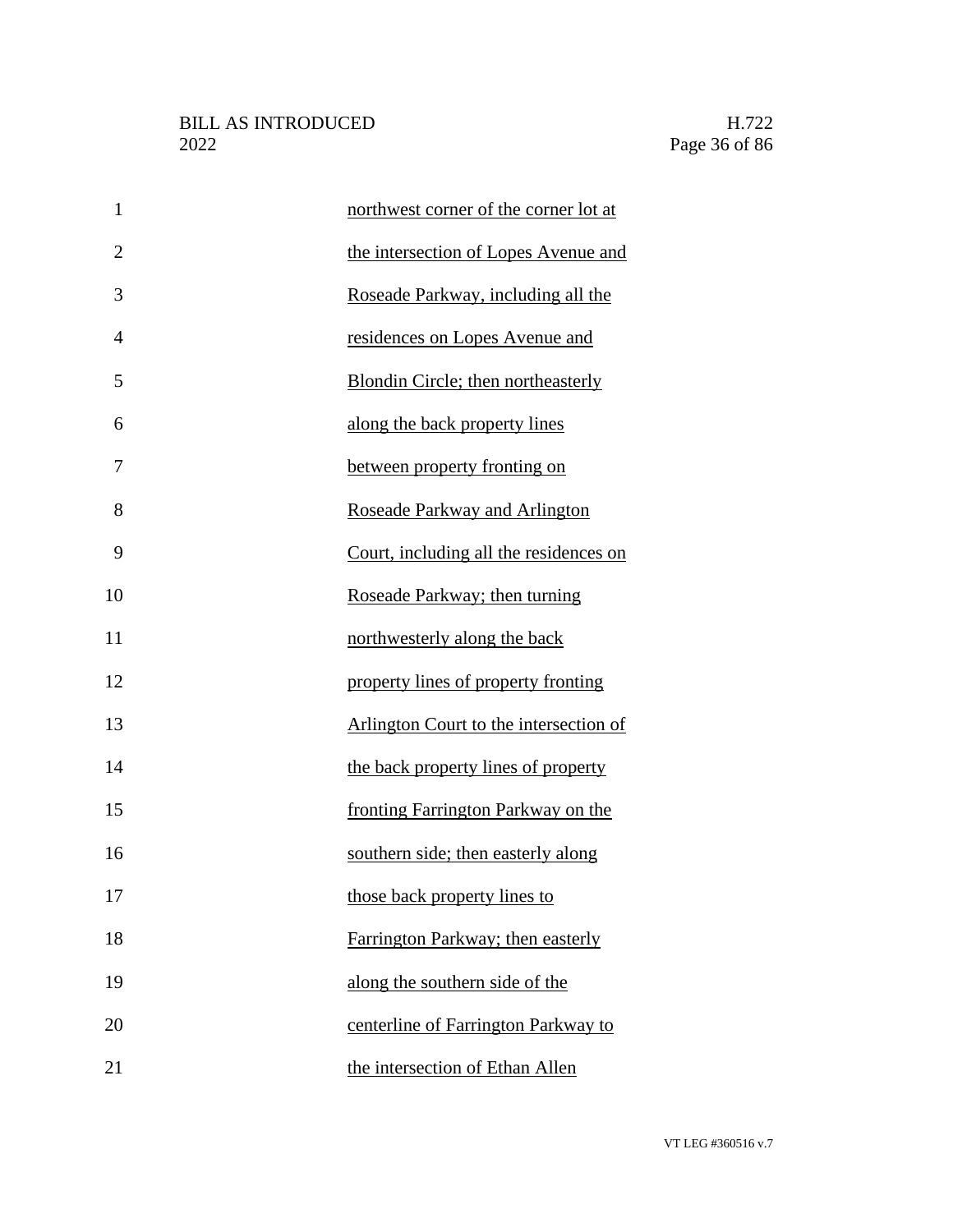| $\mathbf{1}$   |                      | Parkway, including all units at 282    |                 |
|----------------|----------------------|----------------------------------------|-----------------|
| $\overline{2}$ |                      | Ethan Allen Parkway; then northerly    |                 |
| 3              |                      | along the eastern side of the          |                 |
| $\overline{4}$ |                      | centerline of Ethan Allen Parkway to   |                 |
| 5              |                      | the intersection of VT Route 127;      |                 |
| 6              |                      | then northwesterly along the           |                 |
| 7              |                      | northern side of the centerline of VT  |                 |
| 8              |                      | Route 127 to the intersection of the   |                 |
| 9              |                      | boundary of the town of Colchester     |                 |
| 10             |                      | at the Heineberg Bridge over the       |                 |
| 11             |                      | Winooski River; then northerly and     |                 |
| 12             |                      | easterly along the town line of        |                 |
| 13             |                      | Colchester and then follow the town    |                 |
| 14             |                      | line of Colchester southerly to the    |                 |
| 15             |                      | boundary of the city of Winooski;      |                 |
| 16             |                      | then southerly along the city line of  |                 |
| 17             |                      | Winooski to the point of beginning     | $\underline{1}$ |
| 18             | <b>CHITTENDEN-18</b> | That portion of the city of Burlington |                 |
| 19             |                      | encompassed within a boundary          |                 |
| 20             |                      | beginning at the point where the       |                 |
| 21             |                      | northwestern property line of Leddy    |                 |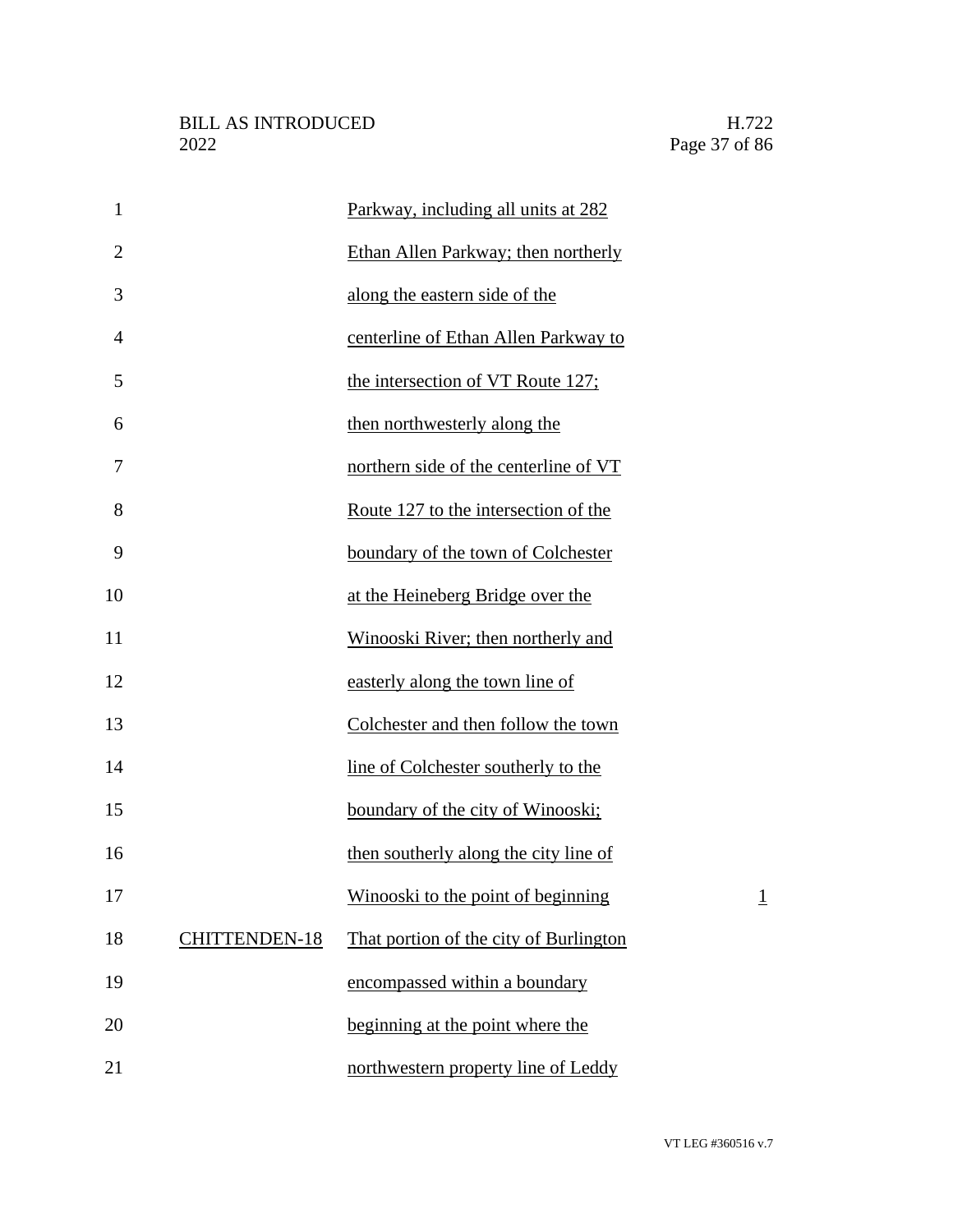| $\mathbf{1}$   | Park intersects with the shore of        |
|----------------|------------------------------------------|
| $\overline{2}$ | Lake Champlain; then northeasterly       |
| 3              | along the northern side of that          |
| $\overline{4}$ | property line and continuing from        |
| 5              | that property line in a straight line to |
| 6              | the intersection of North Avenue;        |
| 7              | then southeasterly along the             |
| 8              | northeastern side of the centerline of   |
| 9              | North Avenue to the southern             |
| 10             | boundary of Farrington's Trailer         |
| 11             | Park; then northeasterly and then        |
| 12             | northwesterly along the boundary of      |
| 13             | Farrington's Trailer Park and the        |
| 14             | back property lines of property          |
| 15             | fronting Lopes Avenue to the             |
| 16             | northwest corner of the corner lot at    |
| 17             | the intersection of Lopes Avenue and     |
| 18             | Roseade Parkway, including all of        |
| 19             | the residences in Farrington's Trailer   |
| 20             | Park and on Poirier Place; then          |
| 21             | northeasterly along the back property    |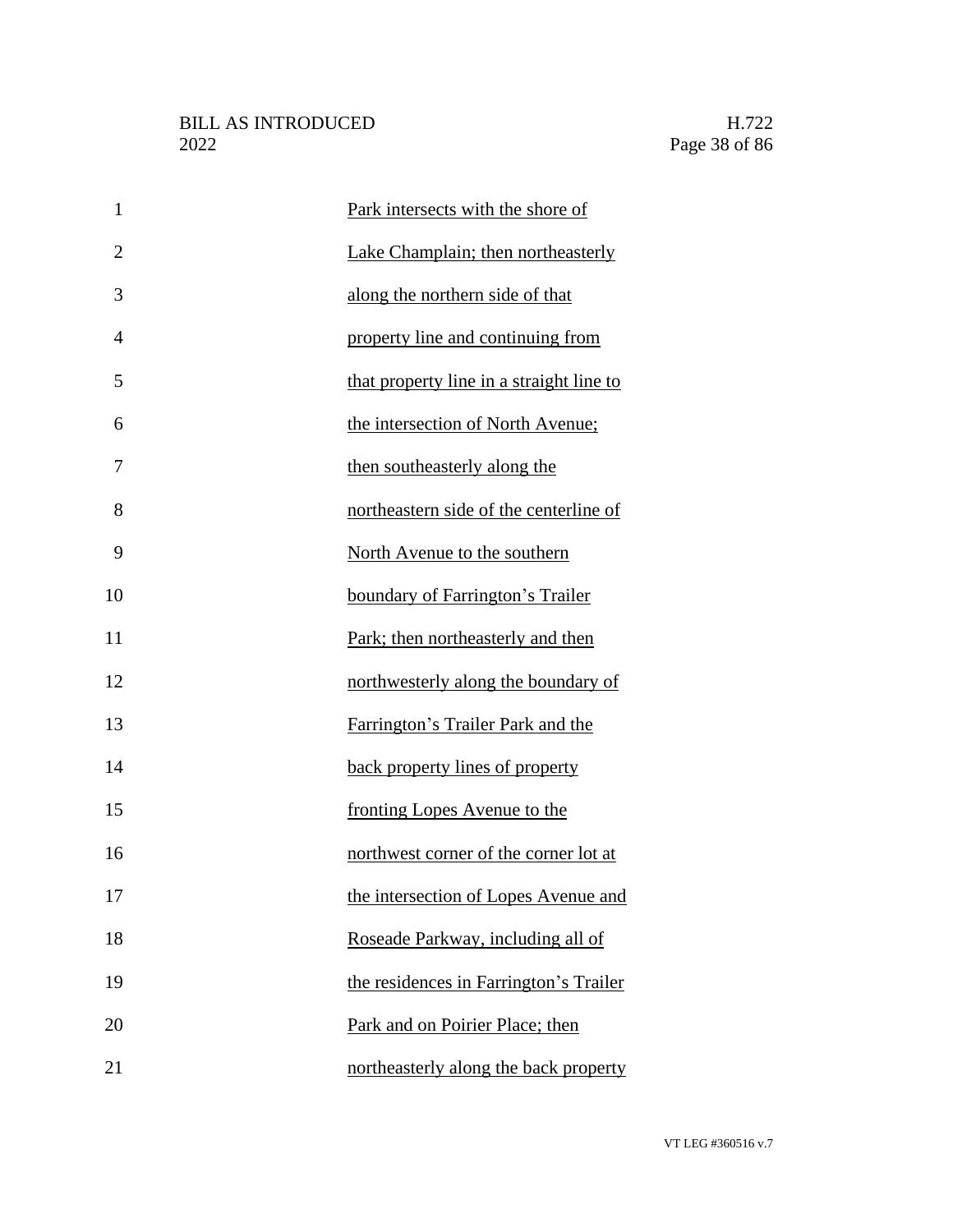| $\mathbf{1}$   | lines between property fronting on     |
|----------------|----------------------------------------|
| $\overline{2}$ | Roseade Parkway and Arlington          |
| 3              | Court, including all the residences on |
| $\overline{4}$ | <b>Arlington Court; then turning</b>   |
| 5              | northwesterly along the back           |
| 6              | property lines of property fronting    |
| 7              | Arlington Court to the intersection of |
| 8              | the back property lines of property    |
| 9              | fronting Farrington Parkway on the     |
| 10             | southern side; then easterly along     |
| 11             | those back property lines to           |
| 12             | Farrington Parkway; then easterly      |
| 13             | along the northern side of the         |
| 14             | centerline of Farrington Parkway to    |
| 15             | the intersection of Ethan Allen        |
| 16             | Parkway; then northerly along the      |
| 17             | western side of the centerline of      |
| 18             | Ethan Allen Parkway to the             |
| 19             | intersection of VT Route 127; then     |
| 20             | northwesterly along the southern side  |
| 21             | of the centerline of VT Route 127 to   |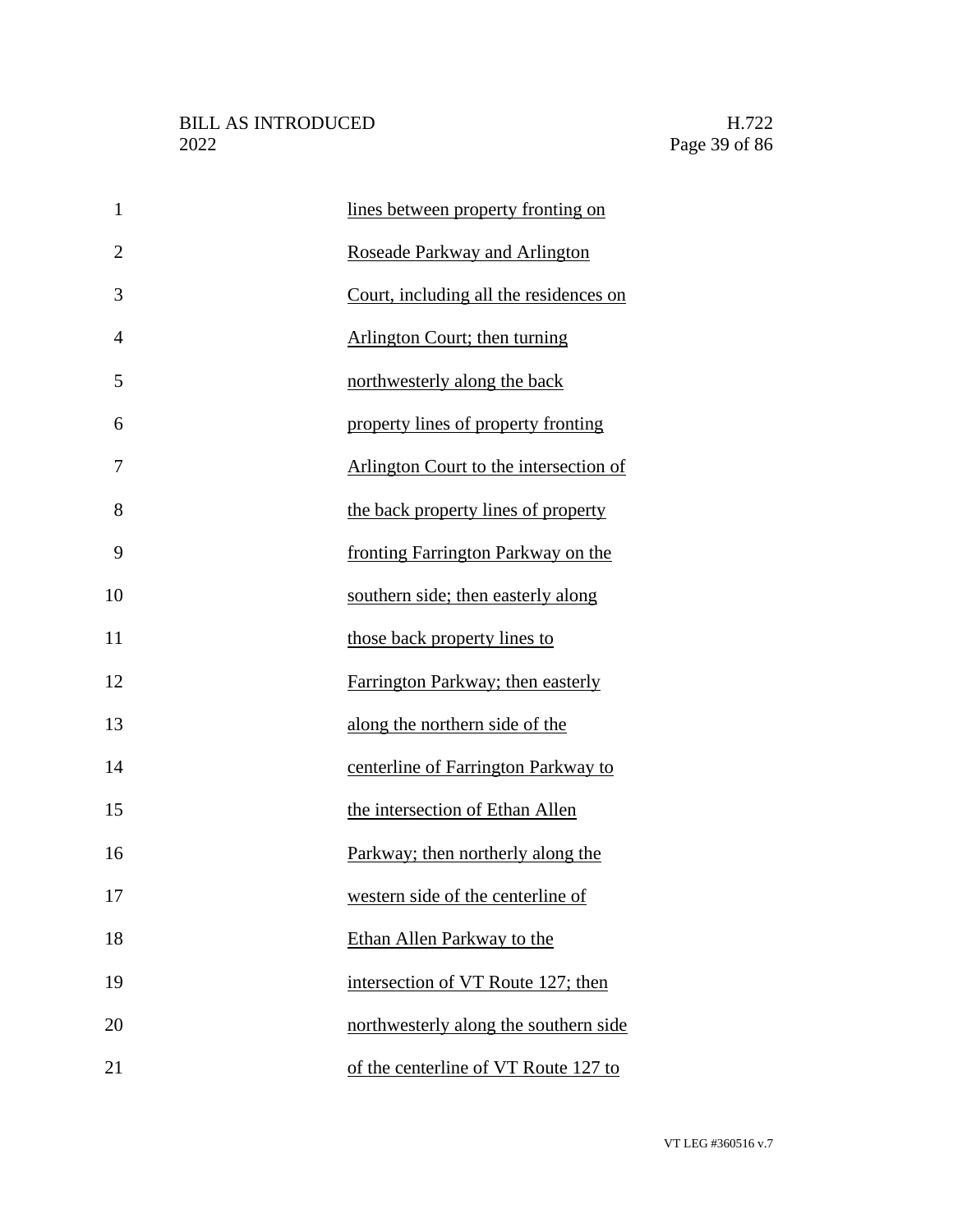| $\mathbf{1}$   |                      | the intersection of the boundary of   |                |
|----------------|----------------------|---------------------------------------|----------------|
| $\overline{2}$ |                      | the town of Colchester at the         |                |
| 3              |                      | Heineberg Bridge over the Winooski    |                |
| $\overline{4}$ |                      | River; then northerly and westerly    |                |
| 5              |                      | along the Colchester town line to the |                |
| 6              |                      | intersection with Lake Champlain;     |                |
| 7              |                      | then southerly along the shore of     |                |
| 8              |                      | Lake Champlain to the point of        |                |
| 9              |                      | beginning                             | $\overline{2}$ |
| 10             | <b>CHITTENDEN-19</b> | That portion of the town of           |                |
| 11             |                      | Colchester encompassed within a       |                |
| 12             |                      | boundary beginning at the point       |                |
| 13             |                      | where the southern boundary line of   |                |
| 14             |                      | the town of Colchester intersects     |                |
| 15             |                      | with the southbound lane of           |                |
| 16             |                      | Interstate 89; then northerly along   |                |
| 17             |                      | the eastern side of the southbound    |                |
| 18             |                      | lane of Interstate 89 to where it     |                |
| 19             |                      | intersects with Sunderland Brook;     |                |
| 20             |                      | then easterly along the northern side |                |
| 21             |                      | of Sunderland Brook to where it       |                |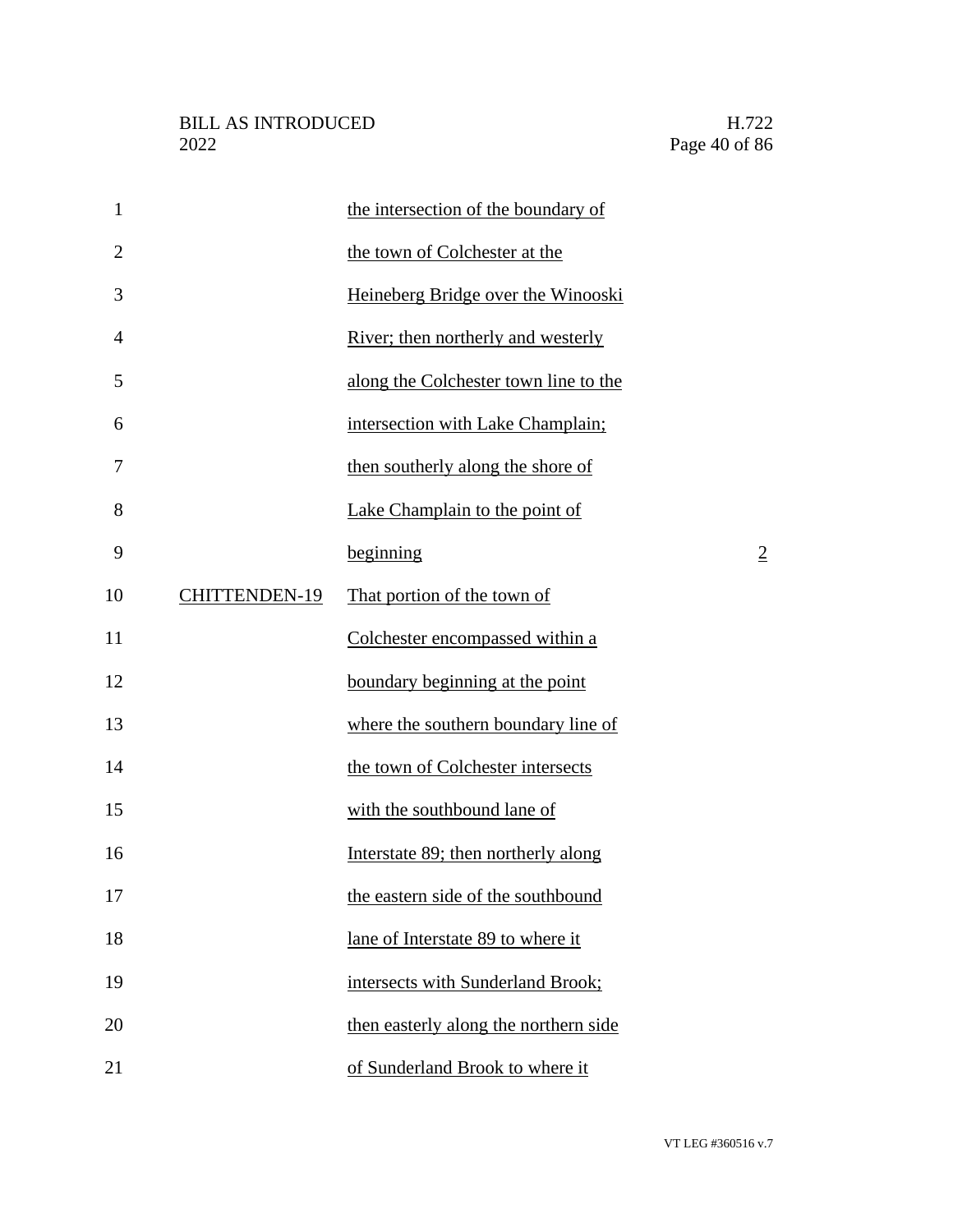| $\mathbf{1}$   | intersects with U.S. Route 7; then     |
|----------------|----------------------------------------|
| $\overline{2}$ | northerly along the western side of    |
| 3              | the centerline of U.S. Route 7 to the  |
| 4              | intersection of Blakely Road; then     |
| 5              | westerly along the southern side of    |
| 6              | the centerline of Blakely Road to      |
| 7              | where it intersects with the           |
| 8              | southbound lane of Interstate 89;      |
| 9              | then northerly along the western side  |
| 10             | of the southbound lane of Interstate   |
| 11             | 89 to where it intersects with the     |
| 12             | <b>Malletts Creek</b> ; then following |
| 13             | Malletts Creek westerly out to its     |
| 14             | mouth joining Malletts Bay; then       |
| 15             | westerly on the south side of a line   |
| 16             | drawn across Malletts Bay from         |
| 17             | Interstate 89 to the boundary of the   |
| 18             | town of South Hero; than               |
| 19             | southwesterly along the town line of   |
| 20             | South Hero to the boundary of the      |
| 21             | state of New York; then southerly      |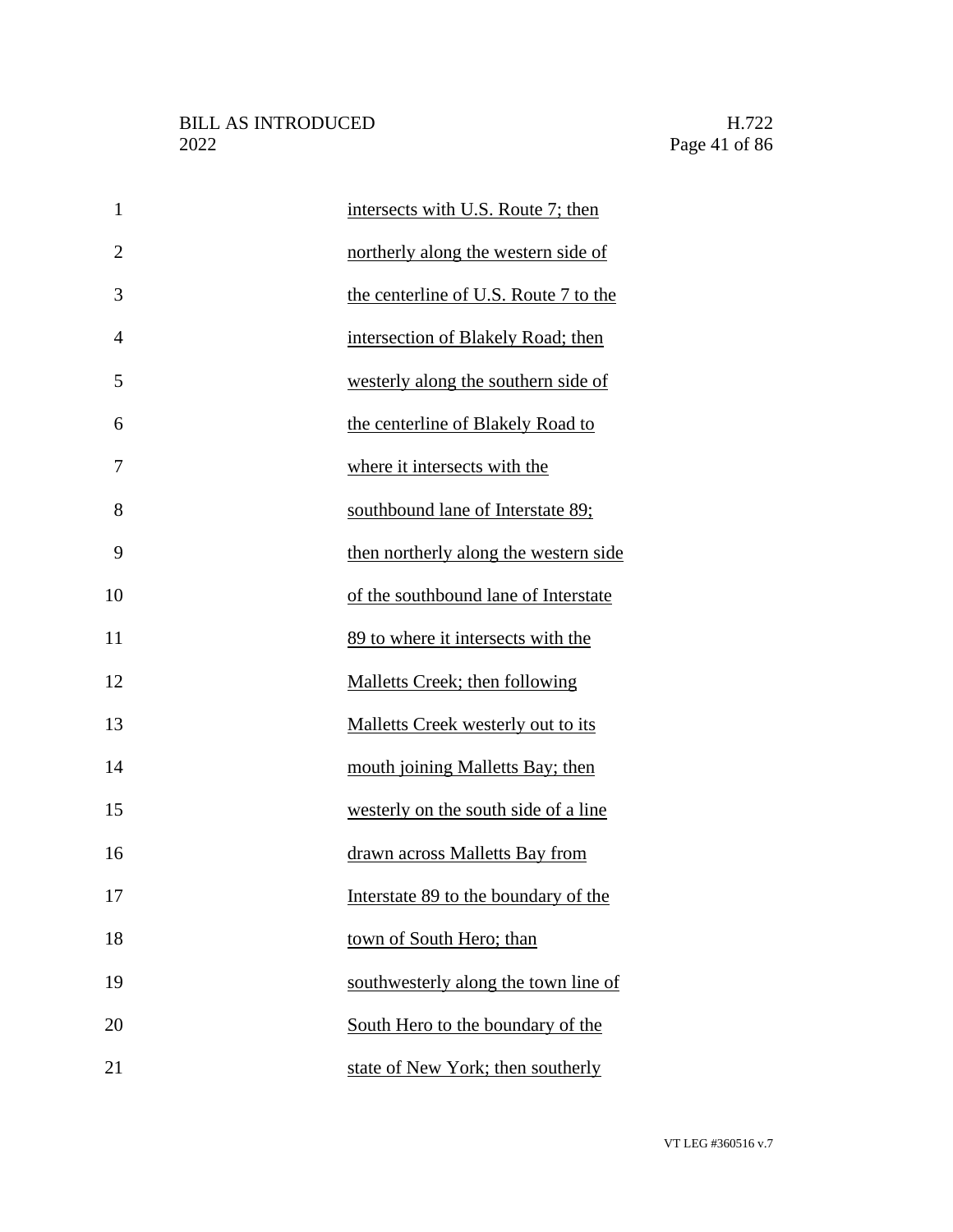| $\mathbf{1}$   |                      | along border of the state of New      |                |
|----------------|----------------------|---------------------------------------|----------------|
| $\overline{2}$ |                      | York to the boundary of the city of   |                |
| 3              |                      | South Burlington; then easterly along |                |
| 4              |                      | the city line of South Burlington to  |                |
| 5              |                      | the boundary of the city of           |                |
| 6              |                      | Burlington; then southeasterly along  |                |
| 7              |                      | the city line of Burlington to the    |                |
| 8              |                      | boundary of the city of Winooski;     |                |
| 9              |                      | then easterly along the city line of  |                |
| 10             |                      | Winooski to the point of beginning    | $\overline{2}$ |
| 11             | <b>CHITTENDEN-20</b> | That portion of the town of           |                |
| 12             |                      | Colchester not included in            |                |
| 13             |                      | CHITTENDEN-19                         | $\overline{2}$ |
| 14             | CHITTENDEN-21        | Winooski                              | $\overline{2}$ |
| 15             | CHITTENDEN-22        | That portion of Essex encompassed     |                |
| 16             |                      | within a boundary beginning at the    |                |
| 17             |                      | point where the southern boundary     |                |
| 18             |                      | line of the town of Essex intersects  |                |
| 19             |                      | with the property boundary between    |                |
| 20             |                      | 18 River Road and 30 River Road;      |                |
| 21             |                      | then northerly along the western side |                |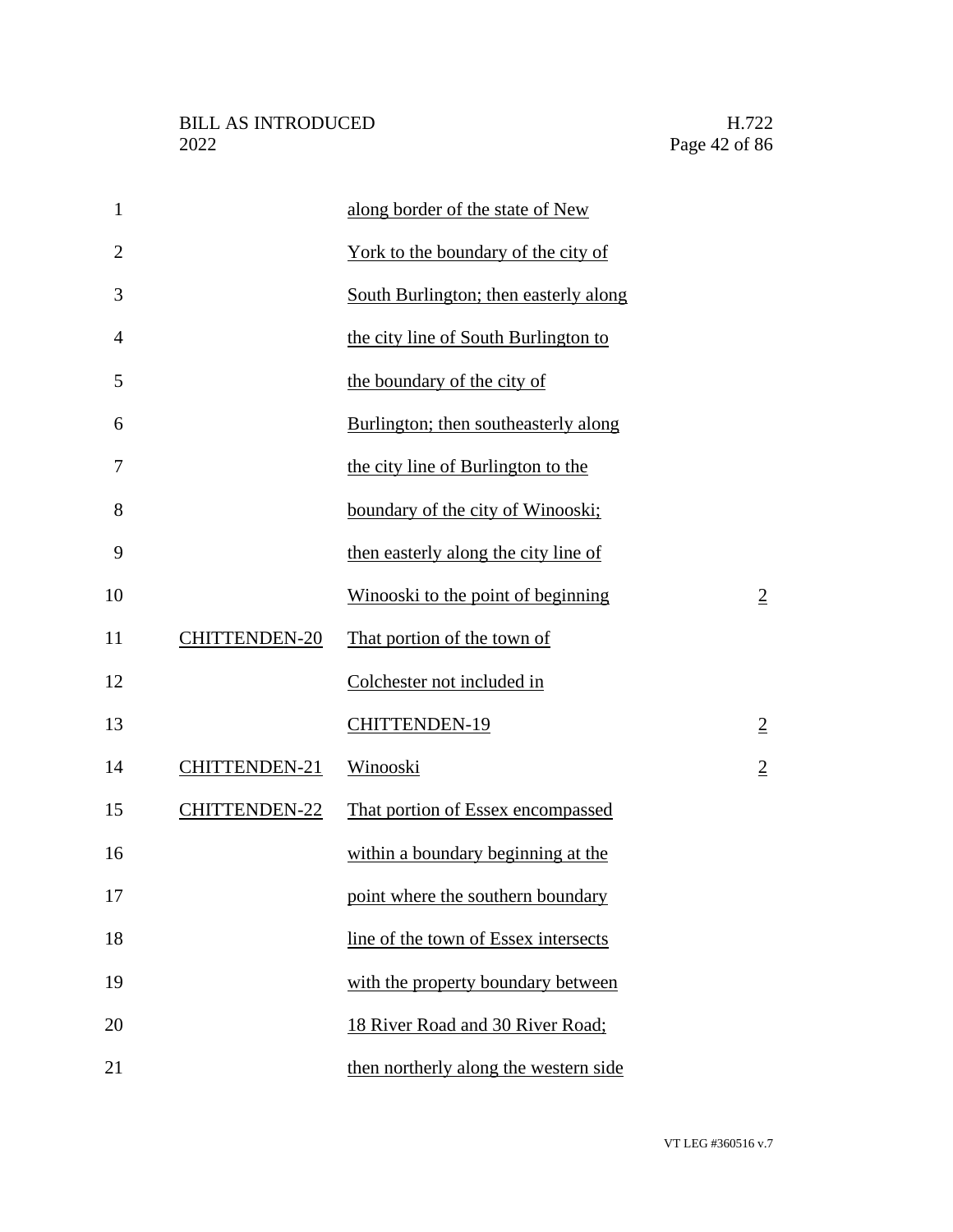| $\mathbf{1}$   | of the property boundary between     |
|----------------|--------------------------------------|
| $\overline{2}$ | 18 River Road and 30 River Road to   |
| 3              | the intersection of River Road; then |
| $\overline{4}$ | briefly easterly along the northern  |
| 5              | side of the centerline of River Road |
| 6              | to 3 River Road; then turning        |
| 7              | northeasterly along the western side |
| 8              | of the property line of 3 River Road |
| 9              | to the southwestern corner of the    |
| 10             | property boundary of 56 Forest       |
| 11             | Road; then northeasterly along the   |
| 12             | western side of the back property    |
| 13             | lines of the properties fronting the |
| 14             | west side of Forest Road; then       |
| 15             | turning west-northwesterly along the |
| 16             | western side of the back property    |
| 17             | lines of the properties fronting the |
| 18             | west side of Forest Road to the      |
| 19             | intersection of the back property    |
| 20             | lines of the properties fronting the |
| 21             | west side of Sidney Drive; then      |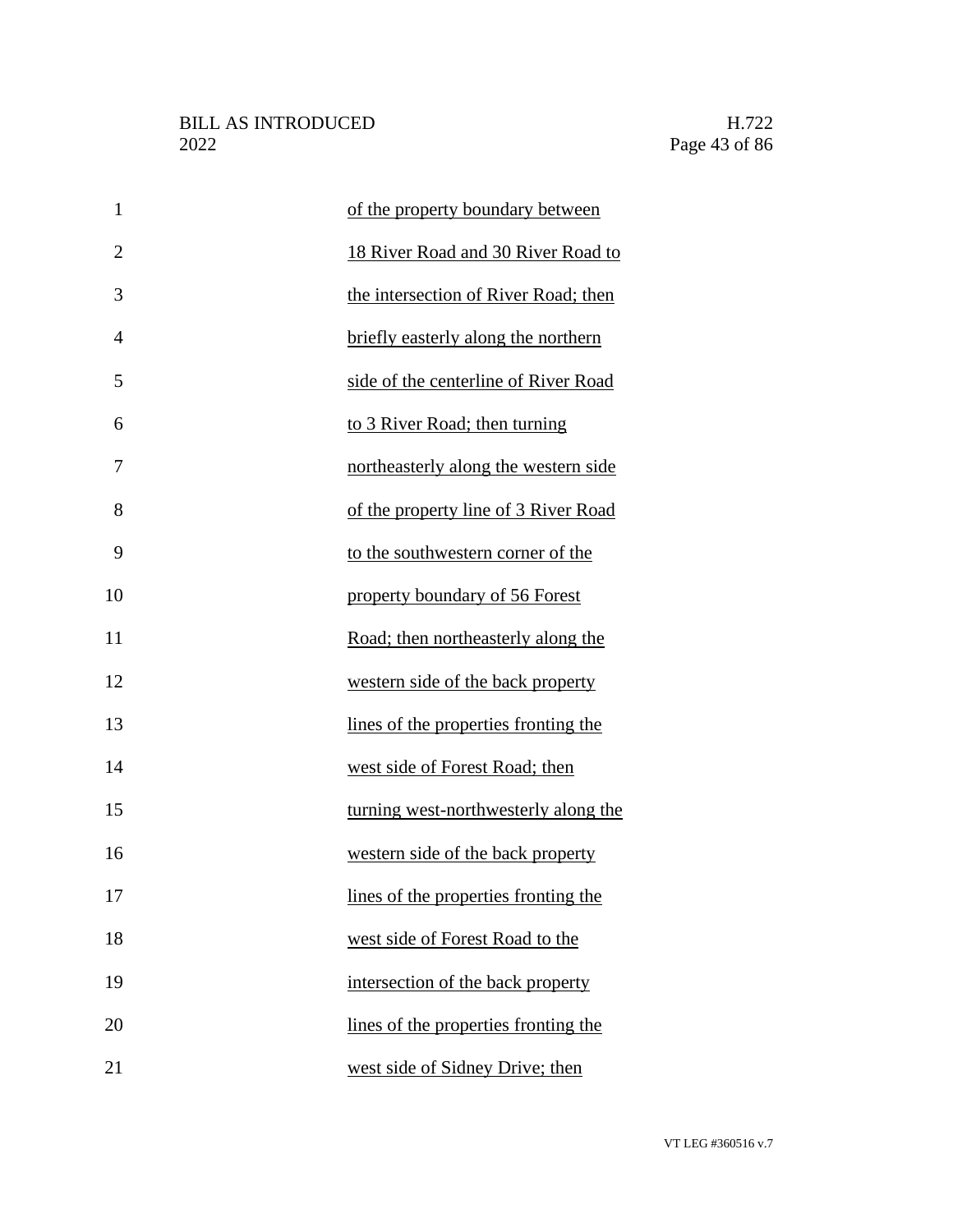| $\mathbf{1}$   | northwesterly along the western side   |
|----------------|----------------------------------------|
| $\overline{2}$ | of the back property lines of the      |
| 3              | properties fronting the west side of   |
| $\overline{4}$ | Sidney Drive to the intersection of    |
| 5              | the back property lines of the         |
| 6              | properties fronting the east and north |
| 7              | sides of Chestnut Lane; then turning   |
| 8              | northwesterly along the southwestern   |
| 9              | side of the back property lines of the |
| 10             | properties fronting the east and north |
| 11             | sides of Chestnut Lane, the north      |
| 12             | side of Beech Street, then the north   |
| 13             | and west sides of Spruce Lane to the   |
| 14             | intersection of the southern property  |
| 15             | boundary line of 39 Essex Way; then    |
| 16             | northwesterly along the southern side  |
| 17             | of the property line of 39 Essex Way   |
| 18             | to where it intersects with the Indian |
| 19             | Brook; then southerly along the        |
| 20             | eastern side of the Indian Brook to    |
| 21             | where it intersects with Hubbells      |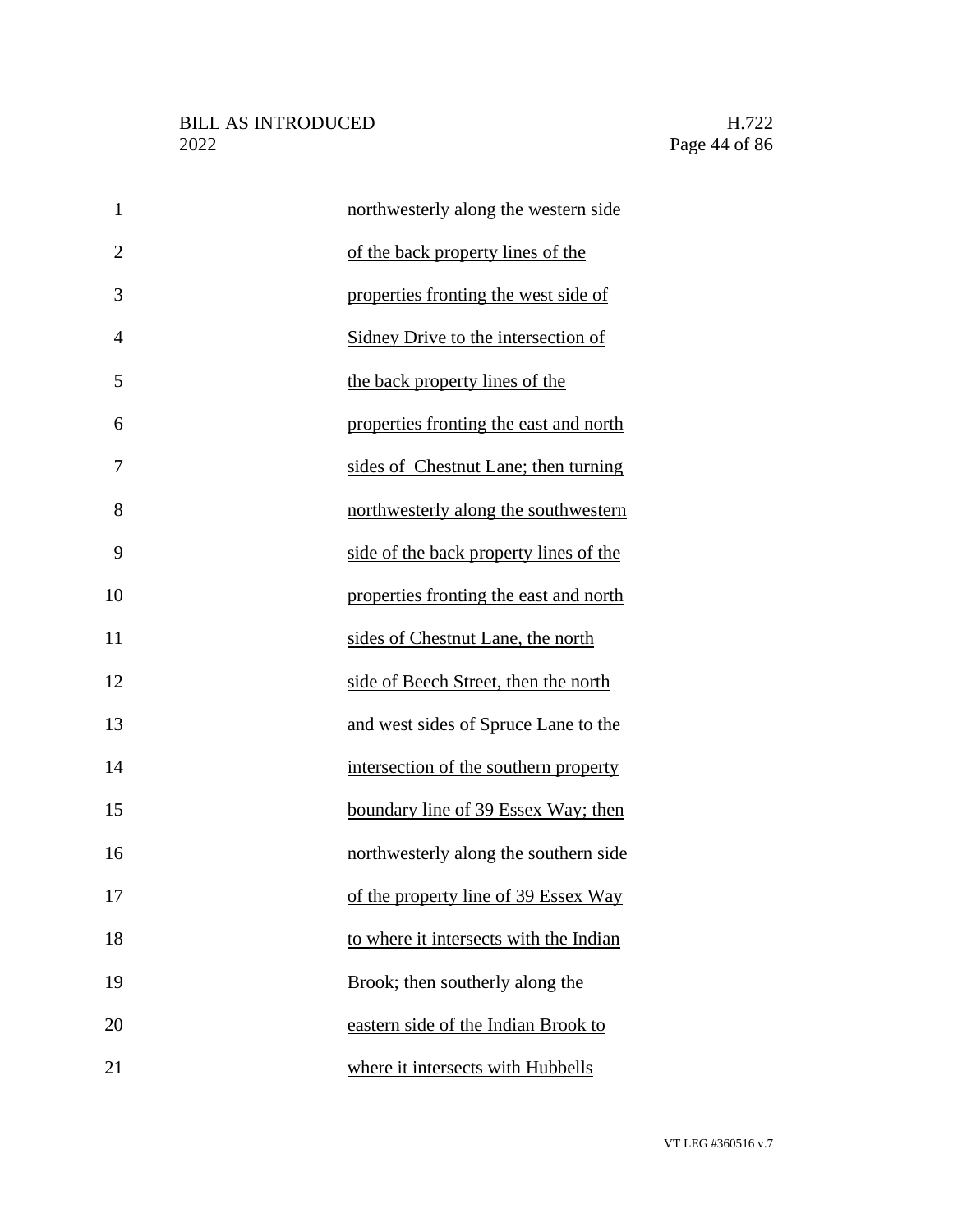| $\mathbf{1}$   | Falls Drive; then northwesterly along  |
|----------------|----------------------------------------|
| $\overline{2}$ | the southwestern side of the           |
| 3              | centerline of Hubbells Falls Drive to  |
| 4              | the intersection of Juniper Ridge      |
| 5              | Road; then southwesterly along the     |
| 6              | southeastern side of the centerline of |
| 7              | Juniper Ridge Road to the              |
| 8              | intersection of Fairview Drive; then   |
| 9              | southerly following along the          |
| 10             | southeastern and then southwestern     |
| 11             | side of the centerline of Fairview     |
| 12             | Drive to the intersection of           |
| 13             | Hawthorne Circle; then westerly and    |
| 14             | northerly along the western and        |
| 15             | northern side of the centerline of     |
| 16             | Hawthorne Circle to the intersection   |
| 17             | of Fairview Drive; then                |
| 18             | northwesterly along the southwestern   |
| 19             | side of the centerline of Fairview     |
| 20             | Drive to the intersection of Main      |
| 21             | Street; then southwesterly along the   |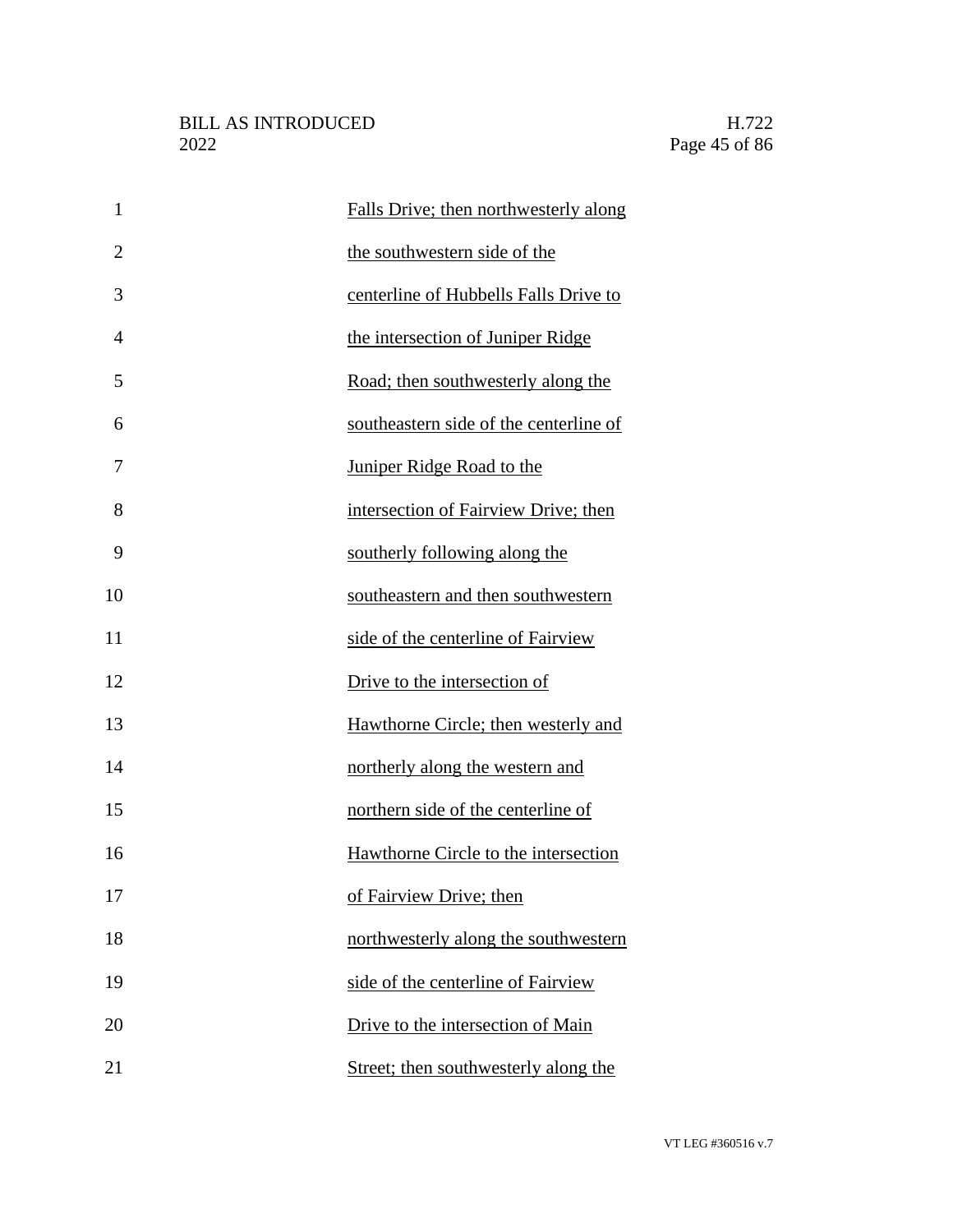| $\mathbf{1}$   | southeastern side of the centerline of |
|----------------|----------------------------------------|
| $\overline{2}$ | Main Street to the intersection of     |
| 3              | Crestview Road; then northwesterly     |
| $\overline{4}$ | along the southwestern side of the     |
| 5              | centerline of Crestview Road to the    |
| 6              | intersection of Drury Drive; then      |
| 7              | northeasterly along the southwestern   |
| 8              | side of the centerline of Drury Drive  |
| 9              | to the intersection of Meadow          |
| 10             | Terrace; then northwesterly along the  |
| 11             | southwestern side of the centerline of |
| 12             | Meadow Terrace to the intersection     |
| 13             | of Upland Road; then southwesterly     |
| 14             | along the southeastern side of the     |
| 15             | centerline of Upland Road to the       |
| 16             | intersection of Drury Drive; then      |
| 17             | southwesterly along the southeastern   |
| 18             | side of the centerline of Drury Drive  |
| 19             | to the intersection of Educational     |
| 20             | Drive; then northwesterly along the    |
| 21             | southwestern side of the centerline of |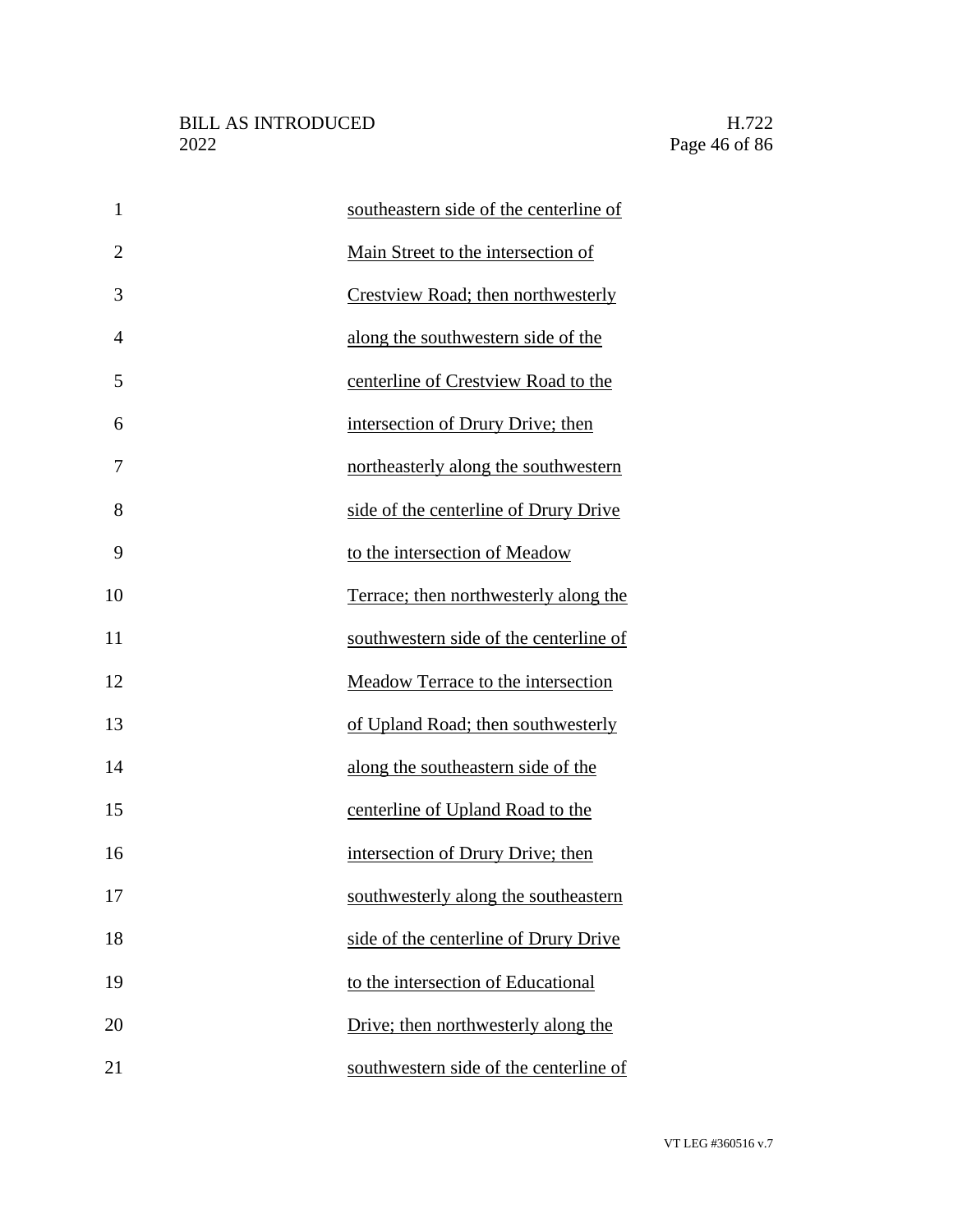| $\mathbf{1}$   | <b>Educational Drive to the intersection</b> |
|----------------|----------------------------------------------|
| $\overline{2}$ | of Old Colchester Road and Grove             |
| 3              | Street; then southerly along the             |
| $\overline{4}$ | eastern side of Grove Street to the          |
| 5              | intersection of North Street; then           |
| 6              | briefly westerly along the southern          |
| 7              | side of the centerline of North Street       |
| 8              | to the intersection of Lincoln Street;       |
| 9              | then northerly along the western side        |
| 10             | of the centerline of Lincoln Street          |
| 11             | and continuing on the western side of        |
| 12             | Lincoln Street when it turns into            |
| 13             | Colchester Road to where Colchester          |
| 14             | Road intersects with the property            |
| 15             | boundary line between 78 Lincoln             |
| 16             | Street and 98 Colchester Road; then          |
| 17             | southwesterly along the                      |
| 18             | southeasterly side of the property           |
| 19             | boundary line between 78 Lincoln             |
| 20             | <b>Street and 98 Colchester Road to</b>      |
| 21             | where it intersects with the Indian          |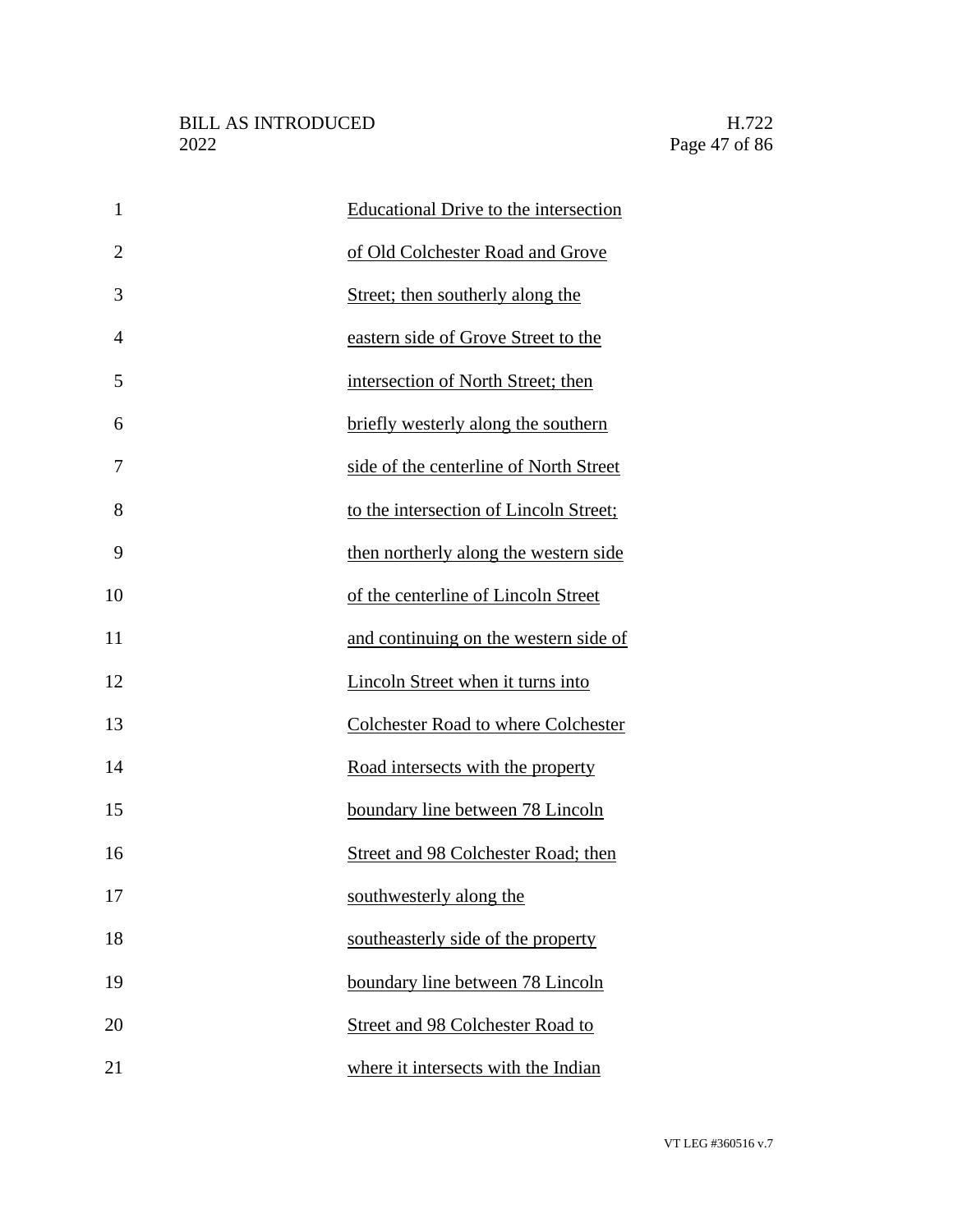| $\mathbf{1}$   | Brook; then westerly along the         |
|----------------|----------------------------------------|
| $\overline{2}$ | southern side of the back property     |
| 3              | lines of those properties fronting the |
| $\overline{4}$ | south side of Pinecrest Drive to the   |
| 5              | intersection of the back property      |
| 6              | lines of the properties fronting the   |
| 7              | end of Hampshire Court; then           |
| 8              | southwesterly along the southeastern   |
| 9              | side of the back property lines of the |
| 10             | properties fronting the end of         |
| 11             | Hampshire Court and fronting the       |
| 12             | east side of Dartmoor Court; then      |
| 13             | turning northwesterly along the        |
| 14             | southern side of the back property     |
| 15             | lines of property fronting the         |
| 16             | northeast side of Edgewood Drive to    |
| 17             | the intersection of the back property  |
| 18             | lines of the properties fronting the   |
| 19             | west side of Warner Avenue; then       |
| 20             | turning southwesterly along the        |
| 21             | southeastern side of the back          |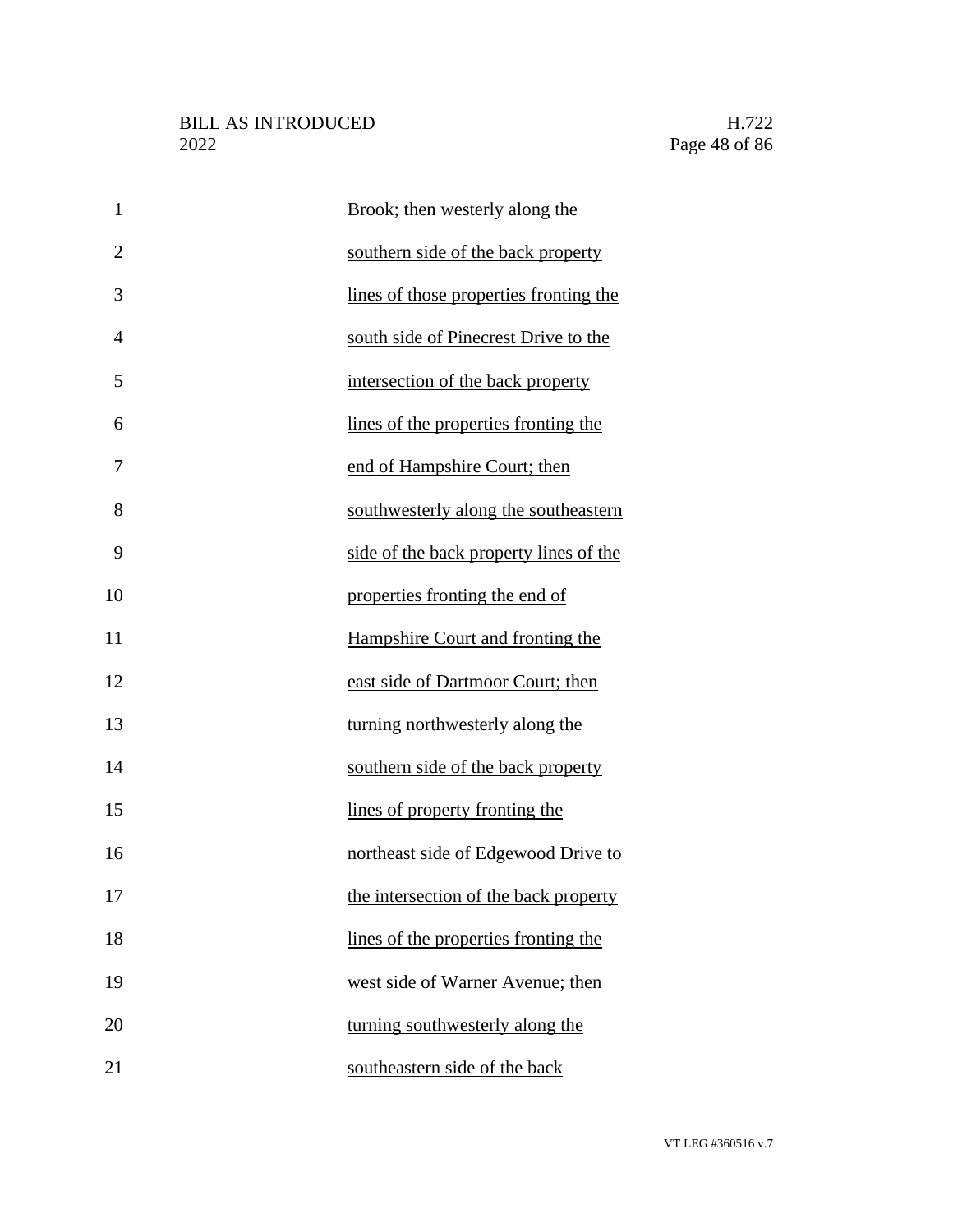| $\mathbf{1}$   | property lines of the properties         |
|----------------|------------------------------------------|
| $\overline{2}$ | fronting the west side of Warner         |
| 3              | Avenue to the end of the Sunderland      |
| $\overline{4}$ | Brook; then turning southeasterly        |
| 5              | along the northeastern side of the       |
| 6              | property boundary between 2 Warner       |
| 7              | <u>Avenue and 4 Warner Avenue to the</u> |
| 8              | intersection of Warner Avenue; then      |
| 9              | southwesterly along the southeastern     |
| 10             | side of the centerline of Warner         |
| 11             | Avenue to the intersection of Pearl      |
| 12             | Street; then northwesterly along the     |
| 13             | southern side of the centerline of       |
| 14             | Pearl Street to where it intersects      |
| 15             | with the powerlines running              |
| 16             | perpendicular to Pearl Street between    |
| 17             | 235 Pearl Street and 241 Pearl Street;   |
| 18             | then southerly along the eastern side    |
| 19             | of the powerlines to where they          |
| 20             | intersect with the boundary of the       |
| 21             | city of South Burlington; then           |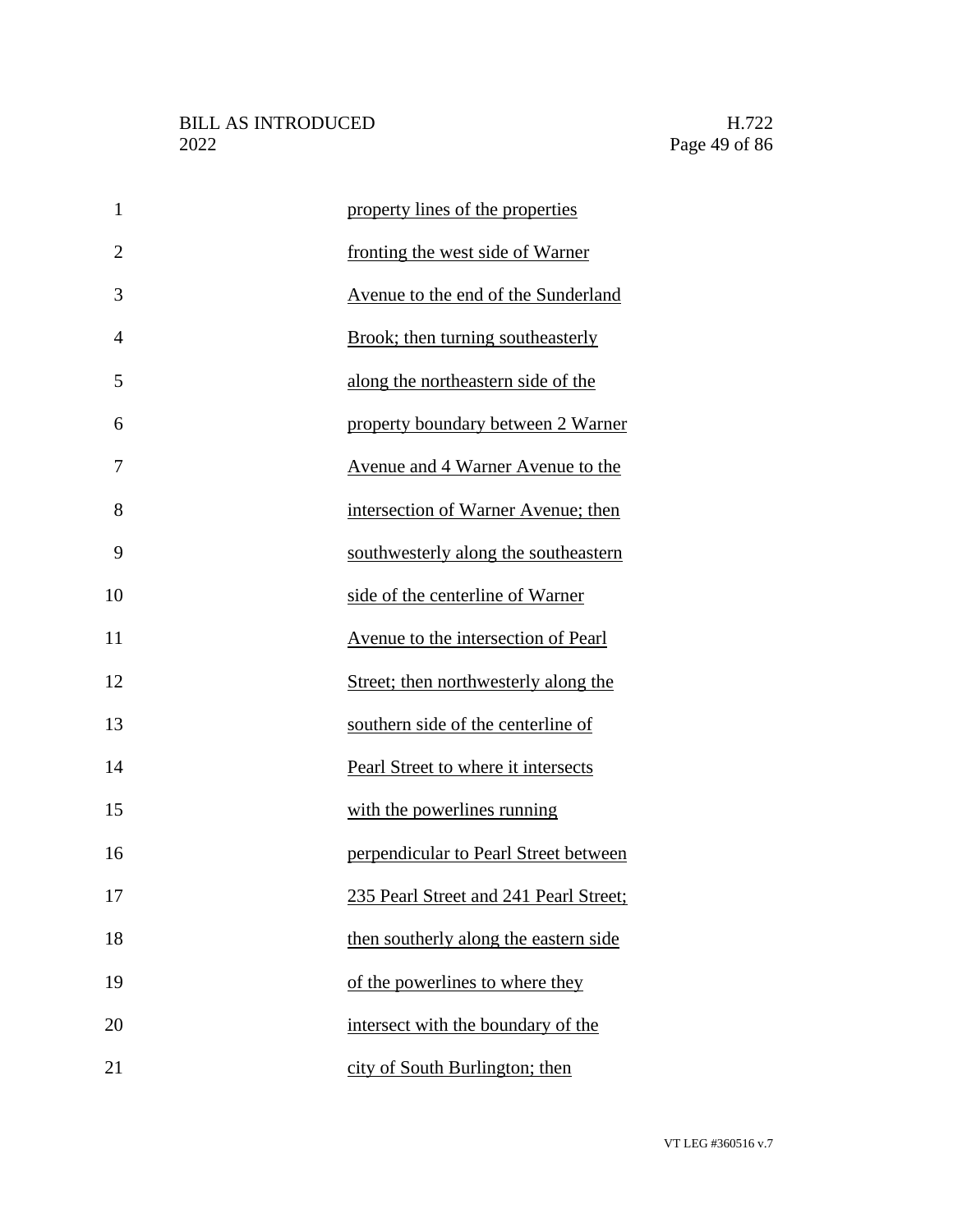| $\mathbf{1}$   |                      | southeasterly along the city line of  |                |
|----------------|----------------------|---------------------------------------|----------------|
| $\overline{2}$ |                      | South Burlington to the boundary of   |                |
| 3              |                      | the town of Williston; then easterly  |                |
| $\overline{4}$ |                      | along the town line of Williston to   |                |
| 5              |                      | the point of beginning                | $\overline{2}$ |
| 6              | <b>CHITTENDEN-23</b> | That portion of the town of Essex not |                |
| 7              |                      | included in CHITTENDEN-22 or          |                |
| 8              |                      | <b>CHITTENDEN-24</b>                  | $\overline{2}$ |
| 9              | <b>CHITTENDEN-24</b> | That portion of the town of Essex     |                |
| 10             |                      | encompassed within a boundary         |                |
| 11             |                      | beginning at the point where the      |                |
| 12             |                      | western boundary line of the town of  |                |
| 13             |                      | Essex intersects with VT Route 2A;    |                |
| 14             |                      | then southerly along the eastern side |                |
| 15             |                      | of the centerline of VT Route 2A to   |                |
| 16             |                      | the intersection of Gentes Road; then |                |
| 17             |                      | briefly easterly along the northern   |                |
| 18             |                      | side of the centerline of Gentes Road |                |
| 19             |                      | to where it intersects with the       |                |
| 20             |                      | railroad tracks before Lamore Road;   |                |
| 21             |                      | then southerly along the eastern side |                |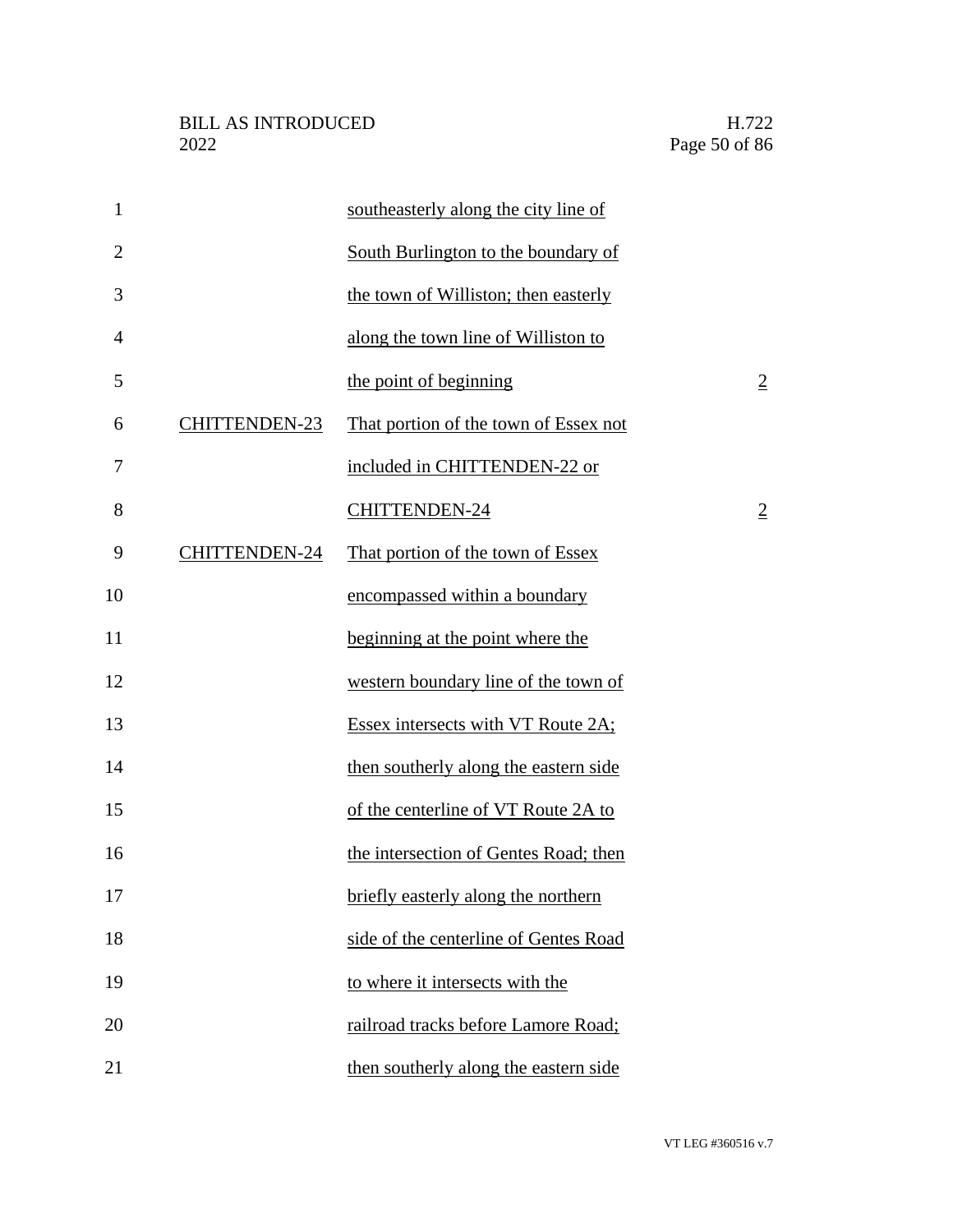| $\mathbf{1}$   | of the railroad tracks to where they    |
|----------------|-----------------------------------------|
| $\overline{2}$ | intersect with VT Route 289; then       |
| 3              | southeasterly along the northeastern    |
| 4              | side of the centerline of VT Route      |
| 5              | 289 to the intersection of Upper        |
| 6              | Main Street; then northeasterly along   |
| 7              | the northwesterly side of the           |
| 8              | centerline of Upper Main Street to      |
| 9              | the intersection of Center Road; then   |
| 10             | easterly along the northern side of     |
| 11             | the centerline of Center Road to the    |
| 12             | intersection of Jericho Road; then      |
| 13             | southeasterly along the northeastern    |
| 14             | side of the centerline of Jericho Road  |
| 15             | to the intersection of Allen Martin     |
| 16             | Drive; then southwesterly along the     |
| 17             | southeasterly side of the centerline of |
| 18             | Allen Martin Road to the intersection   |
| 19             | of Sandhill Road; then southerly        |
| 20             | along the eastern side of Sandhill      |
| 21             | Road to the intersection of River       |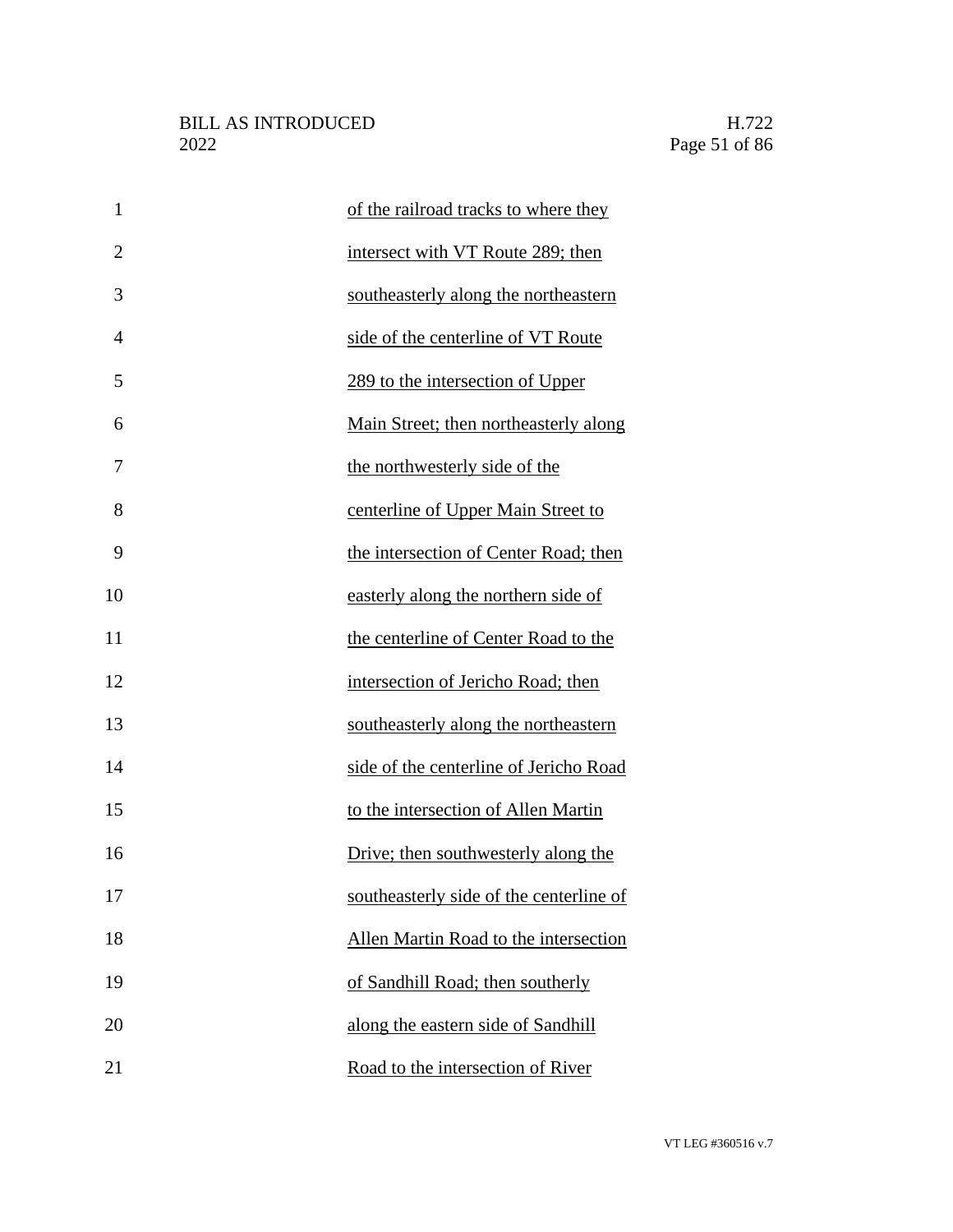| $\mathbf{1}$   |                      | Road; then westerly along the          |                |
|----------------|----------------------|----------------------------------------|----------------|
| $\overline{2}$ |                      | northern side of the centerline of     |                |
| 3              |                      | River Road to where it intersects      |                |
| 4              |                      | with Alder Brook; then southerly       |                |
| 5              |                      | along the eastern side of Alder Brook  |                |
| 6              |                      | to the boundary of the town of         |                |
| 7              |                      | Williston; then easterly along the     |                |
| 8              |                      | town line of Williston to the          |                |
| 9              |                      | boundary of the town of Jericho;       |                |
| 10             |                      | then northeasterly along the town      |                |
| 11             |                      | line of Jericho to the boundary of the |                |
| 12             |                      | town of Westford; then westerly        |                |
| 13             |                      | along the town line of Westford to     |                |
| 14             |                      | the boundary of the town of            |                |
| 15             |                      | Colchester; then southerly along the   |                |
| 16             |                      | town line of Colchester to the point   |                |
| 17             |                      | of beginning                           | $\overline{1}$ |
| 18             | <b>CHITTENDEN-25</b> | Westford and that portion of the       |                |
| 19             |                      | town of Milton encompassed within      |                |
| 20             |                      | a boundary beginning at the point      |                |
| 21             |                      | where the southern boundary line of    |                |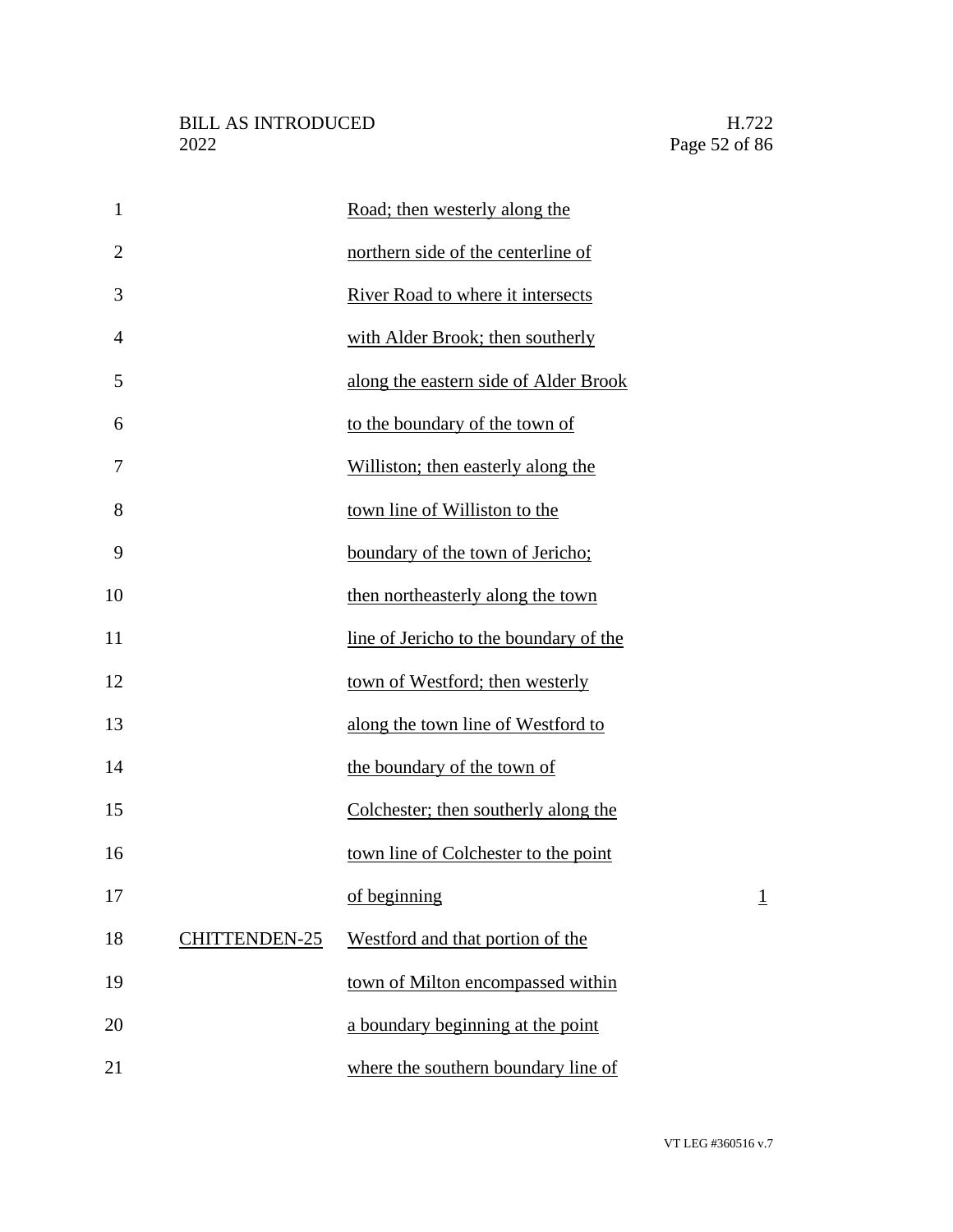| $\mathbf{1}$   | the town of Milton intersects with     |
|----------------|----------------------------------------|
| $\overline{2}$ | Middle Road; then northerly along      |
| 3              | the eastern side of the centerline of  |
| $\overline{4}$ | Middle Road to the intersection of     |
| 5              | Hobbs Road; then easterly along the    |
| 6              | southern side of the centerline of     |
| 7              | Hobbs Road to the intersection of      |
| 8              | McMullen Road; then northerly          |
| 9              | along the eastern side of the          |
| 10             | centerline of McMullen Road to the     |
| 11             | intersection of Kingsbury Crossing;    |
| 12             | then easterly along the southern side  |
| 13             | of the centerline of Kingsbury         |
| 14             | Crossing to where it intersects with   |
| 15             | the railroad tracks; then northerly    |
| 16             | along the eastern side of the railroad |
| 17             | tracks to where they intersect         |
| 18             | Railroad Street; then northerly along  |
| 19             | the eastern side of the centerline of  |
| 20             | Railroad Street to the intersection of |
| 21             | Main Street; then easterly along the   |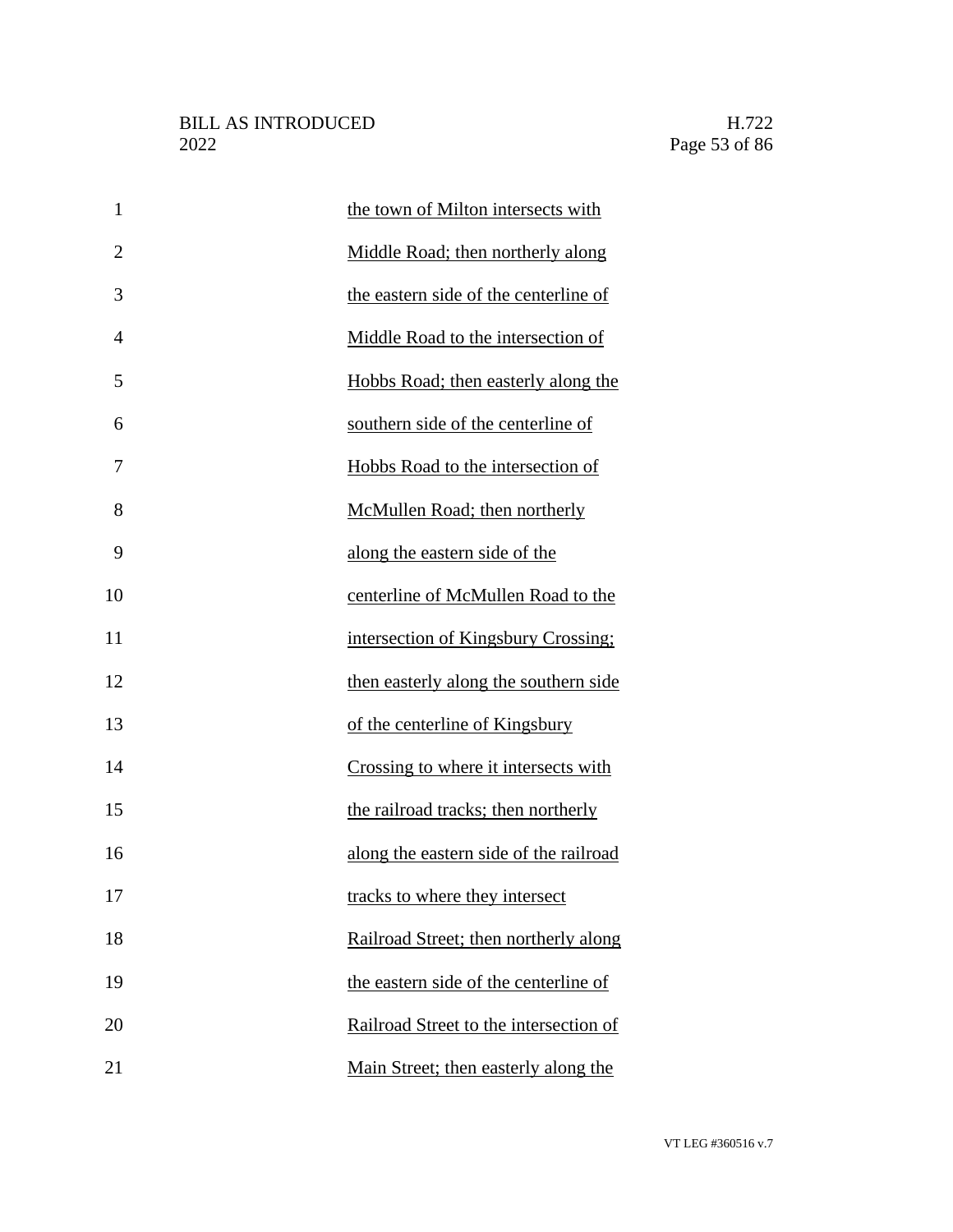| $\mathbf{1}$   |                    | southern side of the centerline of    |                |
|----------------|--------------------|---------------------------------------|----------------|
| $\overline{2}$ |                    | Main Street to the intersection of    |                |
| 3              |                    | North Road; then northerly along the  |                |
| $\overline{4}$ |                    | eastern side of the centerline of     |                |
| 5              |                    | North Road to where it intersects     |                |
| 6              |                    | with the railroad tracks at the       |                |
| 7              |                    | intersection of Cooper Road; then     |                |
| 8              |                    | northerly along the eastern side of   |                |
| 9              |                    | the railroad tracks to where they     |                |
| 10             |                    | intersect with the boundary of the    |                |
| 11             |                    | town of Georgia; then southeasterly   |                |
| 12             |                    | along the town line of Georgia to the |                |
| 13             |                    | boundary of the town of Westford;     |                |
| 14             |                    | then southwesterly along the town     |                |
| 15             |                    | line of Westford to the boundary of   |                |
| 16             |                    | the town of Colchester; then westerly |                |
| 17             |                    | along the town line of Colchester to  |                |
| 18             |                    | the point of beginning                | $\overline{1}$ |
| 19             | <b>CHITTENDEN-</b> |                                       |                |
| 20             | <b>FRANKLIN</b>    | That portion of the town of Milton    |                |
| 21             |                    | not included in CHITTENDEN-25 or      |                |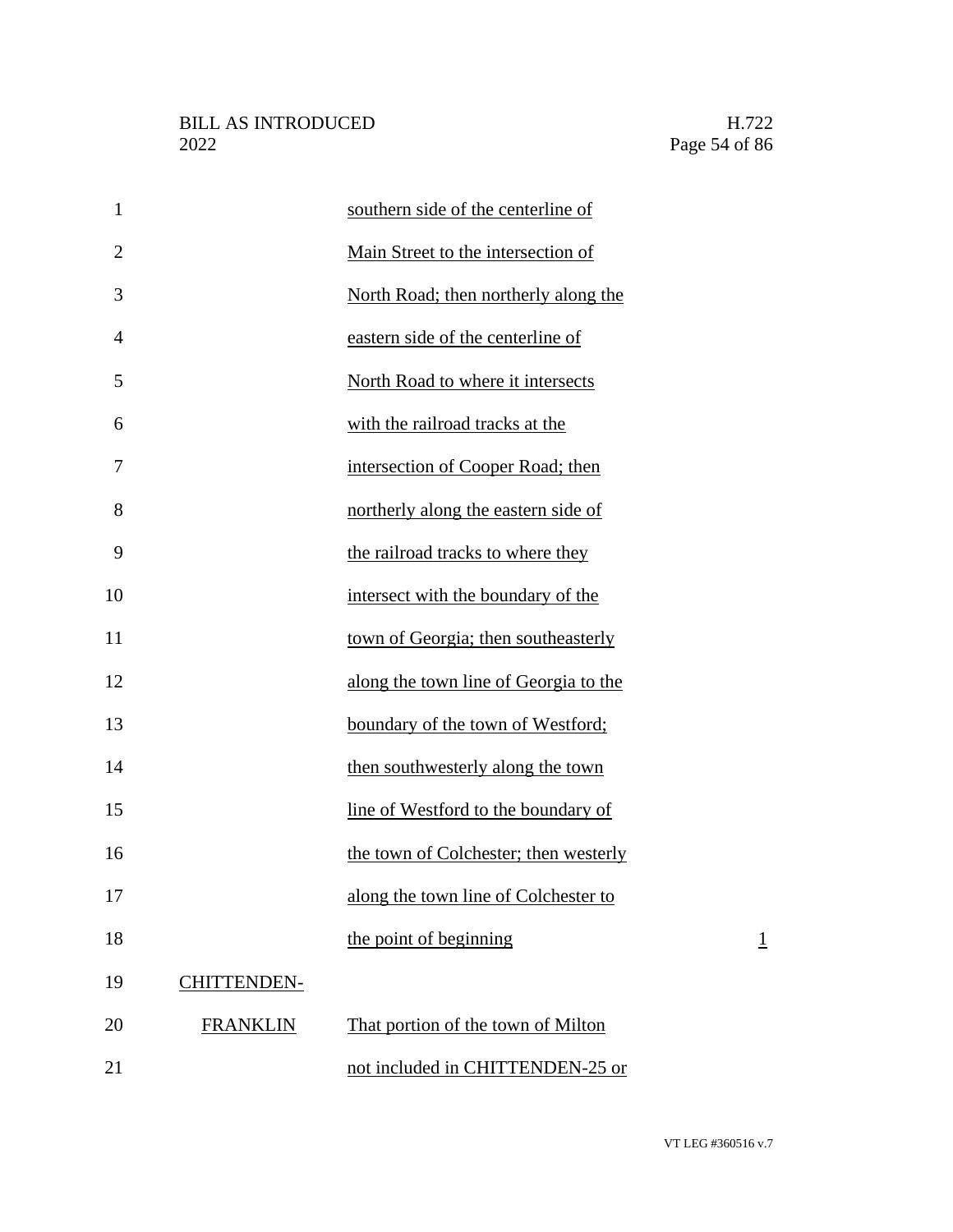| $\mathbf{1}$   | <b>GRAND ISLE-CHITTENDEN and</b>       |
|----------------|----------------------------------------|
| $\overline{2}$ | that portion of the town of Georgia    |
| 3              | encompassed within a boundary          |
| $\overline{4}$ | beginning at the point where the       |
| 5              | southern boundary line of the town     |
| 6              | of Georgia intersects with the         |
| 7              | northbound lane of Interstate 89;      |
| 8              | then northerly along the eastern side  |
| 9              | of the northbound lane of Interstate   |
| 10             | 89 to where it intersects with U.S.    |
| 11             | Route 7; then southerly along the      |
| 12             | eastern side of the centerline of U.S. |
| 13             | Route 7 to the intersection of         |
| 14             | Highbridge Road; then southeasterly    |
| 15             | along the southern side of the         |
| 16             | centerline of Highbridge Road to       |
| 17             | <b>Arrow Head Lake Road; then</b>      |
| 18             | southerly and westerly along the       |
| 19             | western side of Arrow Head Lake        |
| 20             | Road to the intersection of Georgia    |
| 21             | Mountain Road; then westerly along     |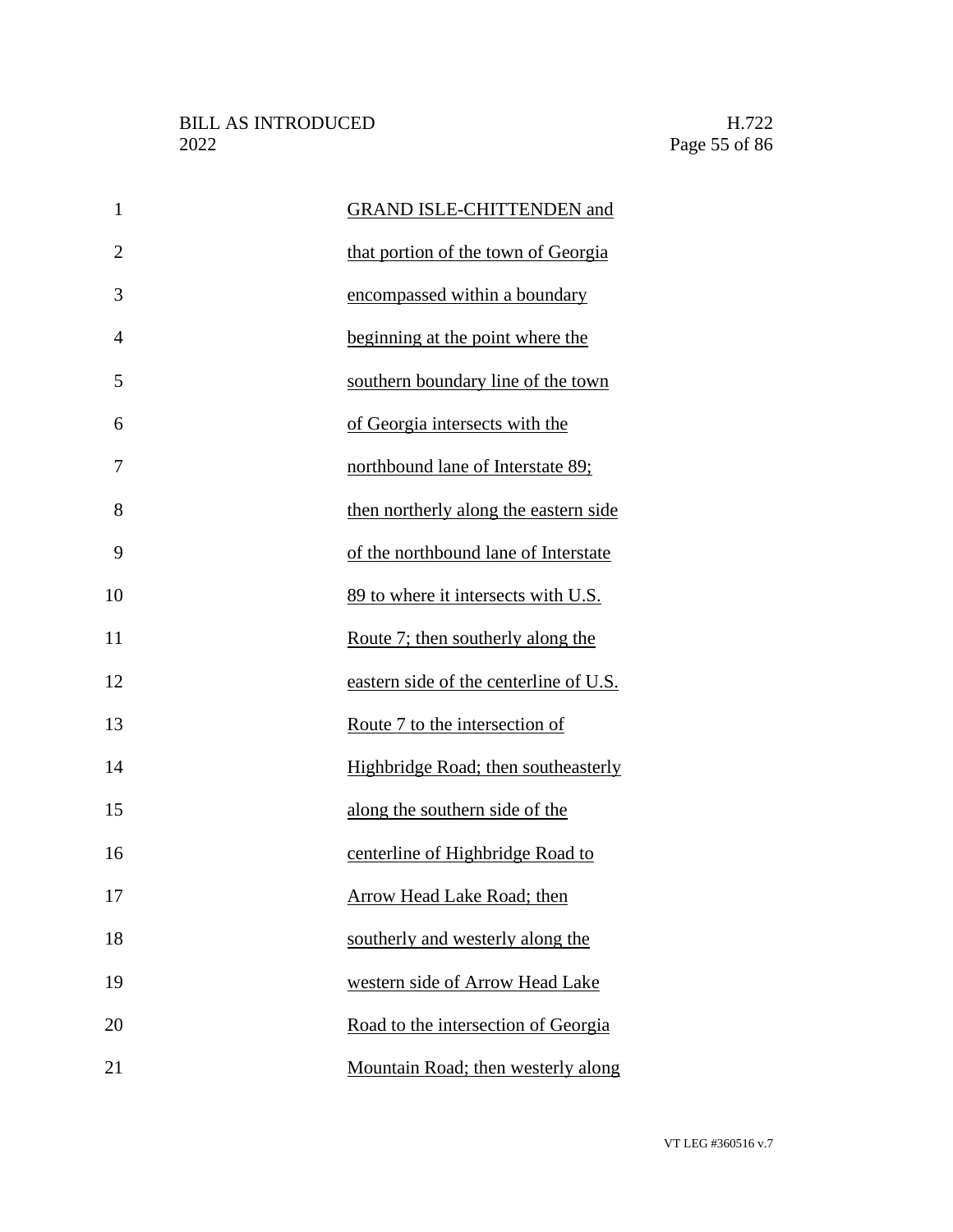| $\mathbf{1}$   |                  | the southern side of the centerline of |                |
|----------------|------------------|----------------------------------------|----------------|
| $\overline{2}$ |                  | Georgia Mountain Road to where it      |                |
| 3              |                  | intersects with the railroad tracks on |                |
| $\overline{4}$ |                  | the southern bank of the Lamoille      |                |
| 5              |                  | River; then southerly along the        |                |
| 6              |                  | western side of the railroad tracks to |                |
| 7              |                  | the boundary of the town of Milton;    |                |
| 8              |                  | then northeasterly along the town      |                |
| 9              |                  | line of Milton to the point of         |                |
| 10             |                  | beginning                              | $\overline{2}$ |
| 11             |                  | *** ESSEX COUNTY ***                   |                |
| 12             | ESSEX-           |                                        |                |
| 13             | <b>CALEDONIA</b> | Bloomfield, Brunswick, Burke, East     |                |
| 14             |                  | Haven, Ferdinand, Granby,              |                |
| 15             |                  | Guildhall, Lunenburg, Maidstone,       |                |
| 16             |                  | and Victory                            | $\overline{1}$ |
| 17             | ESSEX-           |                                        |                |
| 18             | <b>ORLEANS</b>   | Averill, Avery's Gore, Brighton,       |                |
| 19             |                  | Canaan, Charleston, Holland,           |                |
| 20             |                  | Lemington, Lewis, Morgan, Norton,      |                |
| 21             |                  | Warner's Grant, and Warren's Gore      | $\mathbf{1}$   |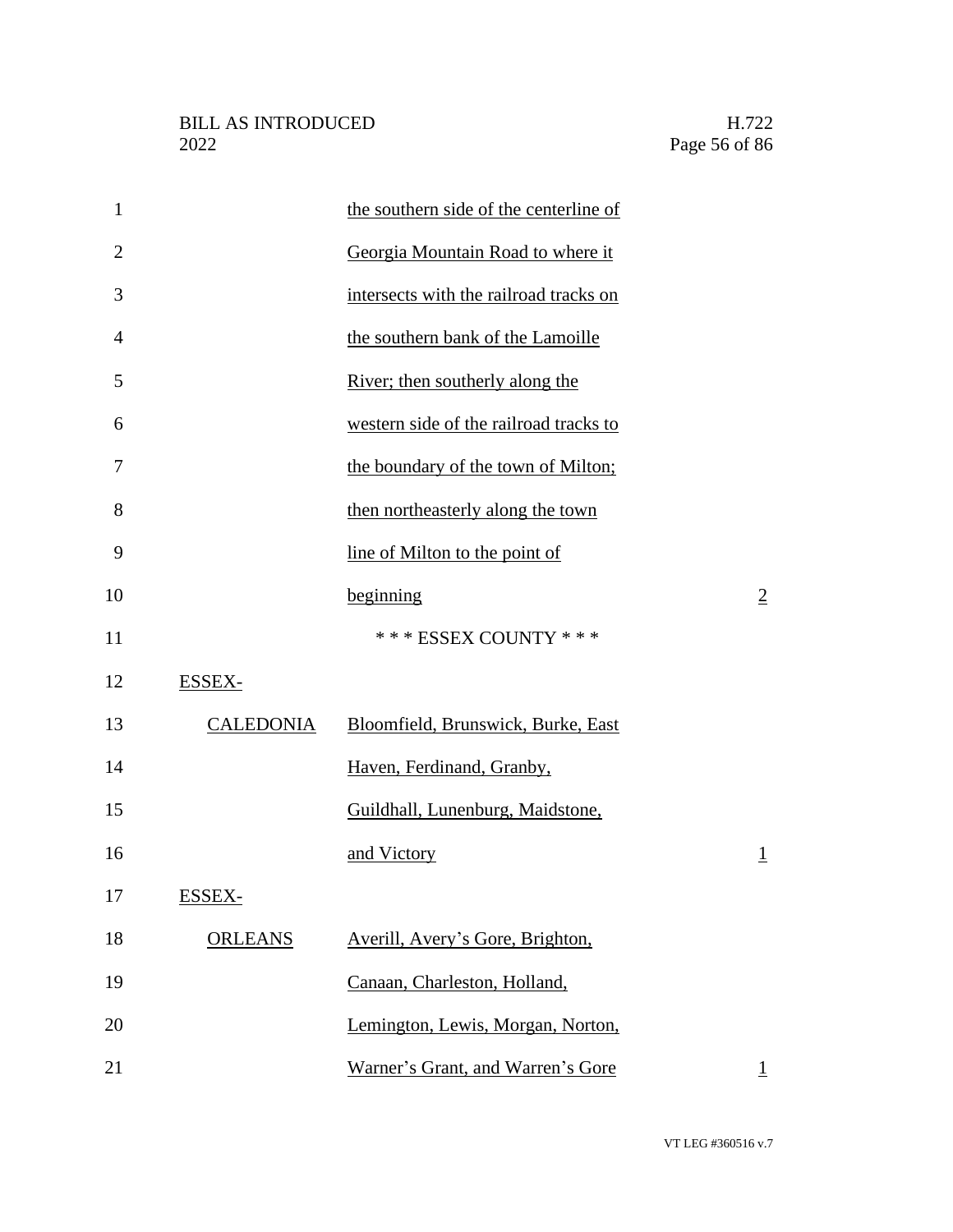| $\mathbf{1}$   |            | *** FRANKLIN COUNTY ***                |                |
|----------------|------------|----------------------------------------|----------------|
| $\overline{2}$ | FRANKLIN-1 | Fairfax and that portion of the town   |                |
| 3              |            | of Georgia not included in             |                |
| $\overline{4}$ |            | CHITTENDEN-FRANKLIN                    | $\overline{2}$ |
| 5              | FRANKLIN-2 | That portion of the Town of St.        |                |
| 6              |            | Albans encompassed within a            |                |
| 7              |            | boundary beginning at the point        |                |
| 8              |            | where the southern boundary line of    |                |
| 9              |            | the Town of St. Albans intersects      |                |
| 10             |            | with U.S. Route 7; then northeasterly  |                |
| 11             |            | along the northwestern side of the     |                |
| 12             |            | centerline of U.S. Route 7 to the      |                |
| 13             |            | boundary of the City of St. Albans;    |                |
| 14             |            | then northwesterly along the town      |                |
| 15             |            | line of the City of St. Albans to the  |                |
| 16             |            | intersection of Congress Street; then  |                |
| 17             |            | easterly along the northern side of    |                |
| 18             |            | the centerline of Congress Street to   |                |
| 19             |            | the intersection of VT Route 104;      |                |
| 20             |            | then northeasterly along the           |                |
| 21             |            | northwestern side of the centerline of |                |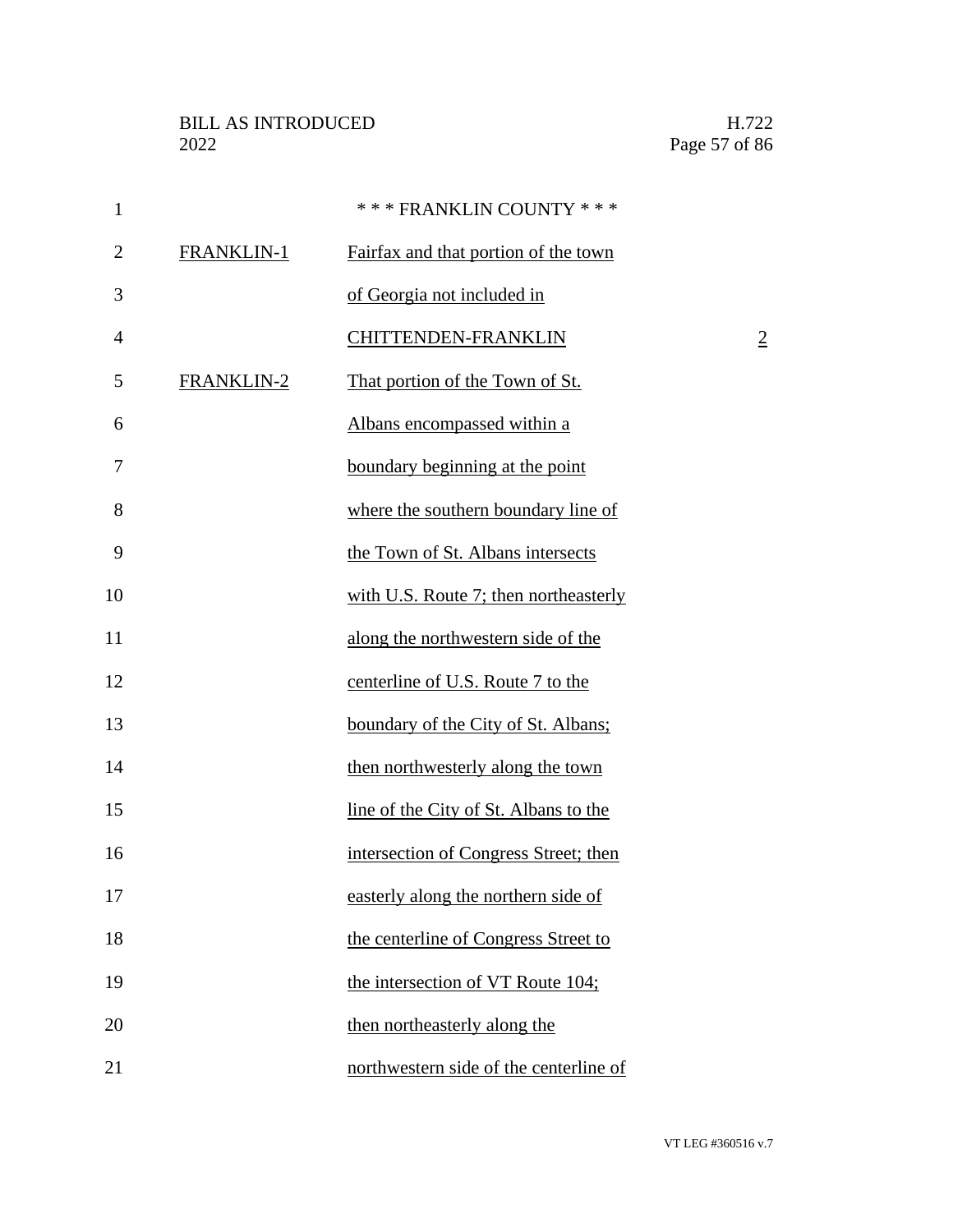| $\mathbf{1}$   |                   | VT Route 104 to where it intersects    |                |
|----------------|-------------------|----------------------------------------|----------------|
| $\overline{2}$ |                   | with the southbound lane of            |                |
| 3              |                   | Interstate 89; then southerly along    |                |
| 4              |                   | the eastern side of the southbound     |                |
| 5              |                   | lane of Interstate 89 to the boundary  |                |
| 6              |                   | of the town of Fairfield; then         |                |
| 7              |                   | northeasterly along the town line of   |                |
| 8              |                   | Fairfield to the boundary of the town  |                |
| 9              |                   | of Swanton; then northwesterly         |                |
| 10             |                   | along the town line of Swanton to      |                |
| 11             |                   | the boundary of the town of North      |                |
| 12             |                   | Hero; then southerly along the town    |                |
| 13             |                   | line of North Hero to the boundary     |                |
| 14             |                   | of the town of Grand Isle; then        |                |
| 15             |                   | southerly along the town line of       |                |
| 16             |                   | Grand Isle to the boundary of the      |                |
| 17             |                   | town of Georgia; then northeasterly    |                |
| 18             |                   | along the town line of Georgia to the  |                |
| 19             |                   | point of beginning                     | $\overline{1}$ |
| 20             | <b>FRANKLIN-3</b> | That portion of the City of St. Albans |                |
| 21             |                   | encompassed within a boundary          |                |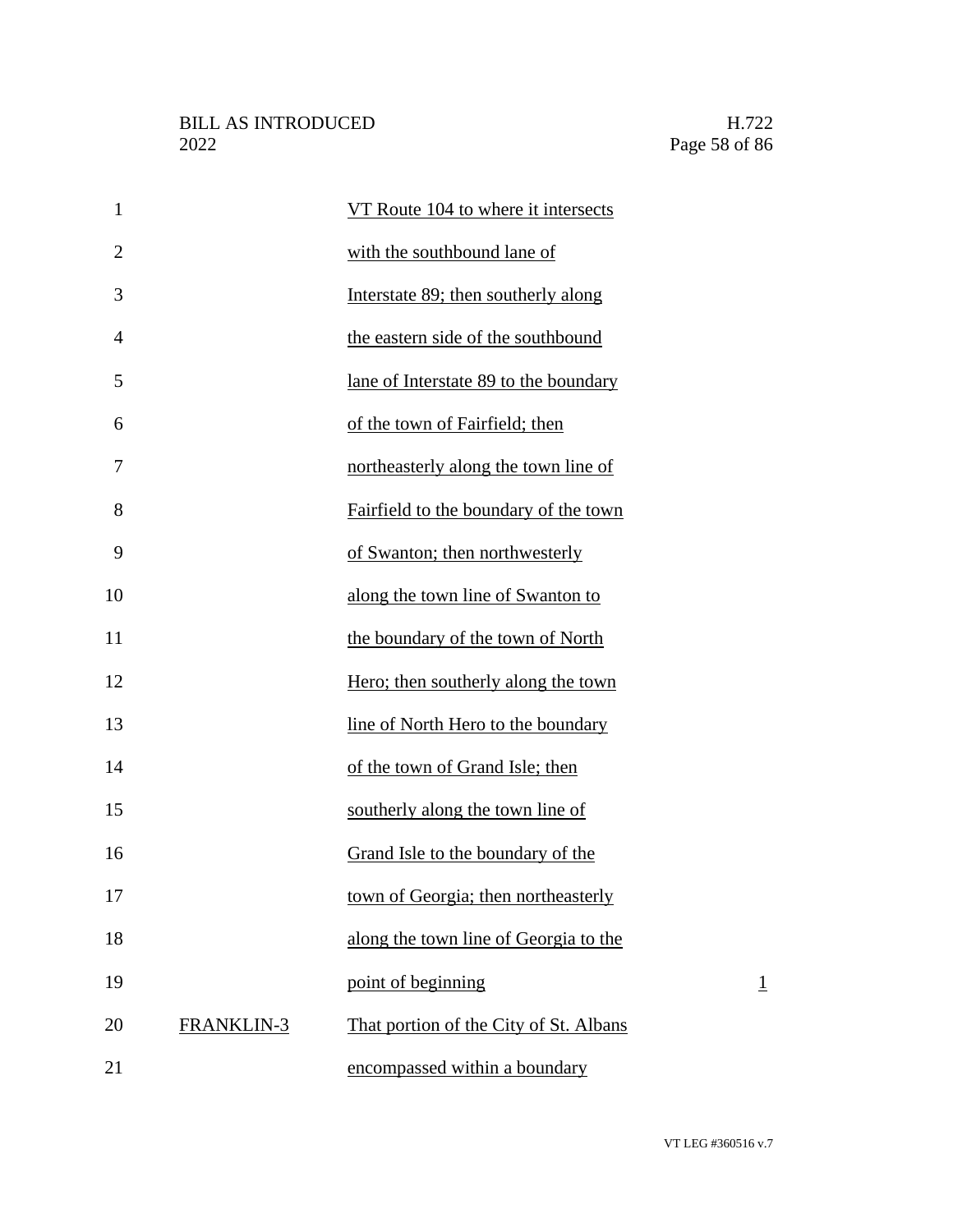| $\mathbf{1}$   | beginning at the point where the       |
|----------------|----------------------------------------|
| $\overline{2}$ | southwestern boundary line of the      |
| 3              | City of St. Albans intersects with the |
| 4              | property boundary line between 2       |
| 5              | Bowles Lane and 28 Guyette Circle;     |
| 6              | then northeasterly along the           |
| 7              | northwestern side of the property      |
| 8              | boundary line between 2 Bowles         |
| 9              | Lane and 28 Guyette Circle to the      |
| 10             | intersection of Bowles Lane, Guyette   |
| 11             | Circle, and Edward Street; then        |
| 12             | northeasterly along the northwestern   |
| 13             | side of the centerline of Edward       |
| 14             | Street to the intersection of Lake     |
| 15             | Street; then easterly along the        |
| 16             | northern side of the centerline of     |
| 17             | Lake Street to the intersection of     |
| 18             | U.S. Route 7; then southerly along     |
| 19             | the eastern side of the centerline of  |
| 20             | U.S. Route 7 to the intersection of    |
| 21             | Diamond Street; then easterly along    |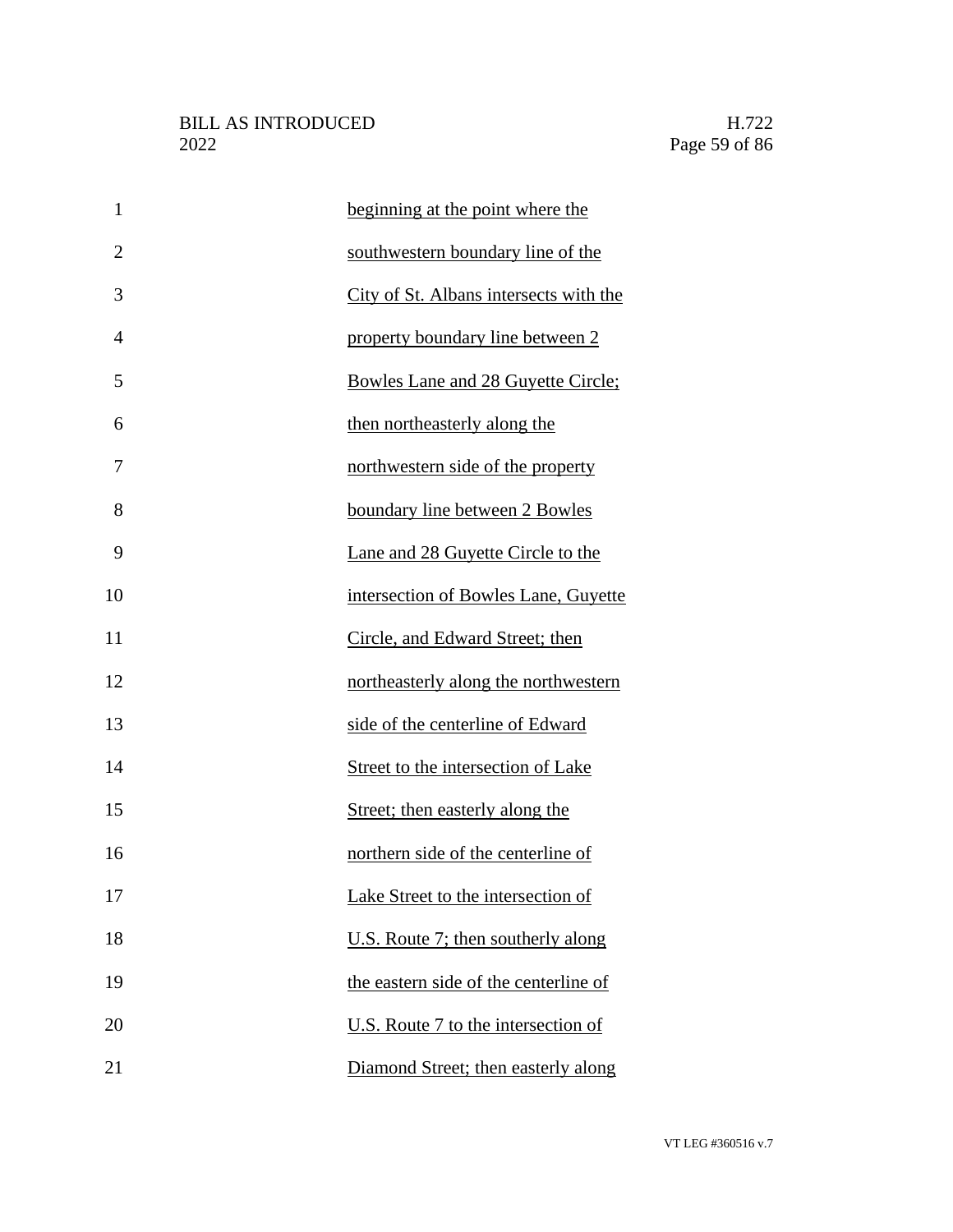| $\mathbf{1}$   |            | the northern side of the centerline of |                |
|----------------|------------|----------------------------------------|----------------|
| $\overline{2}$ |            | Diamond Street to the intersection of  |                |
| 3              |            | Lincoln Avenue; then northerly         |                |
| $\overline{4}$ |            | along the western side of the          |                |
| 5              |            | centerline of Lincoln Avenue to the    |                |
| 6              |            | intersection of Fairfield Street; then |                |
| 7              |            | southeasterly along the northeastern   |                |
| 8              |            | side of Fairfield Street to the        |                |
| 9              |            | boundary line of the Town of St.       |                |
| 10             |            | Albans; then northerly along the       |                |
| 11             |            | town line of the Town of St. Albans,   |                |
| 12             |            | then follow the town line to the point |                |
| 13             |            | of beginning                           | $\perp$        |
| 14             | FRANKLIN-4 | <b>Sheldon and Swanton</b>             | $\overline{2}$ |
| 15             | FRANKLIN-5 | Berkshire, Franklin, Highgate, and     |                |
| 16             |            | Richford                               | $\overline{2}$ |
| 17             | FRANKLIN-6 | Bakersfield, Fairfield, and Fletcher   | $\perp$        |
| 18             | FRANKLIN-7 | <b>Enosburgh and Montgomery</b>        | $\overline{1}$ |
| 19             | FRANKLIN-8 | That portion of the City of St. Albans |                |
| 20             |            | not included in FRANKLIN-3 and         |                |
| 21             |            | that portion of the Town of St.        |                |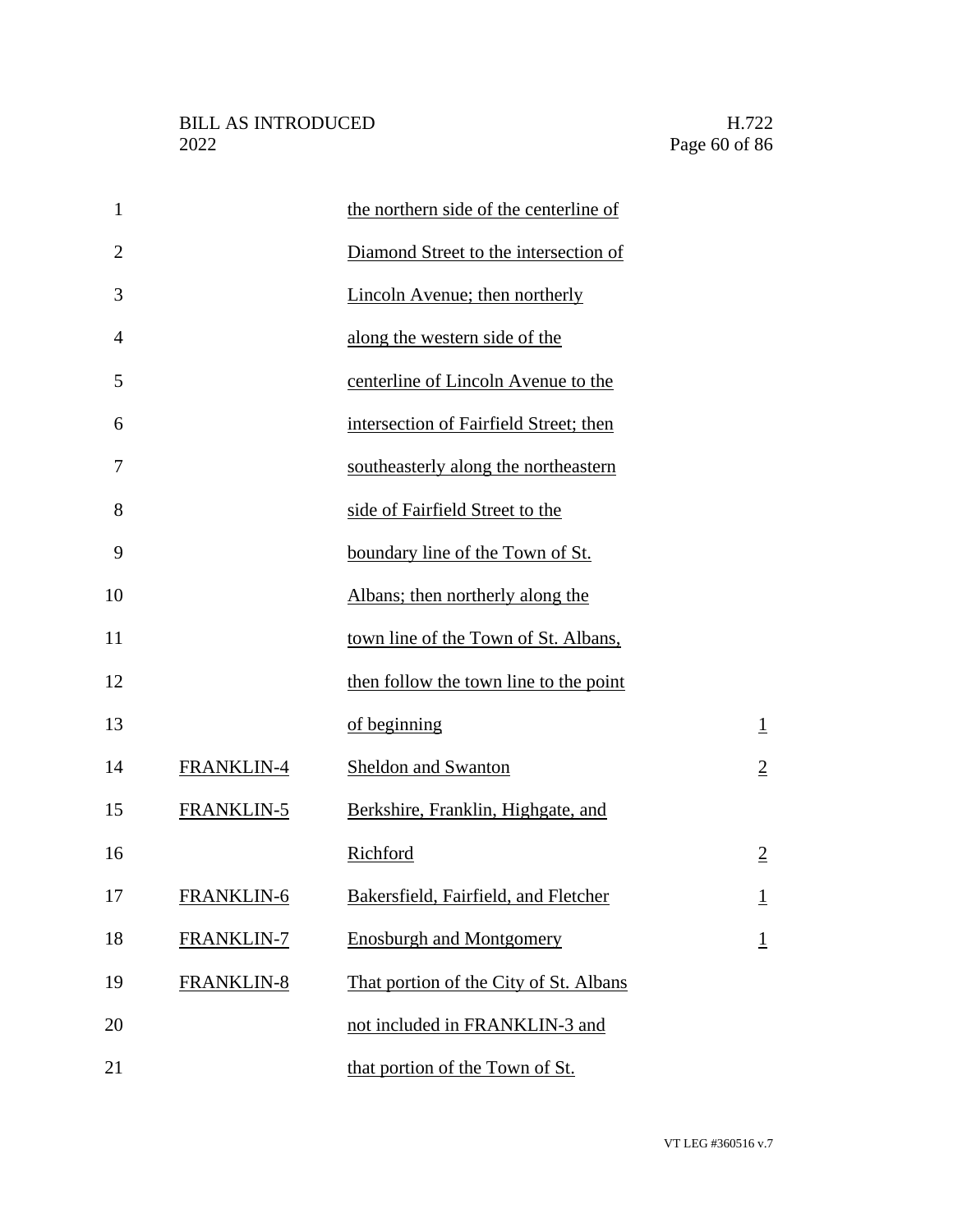| $\mathbf{1}$   |                    | Albans not included in FRANKLIN-      |                |
|----------------|--------------------|---------------------------------------|----------------|
| $\overline{2}$ |                    | $\overline{2}$                        | $\overline{1}$ |
| 3              |                    | *** GRAND ISLE COUNTY ***             |                |
| $\overline{4}$ | <b>GRAND ISLE-</b> |                                       |                |
| 5              | <b>CHITTENDEN</b>  | Alburgh, Grand Isle, Isle La Motte,   |                |
| 6              |                    | North Hero, South Hero, and that      |                |
| 7              |                    | portion of the town of Milton         |                |
| 8              |                    | encompassed within a boundary         |                |
| 9              |                    | beginning at the point where the      |                |
| 10             |                    | northern boundary line of the town    |                |
| 11             |                    | of Milton intersects with the         |                |
| 12             |                    | southbound lane of Interstate 89;     |                |
| 13             |                    | then southerly along the western side |                |
| 14             |                    | of the southbound lane of Interstate  |                |
| 15             |                    | 89 to where it intersects with the    |                |
| 16             |                    | Lamoille River; then southeasterly    |                |
| 17             |                    | along the northwestern side of the    |                |
| 18             |                    | Lamoille River to where it intersects |                |
| 19             |                    | with the boundary of the town of      |                |
| 20             |                    | Colchester; then westerly along the   |                |
| 21             |                    | town line of Colchester to the        |                |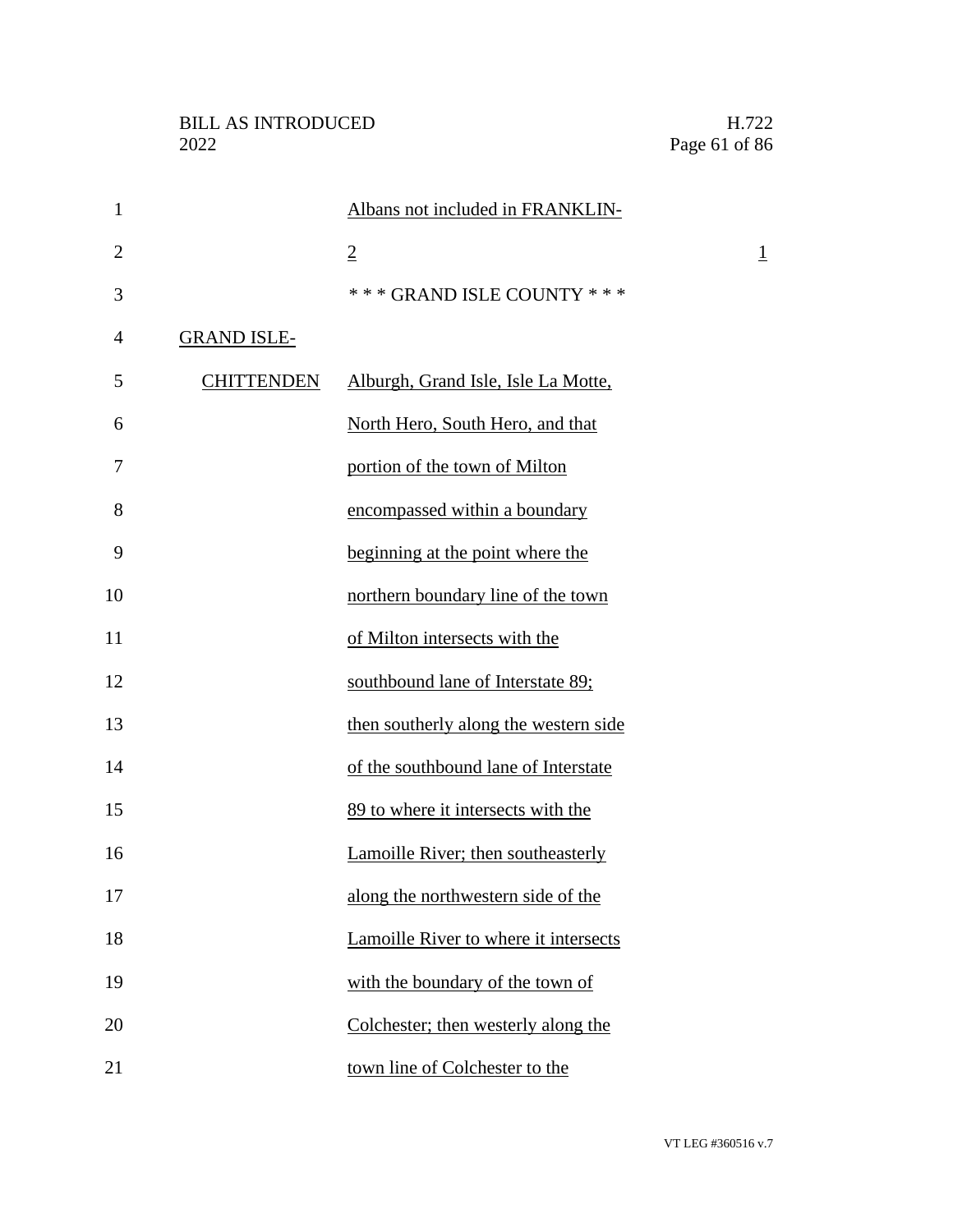| $\mathbf{1}$   |            | boundary of the town of South Hero;    |                |
|----------------|------------|----------------------------------------|----------------|
| $\overline{2}$ |            | then northerly along the town line of  |                |
| 3              |            | South Hero to the boundary of the      |                |
| 4              |            | town of Grand Isle; then northerly     |                |
| 5              |            | along the town line of Grand Isle to   |                |
| 6              |            | the boundary of the town of Georgia;   |                |
| 7              |            | then southeasterly along the town      |                |
| 8              |            | line of Georgia to the point of        |                |
| 9              |            | beginning                              | $\overline{2}$ |
| 10             |            | *** LAMOILLE COUNTY ***                |                |
| 11             | LAMOILLE-1 | That portion of the town of Stowe      |                |
| 12             |            | encompassed within a boundary          |                |
| 13             |            | beginning at the point where the       |                |
| 14             |            | northeastern boundary line of the      |                |
| 15             |            | town of Stowe intersects with          |                |
| 16             |            | Moulton Lane; then southeasterly       |                |
| 17             |            | along the southwestern side of the     |                |
| 18             |            | centerline of Moulton Lane to where    |                |
| 19             |            | it intersects with the Sterling Brook; |                |
| 20             |            | then southerly along the western side  |                |
| 21             |            | of Sterling Brook to the point it      |                |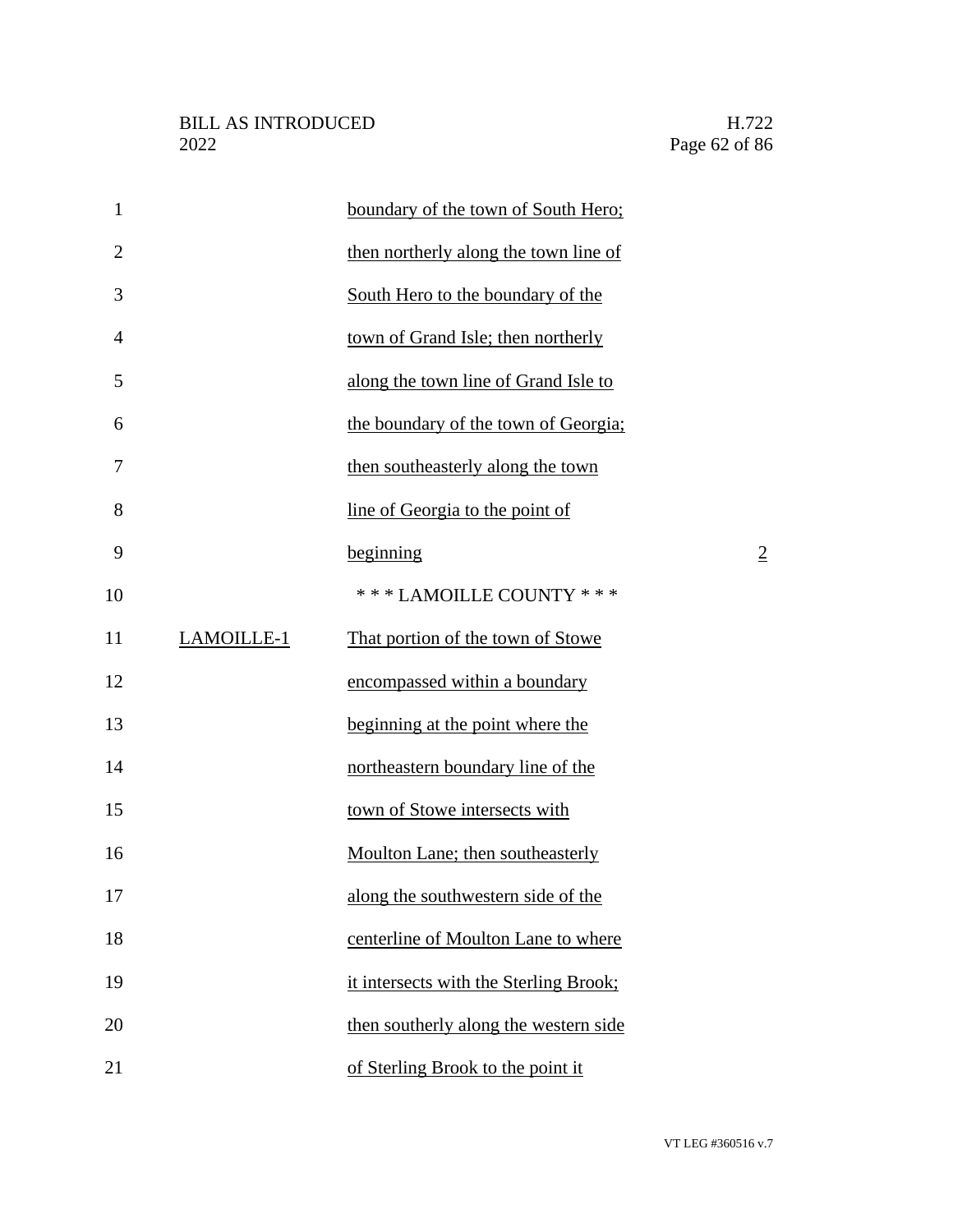| $\mathbf{1}$   | becomes the Waterbury River; then     |
|----------------|---------------------------------------|
| $\overline{2}$ | southerly along the western side of   |
| 3              | the Waterbury River to where it       |
| 4              | intersects with West Hill Road; then  |
| 5              | southeasterly along the southwestern  |
| 6              | side of the centerline of West Hill   |
| 7              | Road to the intersection of VT Route  |
| 8              | 100; then briefly northeasterly along |
| 9              | the southeastern side of the          |
| 10             | centerline of VT Route 100 to the     |
| 11             | intersection of Brush Hill Road; then |
| 12             | easterly along the southern side of   |
| 13             | the centerline of Brush Hill Road to  |
| 14             | the intersection of Brownsville Road; |
| 15             | then easterly along the southern side |
| 16             | of the centerline of Brownsville      |
| 17             | Road to the intersection of Moss      |
| 18             | Glen Falls Road; then northerly       |
| 19             | along the eastern side of the         |
| 20             | centerline of Moss Glen Falls Road    |
| 21             | to the intersection of Randolph       |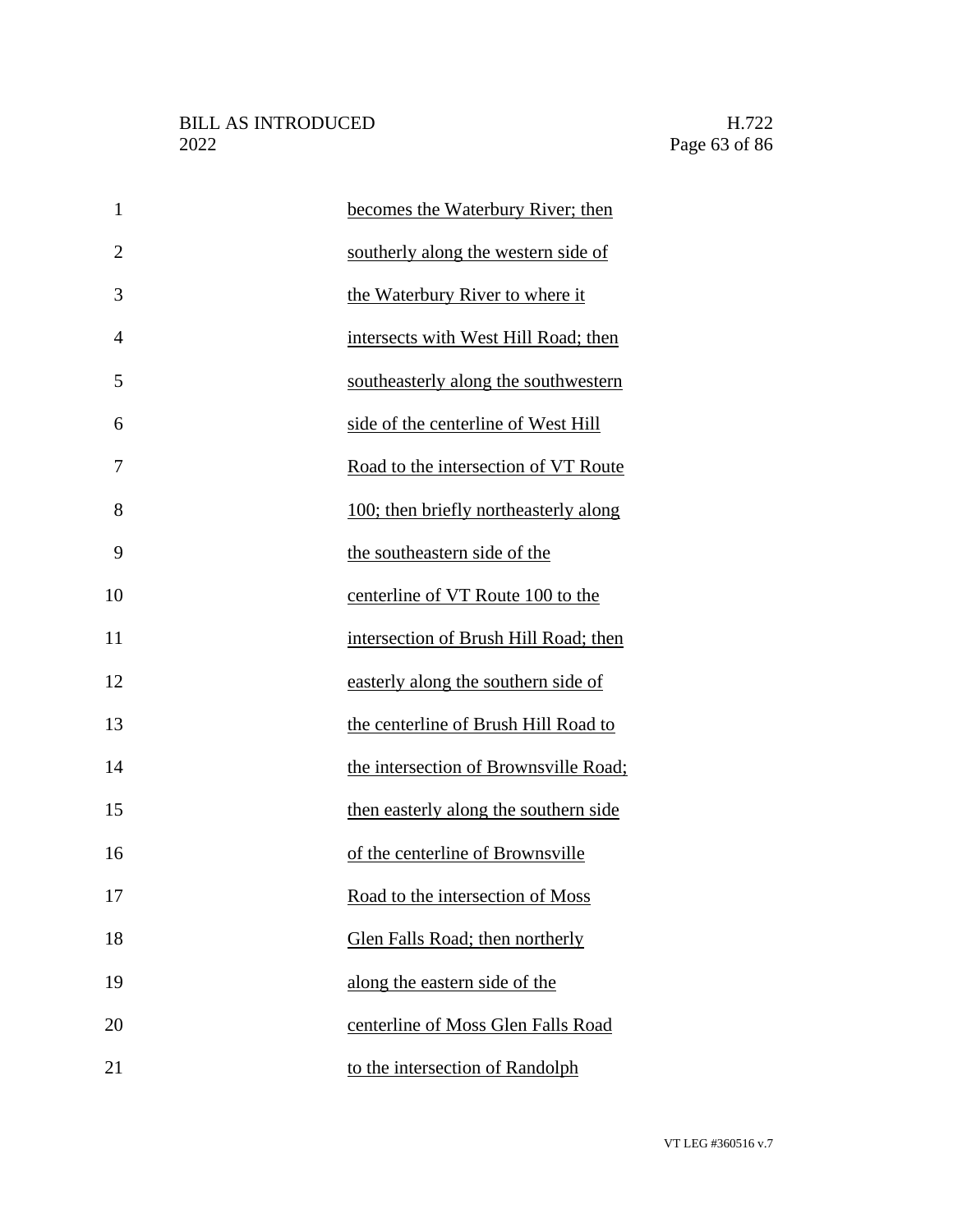| $\mathbf{1}$   | Road; then briefly easterly along the |
|----------------|---------------------------------------|
| $\overline{2}$ | southern side of the centerline of    |
| 3              | Randolph Road to the intersection of  |
| 4              | <b>Elmore Mountain Road; then</b>     |
| 5              | easterly along the southern side of   |
| 6              | the centerline of Elmore Mountain     |
| 7              | Road to the boundary of the town of   |
| 8              | Morristown; then easterly along the   |
| 9              | town line of Morristown to the        |
| 10             | boundary of the town of Worcester;    |
| 11             | then southwesterly along the town     |
| 12             | line of Worcester to the boundary of  |
| 13             | the town of Waterbury; then westerly  |
| 14             | along the town line of Waterbury to   |
| 15             | the boundary of the town of Bolton;   |
| 16             | then westerly along the town line of  |
| 17             | Bolton to the boundary of the town    |
| 18             | of Underhill; then northerly along    |
| 19             | the town line of Underhill to the     |
| 20             | boundary of the town of Cambridge;    |
| 21             | then northerly along the town line of |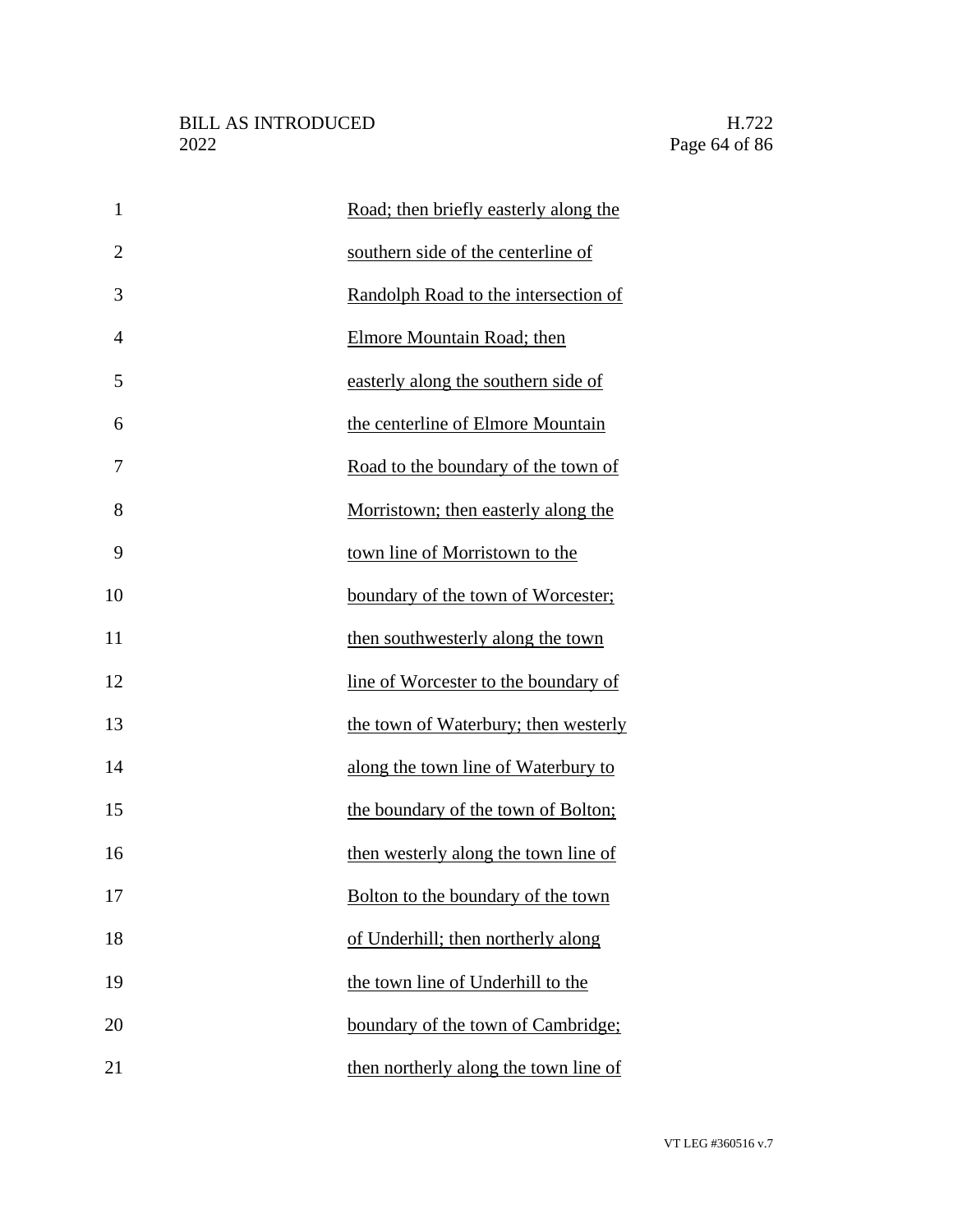| $\mathbf{1}$   |                  | Cambridge to the boundary of the         |                |
|----------------|------------------|------------------------------------------|----------------|
| $\overline{2}$ |                  | town of Morristown; then                 |                |
| 3              |                  | southeasterly along the town line of     |                |
| $\overline{4}$ |                  | Morristown to the point of beginning     | $\perp$        |
| 5              | LAMOILLE-2       | Belvidere, Hyde Park, Johnson, and       |                |
| 6              |                  | Wolcott                                  | $\overline{2}$ |
| 7              | LAMOILLE-3       | Cambridge and Waterville                 | $\mathbf{1}$   |
| 8              | <b>LAMOILLE-</b> |                                          |                |
| 9              |                  | WASHINGTON Elmore, Morristown, Woodbury, |                |
| 10             |                  | Worcester, and that portion of Stowe     |                |
| 11             |                  | not included in LAMOILLE-1               | $\overline{2}$ |
| 12             |                  | *** ORANGE COUNTY ***                    |                |
| 13             | ORANGE-1         | Corinth, Orange, Vershire, and           |                |
| 14             |                  | Washington                               | $\perp$        |
| 15             | <b>ORANGE-2</b>  | Bradford, Fairlee, and West Fairlee      | $\overline{1}$ |
| 16             | ORANGE-3         | Chelsea and that portion of the town     |                |
| 17             |                  | of Williamstown encompassed              |                |
| 18             |                  | within a boundary beginning at the       |                |
| 19             |                  | point where the northern boundary        |                |
| 20             |                  | line of the town of Williamstown         |                |
| 21             |                  | intersects with McGlynn Road; then       |                |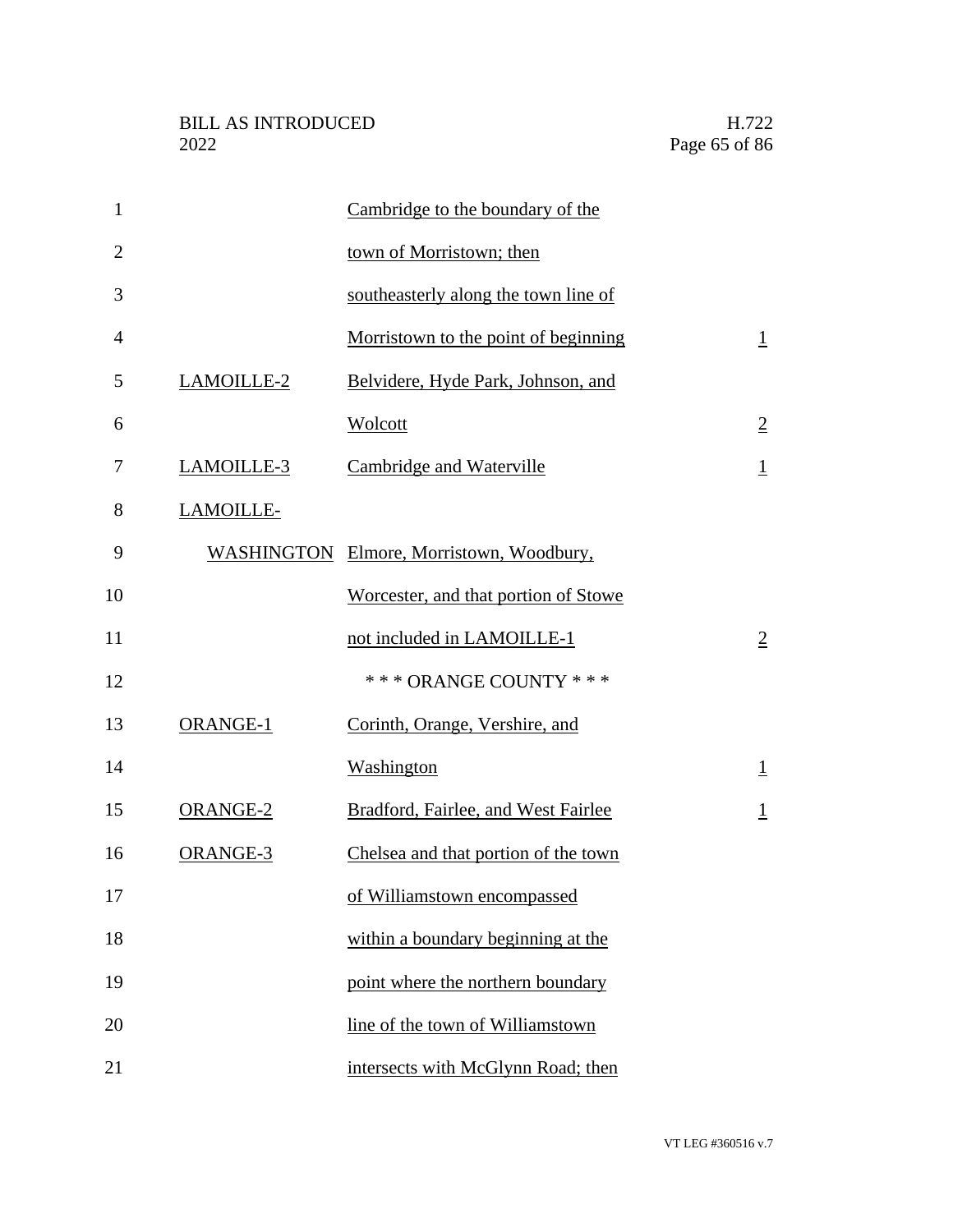| $\mathbf{1}$   | southerly along the western side of    |
|----------------|----------------------------------------|
| $\overline{2}$ | the centerline of McGlynn Road to      |
| 3              | the intersection of Graniteville Road; |
| $\overline{4}$ | then briefly westerly along the        |
| 5              | northern side of the centerline of     |
| 6              | Graniteville Road to the intersection  |
| 7              | of Martin Road; then easterly along    |
| 8              | the southern side of the centerline of |
| 9              | Martin Road to the intersection of     |
| 10             | Therriault Hill Road; then easterly    |
| 11             | along the southern side of the         |
| 12             | centerline of Therriault Hill Road to  |
| 13             | the intersection of Sugarhouse Road;   |
| 14             | then easterly along the southern side  |
| 15             | of the centerline of Sugarhouse Road   |
| 16             | to the boundary of the town of         |
| 17             | Washington; then southerly along the   |
| 18             | town line of Washington to the         |
| 19             | boundary of the town of Chelsea;       |
| 20             | then westerly along the town line of   |
| 21             | Chelsea to the boundary of the town    |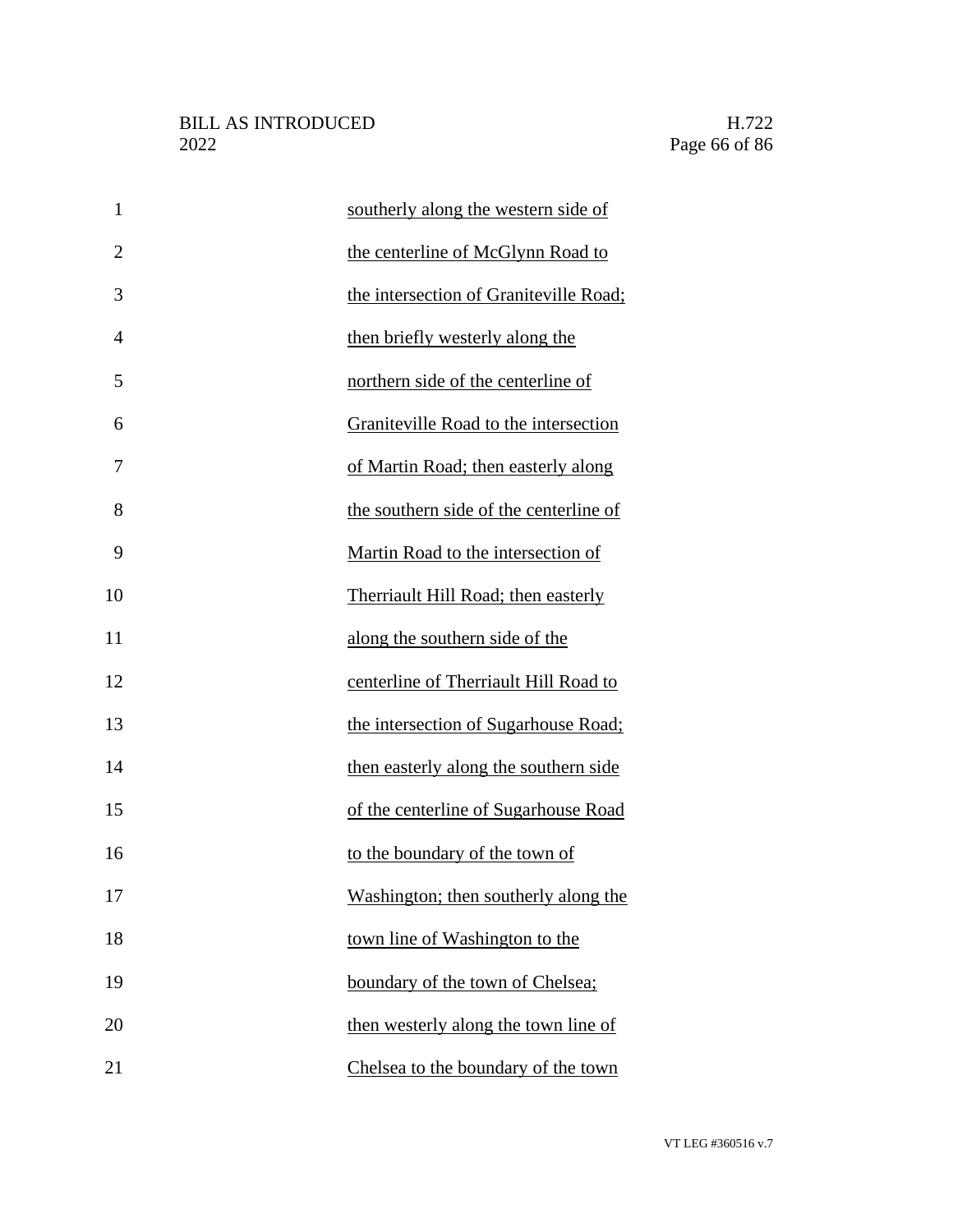| $\mathbf{1}$   |                    | of Brookfield; then westerly along    |                          |
|----------------|--------------------|---------------------------------------|--------------------------|
| $\overline{2}$ |                    | the town line of Brookfield to        |                          |
| 3              |                    | boundary of the town of Northfield;   |                          |
| $\overline{4}$ |                    | then northerly along the town line of |                          |
| 5              |                    | Northfield to the boundary of the     |                          |
| 6              |                    | town of Berlin; then easterly and     |                          |
| 7              |                    | northerly along the town line of      |                          |
| 8              |                    | Berlin to the boundary of the Town    |                          |
| 9              |                    | of Barre; then easterly along the     |                          |
| 10             |                    | town line of Barre to the point of    |                          |
| 11             |                    | beginning                             | $\perp$                  |
| 12             | ORANGE-            |                                       |                          |
| 13             | <b>CALEDONIA</b>   | Groton, Newbury, and Topsham          | $\overline{1}$           |
| 14             | ORANGE-            |                                       |                          |
| 15             | <b>WASHINGTON-</b> |                                       |                          |
| 16             | <b>ADDISON</b>     | Braintree, Brookfield, Granville,     |                          |
| 17             |                    | Randolph, and Roxbury                 | $\overline{2}$           |
| 18             |                    | *** ORLEANS COUNTY ***                |                          |
| 19             | <b>ORLEANS-1</b>   | Derby                                 | $\mathbf{\underline{1}}$ |
| 20             | ORLEANS-2          | <b>Newport City</b>                   | $\overline{1}$           |
| 21             | ORLEANS-3          | Barton, Brownington, and Westmore     |                          |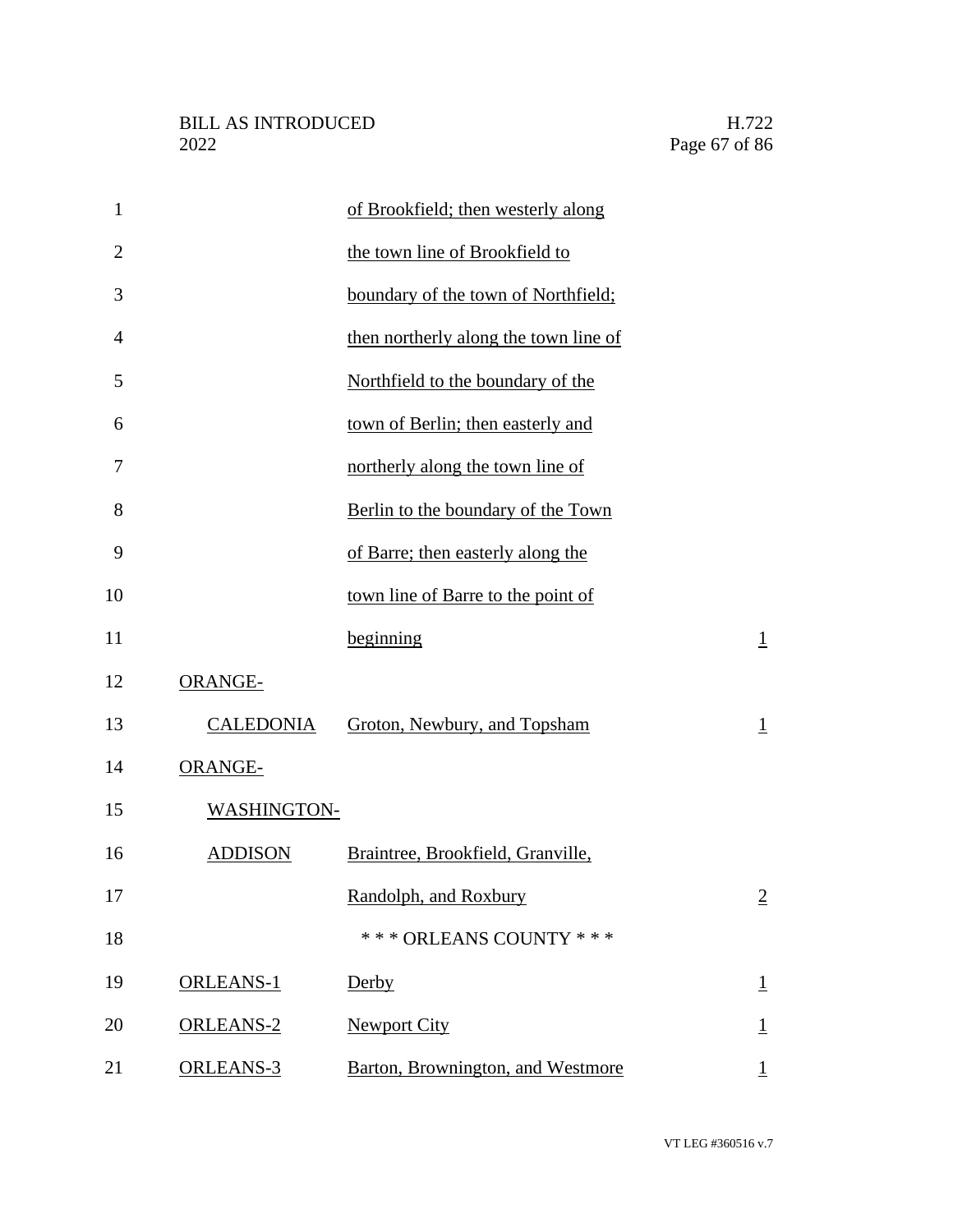| $\mathbf{1}$   | <b>ORLEANS-4</b> | Albany, Craftsbury, Glover, and              |                |
|----------------|------------------|----------------------------------------------|----------------|
| $\overline{2}$ |                  | Greensboro                                   | $\perp$        |
| 3              | <b>ORLEANS-</b>  |                                              |                |
| $\overline{4}$ | <b>LAMOILLE</b>  | Coventry, Eden, Irasburg, Jay,               |                |
| 5              |                  | Lowell, Newport Town, Troy, and              |                |
| 6              |                  | <b>Westfield</b>                             | $\overline{2}$ |
| 7              |                  | *** RUTLAND COUNTY ***                       |                |
| 8              | RUTLAND-1        | Ira, Poultney, and that portion of the       |                |
| 9              |                  | town of Wells not in RUTLAND-                |                |
| 10             |                  | <b>BENNINGTON</b>                            | $\perp$        |
| 11             | RUTLAND-2        | Clarendon, Wallingford, West Rutland, and    |                |
| 12             |                  | that portion of Rutland Town not included in |                |
| 13             |                  | <b>RUTLAND-4</b>                             | $\overline{2}$ |
| 14             | <b>RUTLAND-3</b> | Castleton                                    | $\perp$        |
| 15             | RUTLAND-4        | That portion of Rutland City not             |                |
| 16             |                  | included in RUTLAND-5,                       |                |
| 17             |                  | RUTLAND-6, or RUTLAND-7, and                 |                |
| 18             |                  | that portion of Rutland Town                 |                |
| 19             |                  | encompassed within a boundary                |                |
| 20             |                  | beginning at the point where the             |                |
| 21             |                  | northern boundary line of Rutland            |                |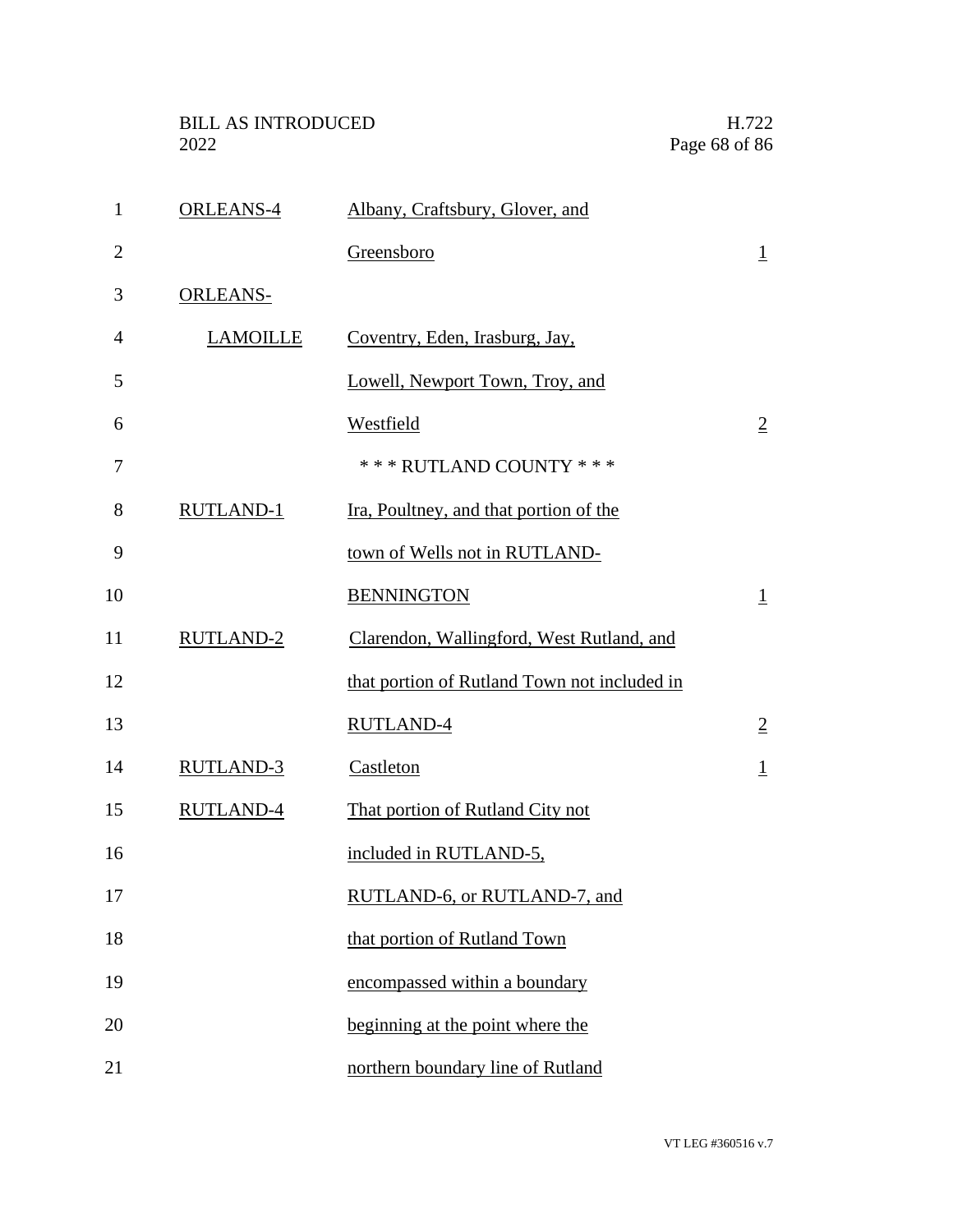| $\mathbf{1}$   |                  | Town intersects with North Grove       |                |
|----------------|------------------|----------------------------------------|----------------|
| $\overline{2}$ |                  | Street; then southerly along the       |                |
| 3              |                  | eastern side of the centerline of      |                |
| $\overline{4}$ |                  | North Grove Street to the boundary     |                |
| 5              |                  | of Rutland City; then easterly along   |                |
| 6              |                  | the northern side of the city line of  |                |
| 7              |                  | Rutland City to the intersection of    |                |
| 8              |                  | U.S. Route 4; then northeasterly       |                |
| 9              |                  | along the northwestern side of the     |                |
| 10             |                  | centerline of U.S. Route 4 to the      |                |
| 11             |                  | boundary of the town of Mendon;        |                |
| 12             |                  | then northerly along the town line of  |                |
| 13             |                  | Mendon to the boundary of the town     |                |
| 14             |                  | of Pittsford; then westerly along the  |                |
| 15             |                  | town line of Pittsford to the point of |                |
| 16             |                  | beginning                              | $\overline{1}$ |
| 17             | <b>RUTLAND-5</b> | That portion of Rutland City           |                |
| 18             |                  | encompassed within a boundary          |                |
| 19             |                  | beginning at the point where the       |                |
| 20             |                  | northeastern boundary line of          |                |
| 21             |                  | Rutland City intersects with U.S.      |                |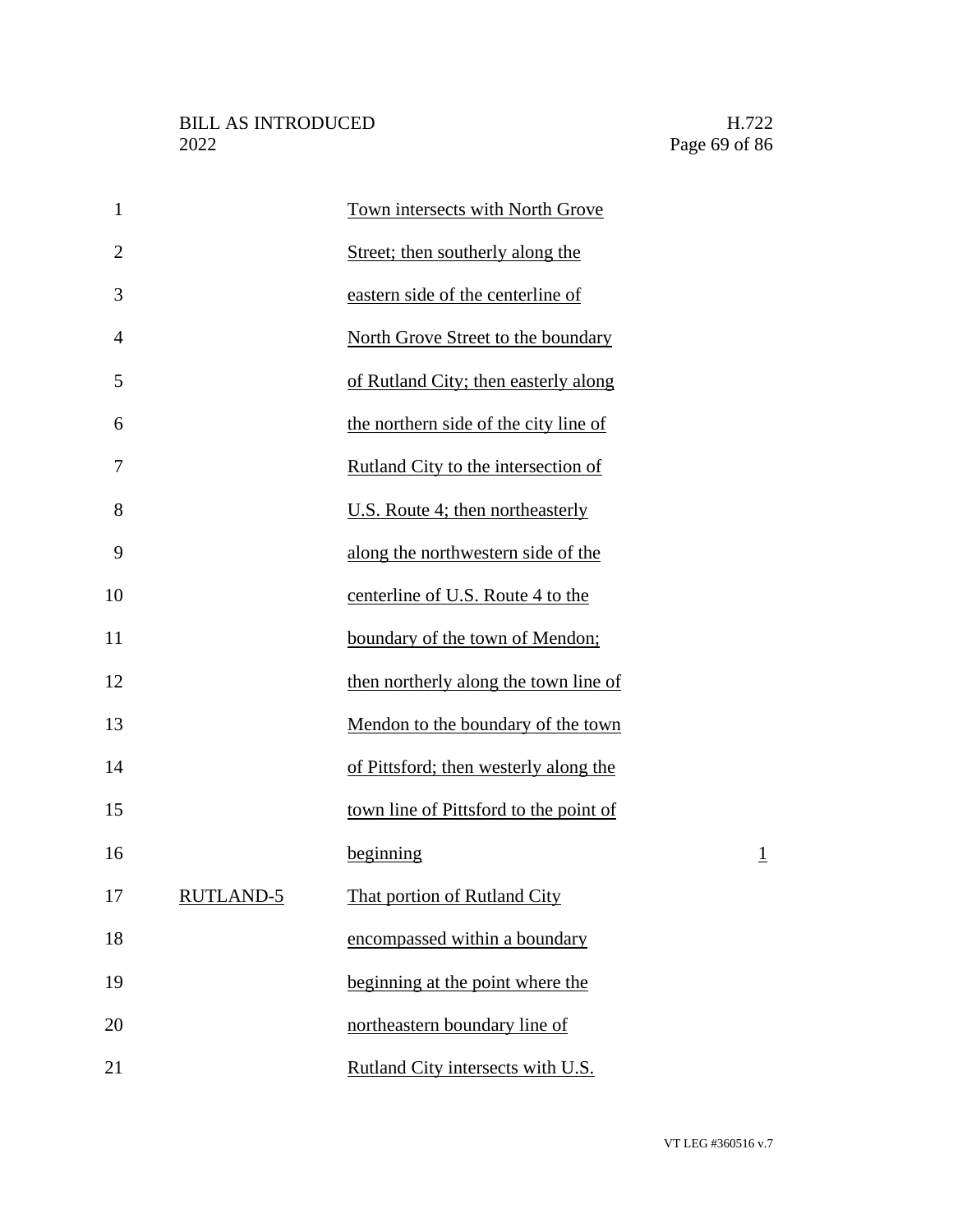| $\mathbf{1}$   | Route 4; then southwesterly along       |
|----------------|-----------------------------------------|
| $\overline{2}$ | the southeastern side of the            |
| 3              | centerline of U.S. Route 4 to the       |
| 4              | intersection of East Street; then       |
| 5              | southerly along the eastern side of     |
| 6              | the centerline of East Street to the    |
| 7              | intersection of Jackson Avenue; then    |
| 8              | briefly westerly along the southern     |
| 9              | side of the centerline of Jackson       |
| 10             | Avenue to intersection of U.S.          |
| 11             | Route 7; then southerly along the       |
| 12             | eastern side of the centerline of U.S.  |
| 13             | Route 7 to the intersection of Allen    |
| 14             | Street; then briefly easterly along the |
| 15             | northern side of the centerline of      |
| 16             | Allen Street to where it intersects     |
| 17             | with the railroad tracks; then          |
| 18             | southeasterly along the northeastern    |
| 19             | side of the railroad tracks to where    |
| 20             | the railroad tracks intersect with the  |
| 21             | boundary of Rutland Town; then          |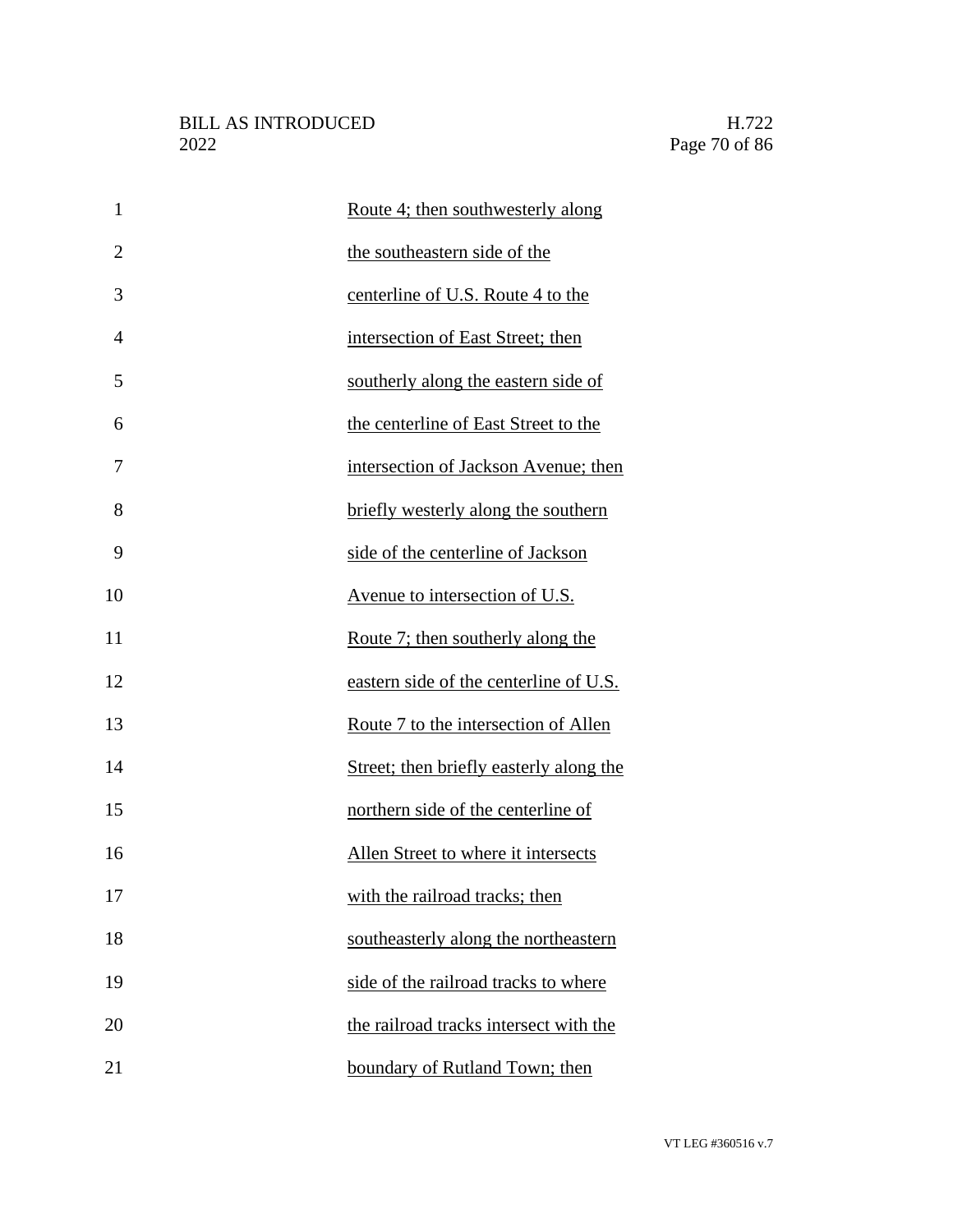| $\mathbf{1}$   |                  | easterly along the town line of        |                |
|----------------|------------------|----------------------------------------|----------------|
| $\overline{2}$ |                  | Rutland Town, then follow the town     |                |
| 3              |                  | line of Rutland Town to the point of   |                |
| 4              |                  | beginning                              | $\overline{1}$ |
| 5              | <b>RUTLAND-6</b> | That portion of Rutland City           |                |
| 6              |                  | encompassed within a boundary          |                |
| 7              |                  | beginning at the point where the       |                |
| 8              |                  | western boundary line of Rutland       |                |
| 9              |                  | City intersects with West Street; then |                |
| 10             |                  | easterly along the southern side of    |                |
| 11             |                  | the centerline of West Street to the   |                |
| 12             |                  | intersection of U.S. Route 7; then     |                |
| 13             |                  | northerly along the eastern side of    |                |
| 14             |                  | the centerline of U.S. Route 7 to      |                |
| 15             |                  | intersection of U.S. Route 4; then     |                |
| 16             |                  | easterly along the southern side of    |                |
| 17             |                  | the centerline of U.S. Route 4 to the  |                |
| 18             |                  | intersection of East Street; then      |                |
| 19             |                  | southerly along the western side of    |                |
| 20             |                  | the centerline of East Street to the   |                |
| 21             |                  | intersection of Jackson Avenue; then   |                |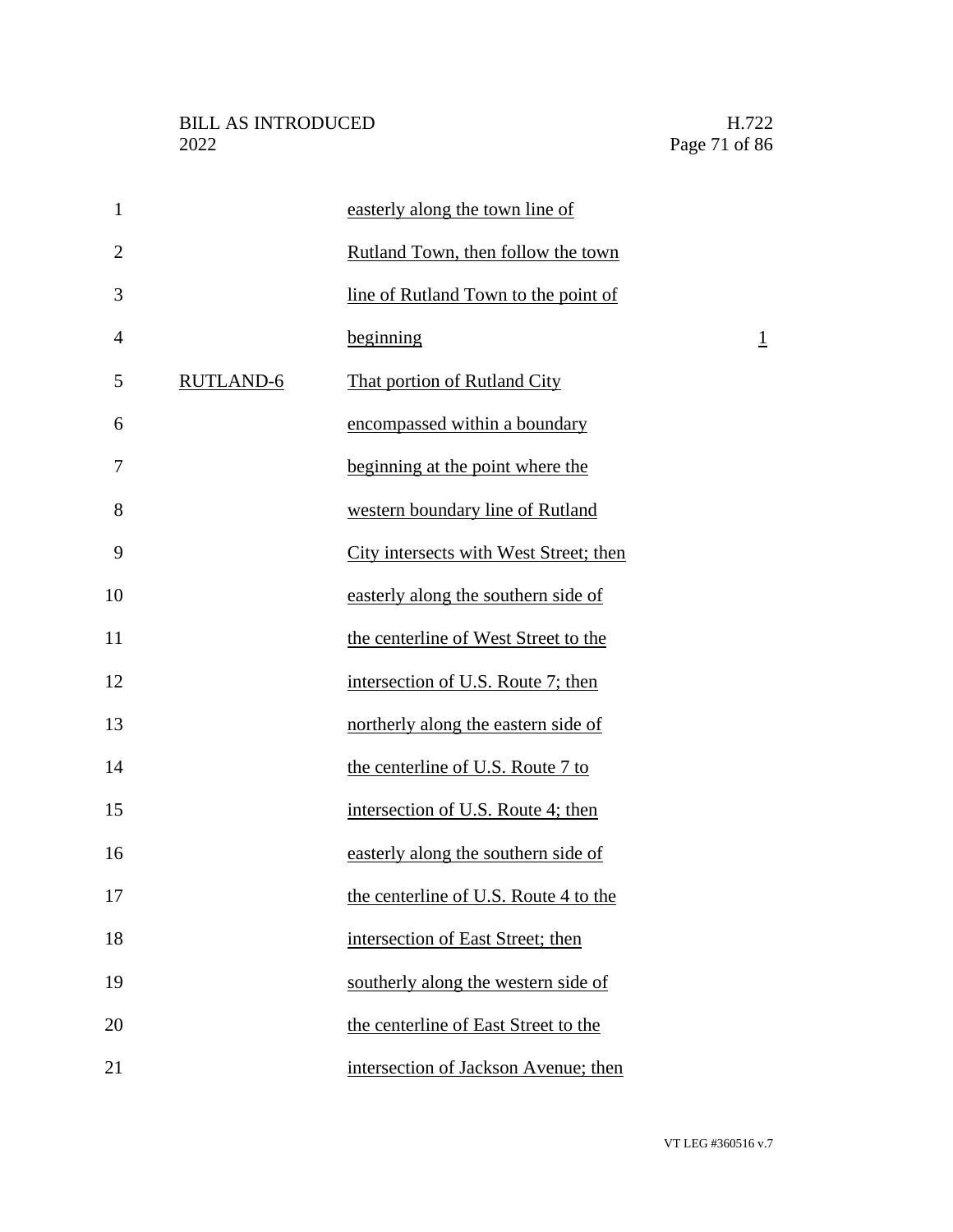| $\mathbf{1}$   |                  | westerly along the northern side of    |                |
|----------------|------------------|----------------------------------------|----------------|
| $\overline{2}$ |                  | the centerline of Jackson Avenue to    |                |
| 3              |                  | the intersection of U.S. Route 7; then |                |
| 4              |                  | southerly along the western side of    |                |
| 5              |                  | the centerline of U.S. Route 7 to the  |                |
| 6              |                  | intersection of Allen Street; then     |                |
| 7              |                  | briefly easterly along the southern    |                |
| 8              |                  | side of the centerline of Allen Street |                |
| 9              |                  | to where it intersects with the        |                |
| 10             |                  | railroad tracks; then southeasterly    |                |
| 11             |                  | along the southwestern side of the     |                |
| 12             |                  | railroad tracks to where the railroad  |                |
| 13             |                  | tracks intersect with the boundary of  |                |
| 14             |                  | Rutland Town; then westerly along      |                |
| 15             |                  | the town line of Rutland Town; then    |                |
| 16             |                  | follow the town line of Rutland        |                |
| 17             |                  | <u>Town to the point of beginning</u>  | $\overline{1}$ |
| 18             | <b>RUTLAND-7</b> | That portion of Rutland City           |                |
| 19             |                  | encompassed within a boundary          |                |
| 20             |                  | beginning at the point where the       |                |
| 21             |                  | western boundary line of Rutland       |                |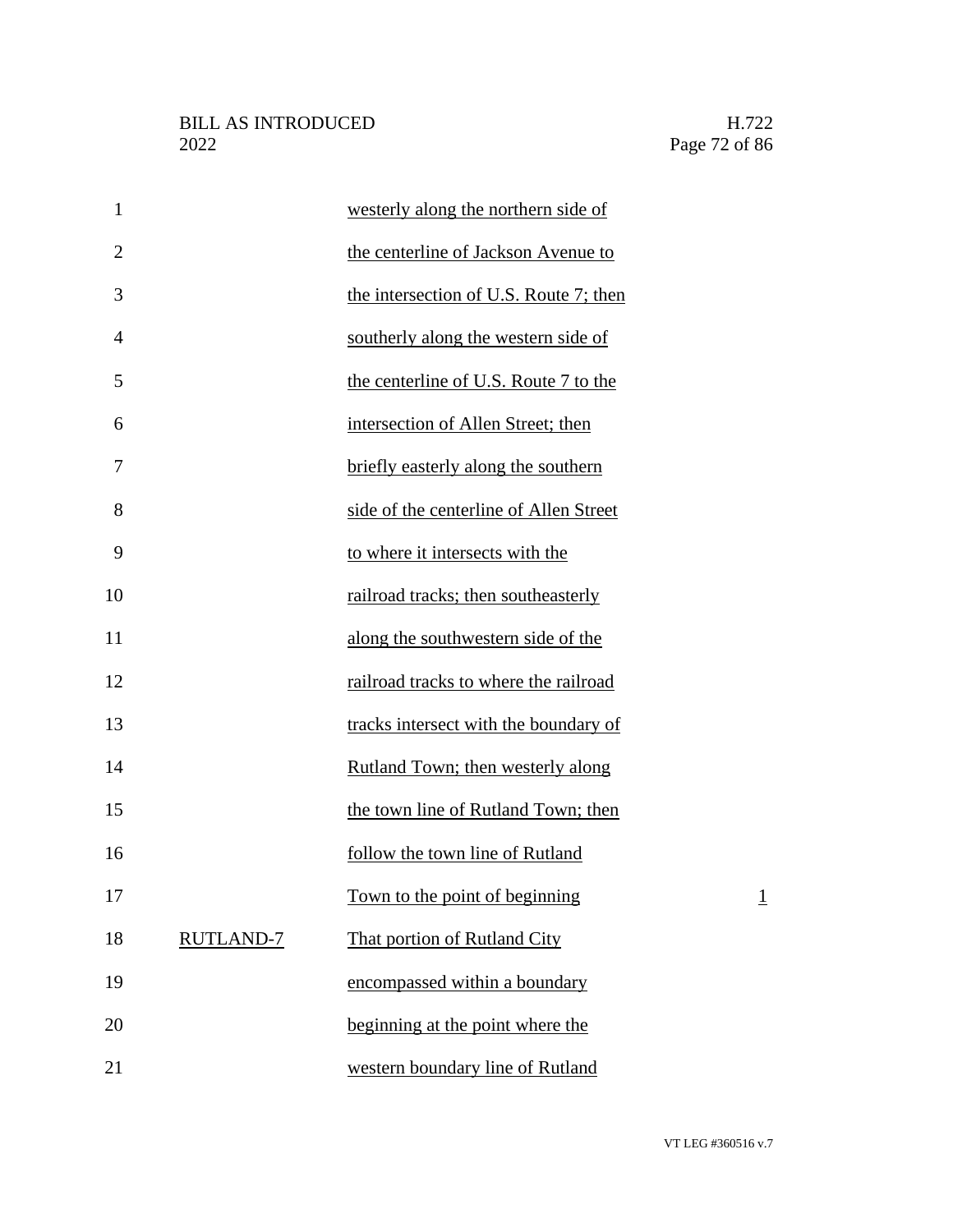| $\mathbf{1}$   | City intersects with West Street; then |
|----------------|----------------------------------------|
| $\overline{2}$ | easterly along the northern side of    |
| 3              | the centerline of West Street to the   |
| $\overline{4}$ | intersection of Church Street; then    |
| 5              | northerly along the western side of    |
| 6              | the centerline of Church Street to     |
| 7              | intersection of North Street; then     |
| 8              | briefly easterly along the northern    |
| 9              | side of the centerline of North Street |
| 10             | to the intersection of Lincoln         |
| 11             | Avenue; then briefly southerly along   |
| 12             | the eastern side of the centerline of  |
| 13             | Lincoln Avenue to the intersection of  |
| 14             | Melrose Avenue; then easterly along    |
| 15             | the north side of the centerline of    |
| 16             | Melrose Avenue to the intersection     |
| 17             | of U.S. Route 7; then northerly along  |
| 18             | the western side of the centerline of  |
| 19             | U.S. Route 7 to the boundary of        |
| 20             | Rutland Town; then westerly along      |
| 21             | the town line of Rutland Town; then    |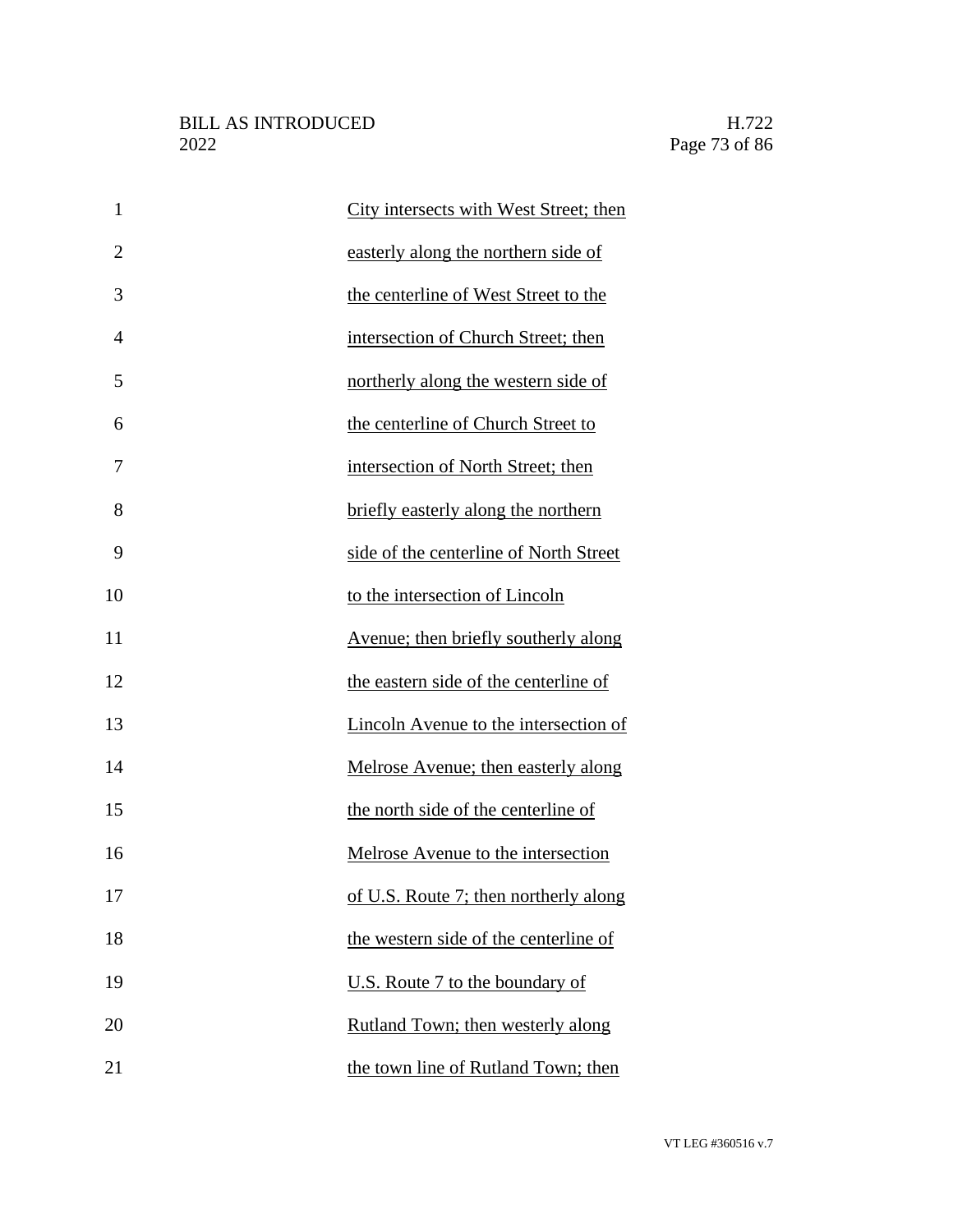| $\mathbf{1}$   |                   | follow the town line of Rutland       |                 |
|----------------|-------------------|---------------------------------------|-----------------|
| $\overline{2}$ |                   | Town to the point of beginning        | $\underline{1}$ |
| 3              | <b>RUTLAND-8</b>  | Pittsford and Proctor                 | $\overline{1}$  |
| $\overline{4}$ | <b>RUTLAND-9</b>  | <b>Brandon</b>                        | $\underline{1}$ |
| 5              | <b>RUTLAND-10</b> | Benson, Fair Haven, and West          |                 |
| 6              |                   | Haven                                 | $\underline{1}$ |
| 7              | RUTLAND-11        | Chittenden, Killington, Mendon, and   |                 |
| 8              |                   | Pittsfield                            | $\overline{1}$  |
| 9              | <b>RUTLAND-</b>   |                                       |                 |
| 10             | <b>BENNINGTON</b> | Middletown Springs, Pawlet, Rupert,   |                 |
| 11             |                   | Tinmouth, and that portion of the     |                 |
| 12             |                   | town of Wells encompassed within a    |                 |
| 13             |                   | boundary beginning at the point       |                 |
| 14             |                   | where the northern boundary line of   |                 |
| 15             |                   | Wells intersects with VT Route 30;    |                 |
| 16             |                   | then southerly along the eastern side |                 |
| 17             |                   | of the centerline of VT Route 30 to   |                 |
| 18             |                   | the intersection of VT Route 30 and   |                 |
| 19             |                   | Main Street; then continuing          |                 |
| 20             |                   | southwesterly along the southeastern  |                 |
| 21             |                   | side of the centerline of VT Route 30 |                 |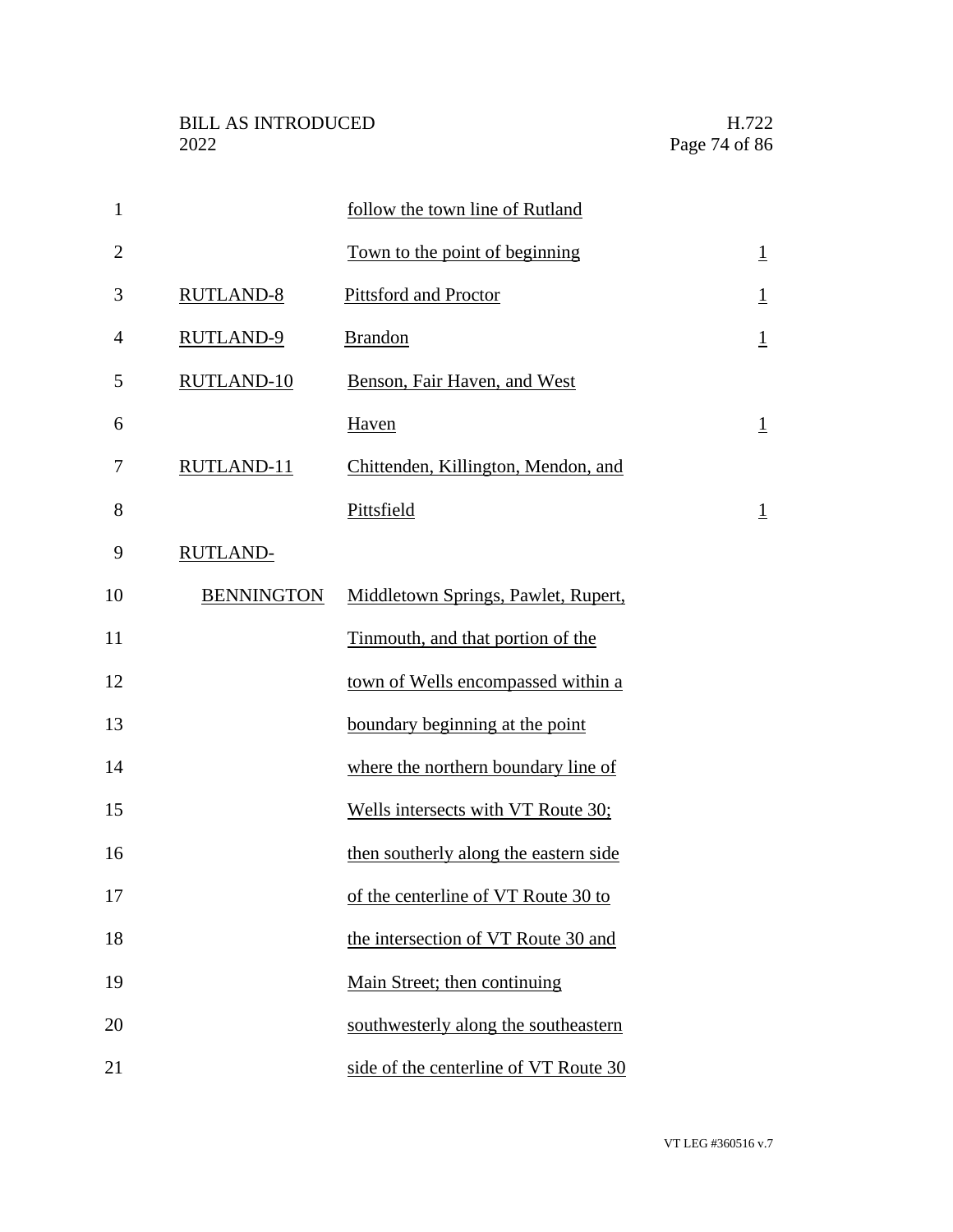| $\mathbf{1}$   |                     | to the boundary of Pawlet; then       |                |
|----------------|---------------------|---------------------------------------|----------------|
| $\overline{2}$ |                     | easterly along the town line of       |                |
| 3              |                     | Pawlet to the boundary of the town    |                |
| $\overline{4}$ |                     | of Tinmouth; then northerly along     |                |
| 5              |                     | the town line of Tinmouth to the      |                |
| 6              |                     | boundary of the town of Middletown    |                |
| 7              |                     | Springs; then northeasterly along the |                |
| 8              |                     | town line of Middletown Springs to    |                |
| 9              |                     | the boundary of the town of           |                |
| 10             |                     | Poultney, then westerly along the     |                |
| 11             |                     | town line of Poultney to the point of |                |
| 12             |                     | beginning                             | $\perp$        |
| 13             | <b>RUTLAND-</b>     |                                       |                |
| 14             | <b>WINDSOR</b>      | Ludlow, Mount Holly, and Shrewsbury   | $\perp$        |
| 15             |                     | *** WASHINGTON COUNTY ***             |                |
| 16             | <b>WASHINGTON-1</b> | <b>Berlin and Northfield</b>          | $\overline{2}$ |
| 17             | <b>WASHINGTON-2</b> | Duxbury, Fayston, Moretown,           |                |
| 18             |                     | Waitsfield, and Warren                | $\overline{2}$ |
| 19             | <b>WASHINGTON-3</b> | <b>Barre City</b>                     | $\overline{2}$ |
| 20             | <b>WASHINGTON-4</b> | Montpelier                            | $\overline{2}$ |
| 21             | <b>WASHINGTON-5</b> | East Montpelier and Middlesex         | $\overline{1}$ |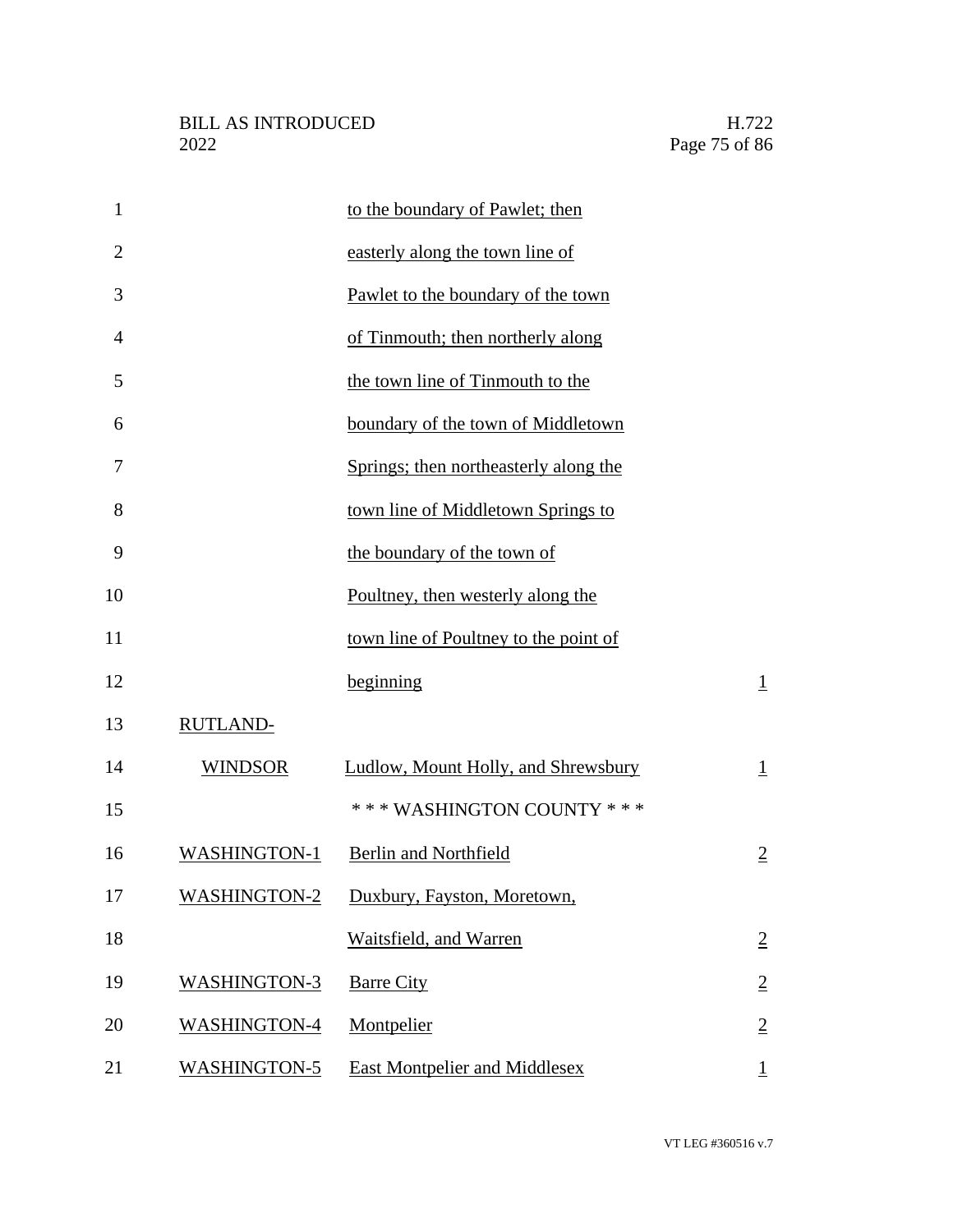|                | <b>BILL AS INTRODUCED</b><br>2022 |                                     | H.722<br>Page 76 of 86 |
|----------------|-----------------------------------|-------------------------------------|------------------------|
| $\mathbf{1}$   | <b>WASHINGTON-6</b>               | Calais, Marshfield, and Plainfield  | $\overline{1}$         |
| $\overline{2}$ | <b>WASHINGTON-</b>                |                                     |                        |
| 3              | <b>CHITTENDEN</b>                 | Bolton, Buels Gore, Huntington, and |                        |
| $\overline{4}$ |                                   | Waterbury                           | $\overline{2}$         |
| 5              | WASHINGTON-                       |                                     |                        |
| 6              | <b>ORANGE</b>                     | Barre Town and that portion of the  |                        |
| 7              |                                   | town of Williamstown not included   |                        |
| 8              |                                   | in ORANGE-3                         | $\overline{2}$         |
| 9              |                                   | *** WINDHAM COUNTY ***              |                        |
| 10             | WINDHAM-1                         | Guilford and Vernon                 | $\overline{1}$         |
| 11             | WINDHAM-2                         | Dover, Jamaica, Somerset, Stratton, |                        |
| 12             |                                   | and Wardsboro                       | $\overline{1}$         |
| 13             | WINDHAM-3                         | Brookline, Rockingham, and          |                        |
| 14             |                                   | Westminster                         | $\overline{2}$         |
| 15             | WINDHAM-4                         | Dummerston and Putney               | $\overline{1}$         |
| 16             | WINDHAM-5                         | Marlboro, Newfane, and Townshend    | $\overline{1}$         |
| 17             | WINDHAM-6                         | Halifax, Wilmington, and            |                        |
| 18             |                                   | Whitingham                          | $\overline{1}$         |
| 19             | WINDHAM-7                         | That portion of the town of         |                        |
| 20             |                                   | Brattleboro encompassed within a    |                        |
| 21             |                                   | boundary beginning at the point     |                        |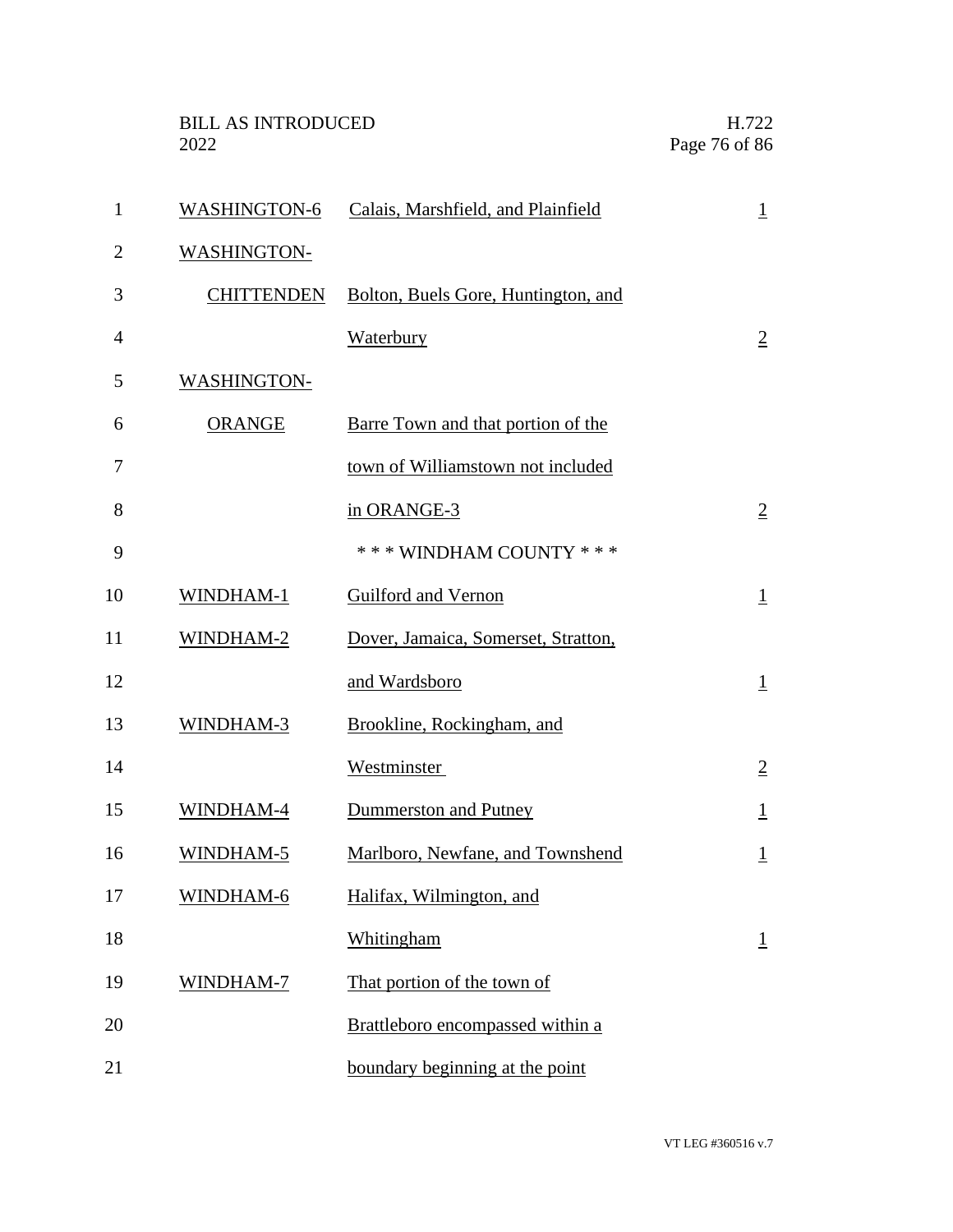| $\mathbf{1}$   | where the boundary line between the   |
|----------------|---------------------------------------|
| $\overline{2}$ | town of Brattleboro and the town of   |
| 3              | Dummerston intersects with            |
| 4              | Wickopee Hill Road; then southerly    |
| 5              | along the western side of the         |
| 6              | centerline of Wickopee Hill Road      |
| 7              | and then continuing southerly along   |
| 8              | the western side of the centerline of |
| 9              | Pleasant Valley Road to the           |
| 10             | intersection of Meadowbrook Road;     |
| 11             | then northeasterly along the southern |
| 12             | side of the centerline of             |
| 13             | Meadowbrook Road to the               |
| 14             | intersection of Upper Dummerston      |
| 15             | Road; then southerly along the        |
| 16             | western side of the centerline of     |
| 17             | <b>Upper Dummerston Road to the</b>   |
| 18             | intersection of East Orchard Street;  |
| 19             | then southerly along the western side |
| 20             | of the centerline of East Orchard     |
| 21             | Street to the intersection of Orchard |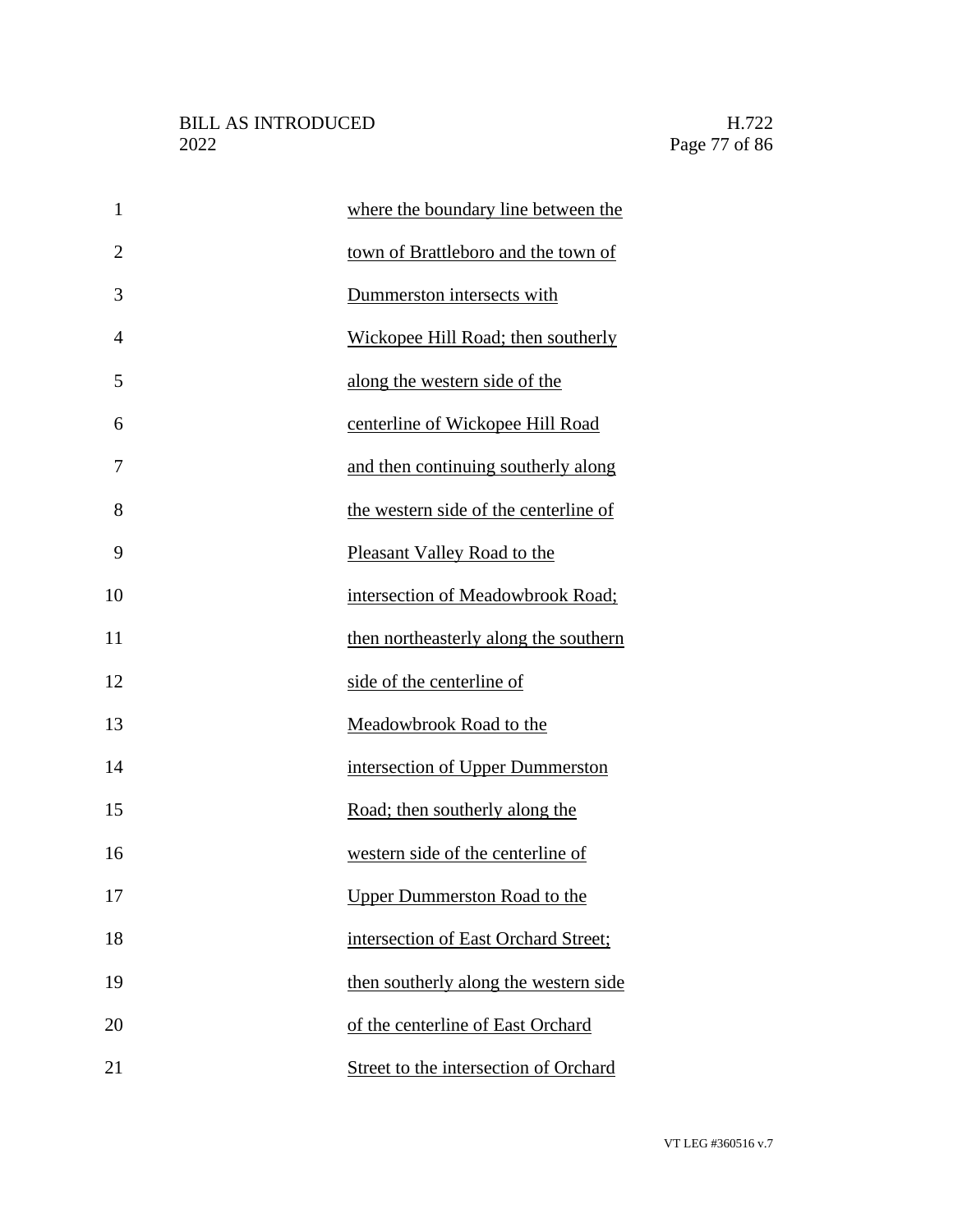| $\mathbf{1}$   | Street; then southerly along the       |
|----------------|----------------------------------------|
| $\overline{2}$ | western side of the centerline of      |
| 3              | Orchard Street to the intersection of  |
| $\overline{4}$ | Western Avenue; then westerly          |
| 5              | along the northern side of the         |
| 6              | centerline of Western Avenue to the    |
| 7              | intersection of Guilford Street; then  |
| 8              | southerly along the western side of    |
| 9              | the centerline of Guilford Street to   |
| 10             | the intersection of Maple Street; then |
| 11             | easterly along the southern side of    |
| 12             | the centerline of Maple Street to      |
| 13             | where it intersects with tax map       |
| 14             | parcel 00110367.000; then southerly    |
| 15             | along the western side of the western  |
| 16             | boundary of tax map parcels            |
| 17             | 00110367.000 and 00110368.000;         |
| 18             | then westerly along the northern side  |
| 19             | of the southern boundary of tax        |
| 20             | parcel 00110369.000 to tax map         |
| 21             | parcel 00110378.000; then north        |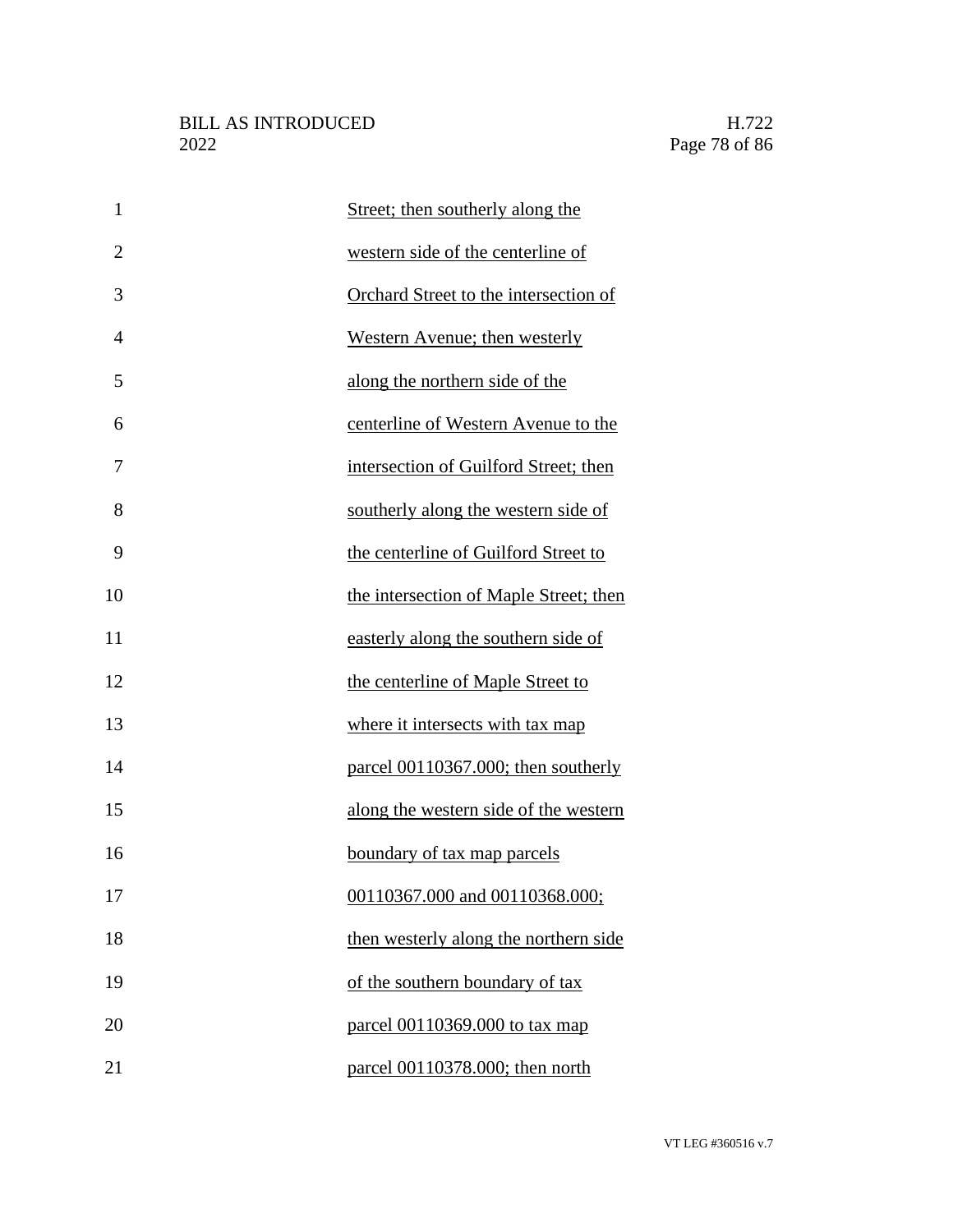| $\mathbf{1}$   |           | easterly along the eastern side of the |         |
|----------------|-----------|----------------------------------------|---------|
| $\overline{2}$ |           | easterly boundary of tax parcel        |         |
| 3              |           | 0110378.000 following the parcel       |         |
| $\overline{4}$ |           | boundary to Guilford Street; then      |         |
| 5              |           | southerly along the western side of    |         |
| 6              |           | the centerline of Guilford Street to   |         |
| 7              |           | the boundary of the town of            |         |
| 8              |           | Guilford; then westerly along the      |         |
| 9              |           | town line of Guilford to the           |         |
| 10             |           | boundary of the town of Marlboro;      |         |
| 11             |           | then northerly along the town line of  |         |
| 12             |           | Marlboro to the boundary of the        |         |
| 13             |           | town of Dummerston; then easterly      |         |
| 14             |           | along the town line of Dummerston      |         |
| 15             |           | to the point of beginning              | $\perp$ |
| 16             |           | Tax parcel ID numbers in               |         |
| 17             |           | <b>WINDHAM-7</b> are those numbers     |         |
| 18             |           | recorded in the town clerk's office as |         |
| 19             |           | of April 1, 2020.                      |         |
| 20             | WINDHAM-8 | That portion of the town of            |         |
| 21             |           | Brattleboro encompassed within a       |         |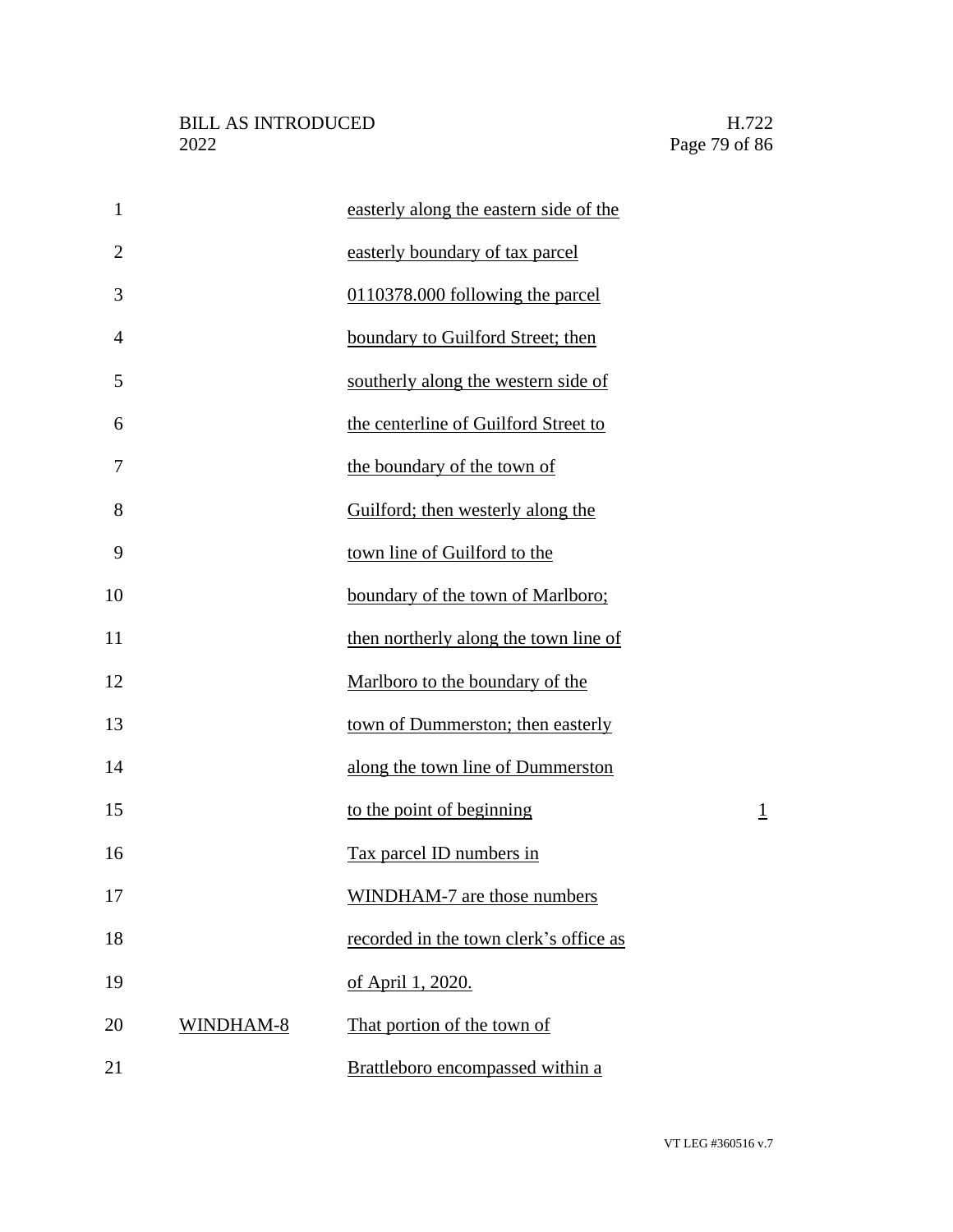| $\mathbf{1}$   | boundary beginning at the point        |
|----------------|----------------------------------------|
| $\overline{2}$ | where the eastern boundary line of     |
| 3              | the town of Brattleboro along the      |
| 4              | Connecticut River intersects with the  |
| 5              | Whetstone Brook; then westerly         |
| 6              | along the southern side of the         |
| 7              | Whetstone Brook to the intersection    |
| 8              | with Elm Street; then northerly along  |
| 9              | the western side of the centerline of  |
| 10             | Elm Street to the intersection of      |
| 11             | Frost Street; then westerly along the  |
| 12             | southern side of the centerline of     |
| 13             | Frost Street to the intersection of    |
| 14             | Williams Street; then westerly along   |
| 15             | the southern side of the centerline of |
| 16             | Williams Street to the intersection of |
| 17             | Brannan Street; then southerly along   |
| 18             | the eastern side of the centerline of  |
| 19             | Brannan Street to the intersection of  |
| 20             | West Street; then westerly along the   |
| 21             | southern side of the centerline of     |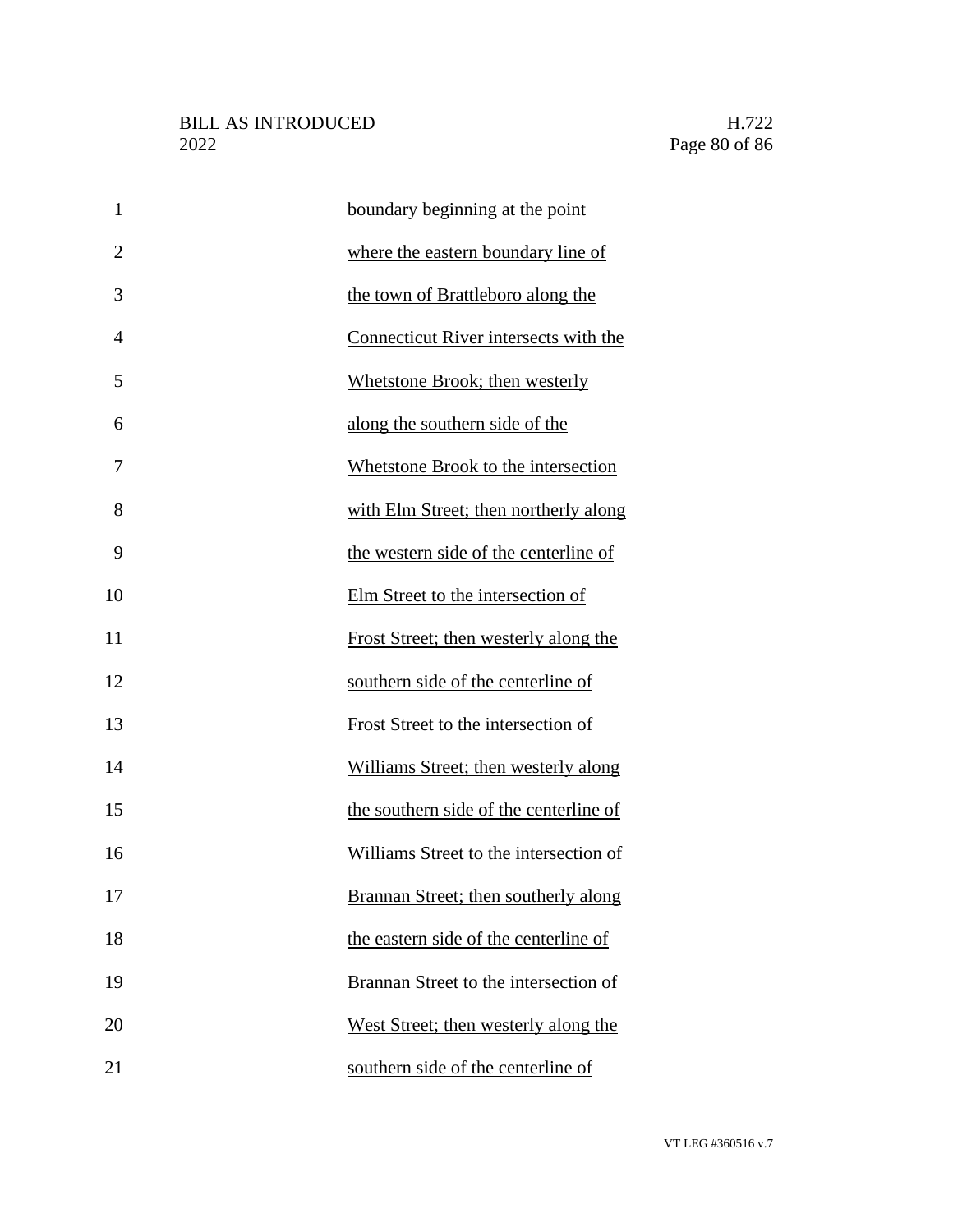| $\mathbf{1}$   | West Street to the intersection of                |
|----------------|---------------------------------------------------|
| $\overline{2}$ | <b>Strand Avenue; then southerly along</b>        |
| 3              | the eastern side of the centerline of             |
| $\overline{4}$ | West Street to the intersection of                |
| 5              | Williams Street; then westerly along              |
| 6              | the southern side of the centerline of            |
| 7              | <b>Williams Street past Whetstone</b>             |
| 8              | Drive to where it intersects with the             |
| 9              | Whetstone Brook; then westerly                    |
| 10             | along the southern side the centerline            |
| 11             | of the Whetstone Brook past                       |
| 12             | Interstate 91 to the intersection of              |
| 13             | Guilford Street; then southerly along             |
| 14             | the eastern side of the centerline of             |
| 15             | Guilford Street to the intersection of            |
| 16             | Maple Street; then easterly along                 |
| 17             | the northern side of the centerline of            |
| 18             | Maple Street to the westerly                      |
| 19             | boundary of tax parcel                            |
| 20             | $\underline{00110367.000}$ ; then southerly along |
| 21             | the eastern side of the western                   |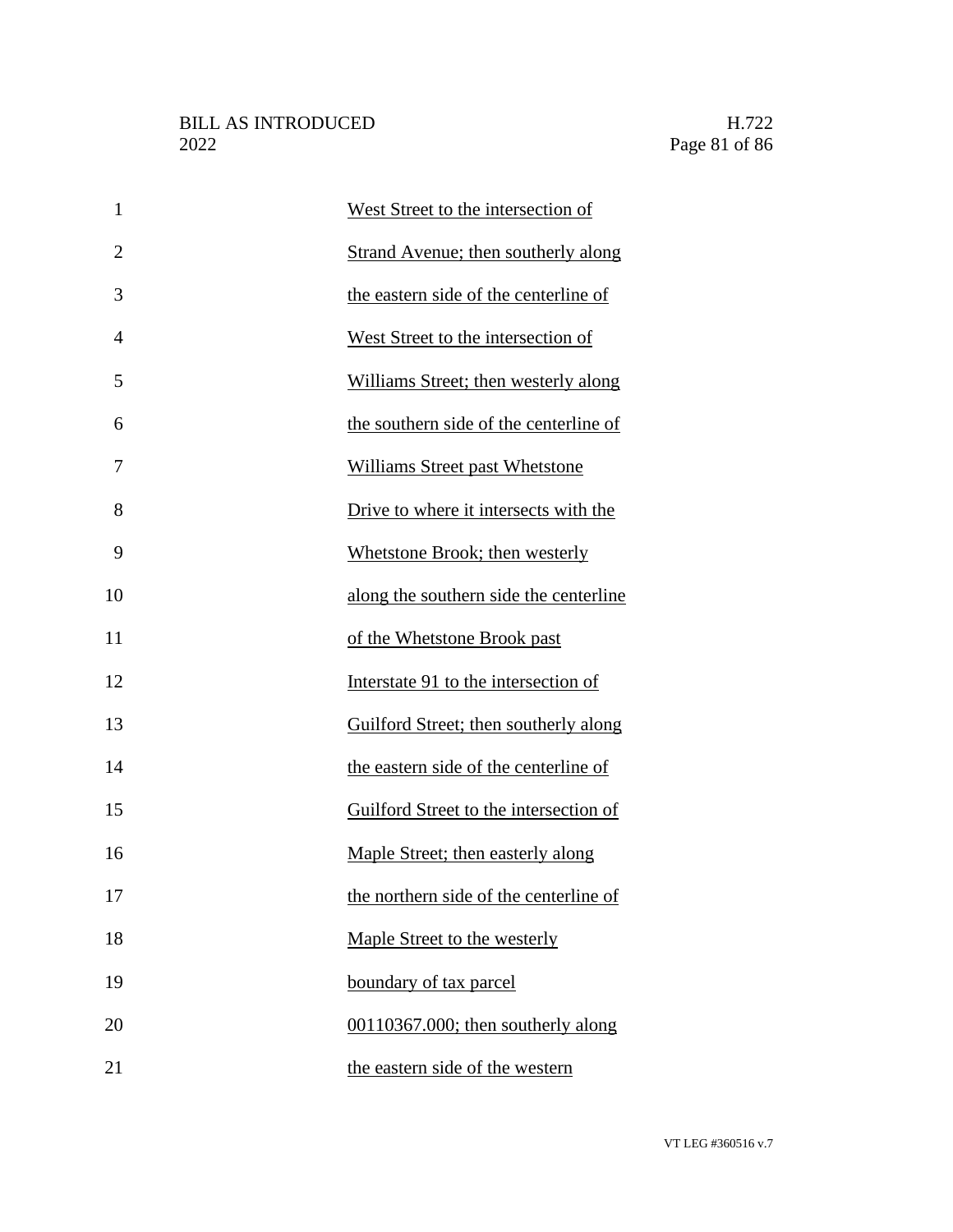| $\mathbf{1}$   | boundary of tax parcels               |
|----------------|---------------------------------------|
| $\overline{2}$ | 00110367.000 and 00110368.000;        |
| 3              | then westerly along the south side of |
| 4              | the southern boundary of tax          |
| 5              | parcel 00110369.000 to tax parcel     |
| 6              | 00110378.000; then northeasterly      |
| 7              | along the western side of the         |
| 8              | eastern boundary of tax parcel        |
| 9              | 00110378.000 following the parcel     |
| 10             | boundary to Guilford Street; then     |
| 11             | southerly along the eastern side of   |
| 12             | the centerline of Guilford Street to  |
| 13             | the boundary of the town of           |
| 14             | Guilford; then easterly along the     |
| 15             | town line of Guilford to the          |
| 16             | intersection with the Connecticut     |
| 17             | River; then northerly along the       |
| 18             | Connecticut River to the point of     |
| 19             | <u>beginning.</u><br>$\overline{1}$   |
| 20             | Tax parcel ID numbers in              |
| 21             | WINDHAM-8 are those numbers           |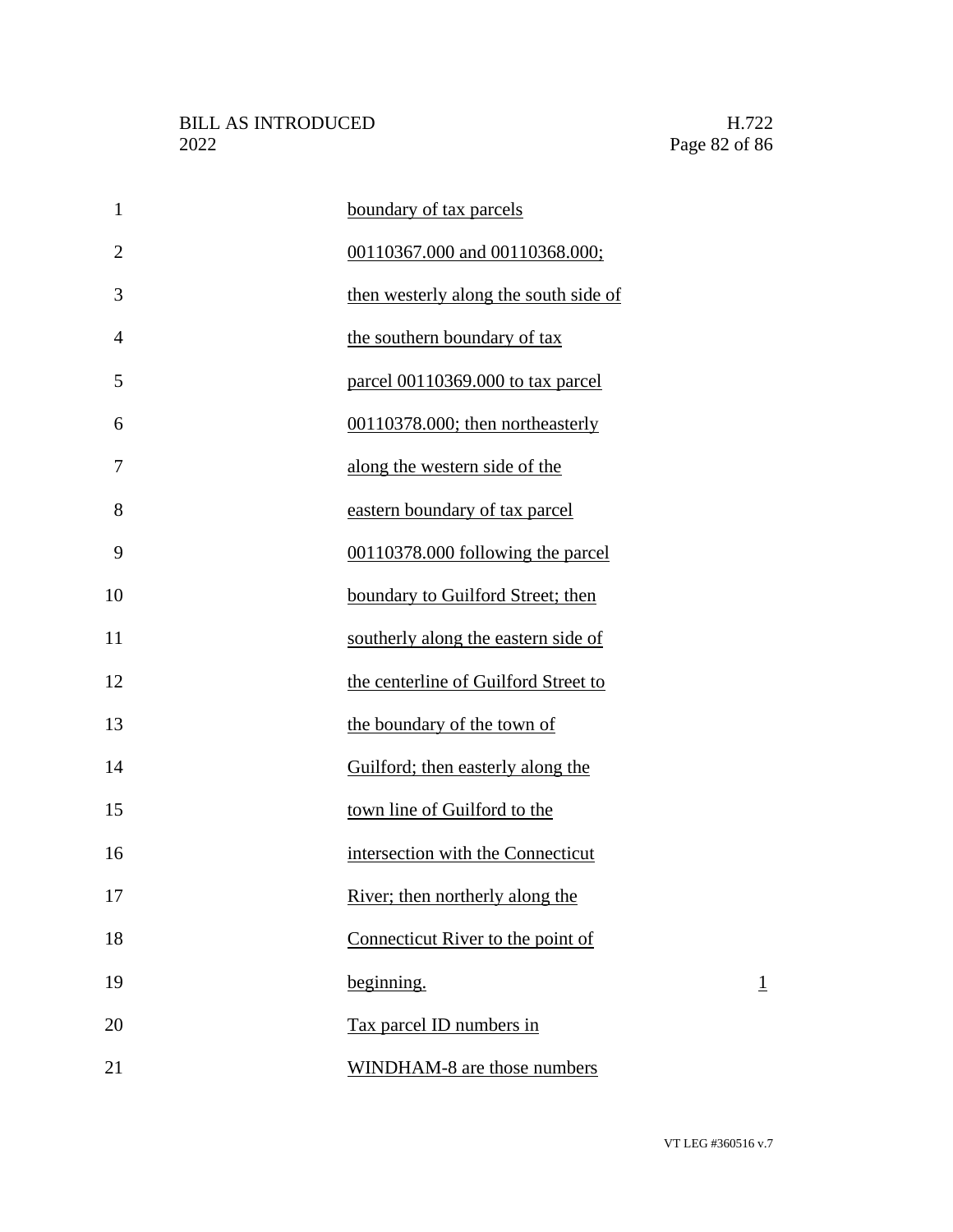| $\mathbf{1}$   |                   | recorded in the town clerk's office as |                |
|----------------|-------------------|----------------------------------------|----------------|
| $\overline{2}$ |                   | of April 1, 2020.                      |                |
| 3              | WINDHAM-9         | That portion of the town of            |                |
| $\overline{4}$ |                   | Brattleboro not located in             |                |
| 5              |                   | WINDHAM-7 or WINDHAM-8                 | $\overline{1}$ |
| 6              | WINDHAM-          |                                        |                |
| 7              | WINDSOR-          |                                        |                |
| 8              | <b>BENNINGTON</b> | Andover, Londonderry, Weston, and      |                |
| 9              |                   | Winhall                                | $\perp$        |
| 10             |                   | *** WINDSOR COUNTY ***                 |                |
| 11             | WINDSOR-1         | Hartland, West Windsor, and            |                |
| 12             |                   | Windsor                                | $\overline{2}$ |
| 13             | WINDSOR-2         | Baltimore, Cavendish, and              |                |
| 14             |                   | Weathersfield                          | $\perp$        |
| 15             | WINDSOR-3         | Springfield                            | $\overline{2}$ |
| 16             | WINDSOR-4         | Barnard, Bridgewater, Pomfret, and     |                |
| 17             |                   | that portion of the town of Hartford   |                |
| 18             |                   | encompassed within a boundary          |                |
| 19             |                   | beginning at the point where the       |                |
| 20             |                   | northern boundary line of Hartford     |                |
| 21             |                   | and Norwich intersects with Joshua     |                |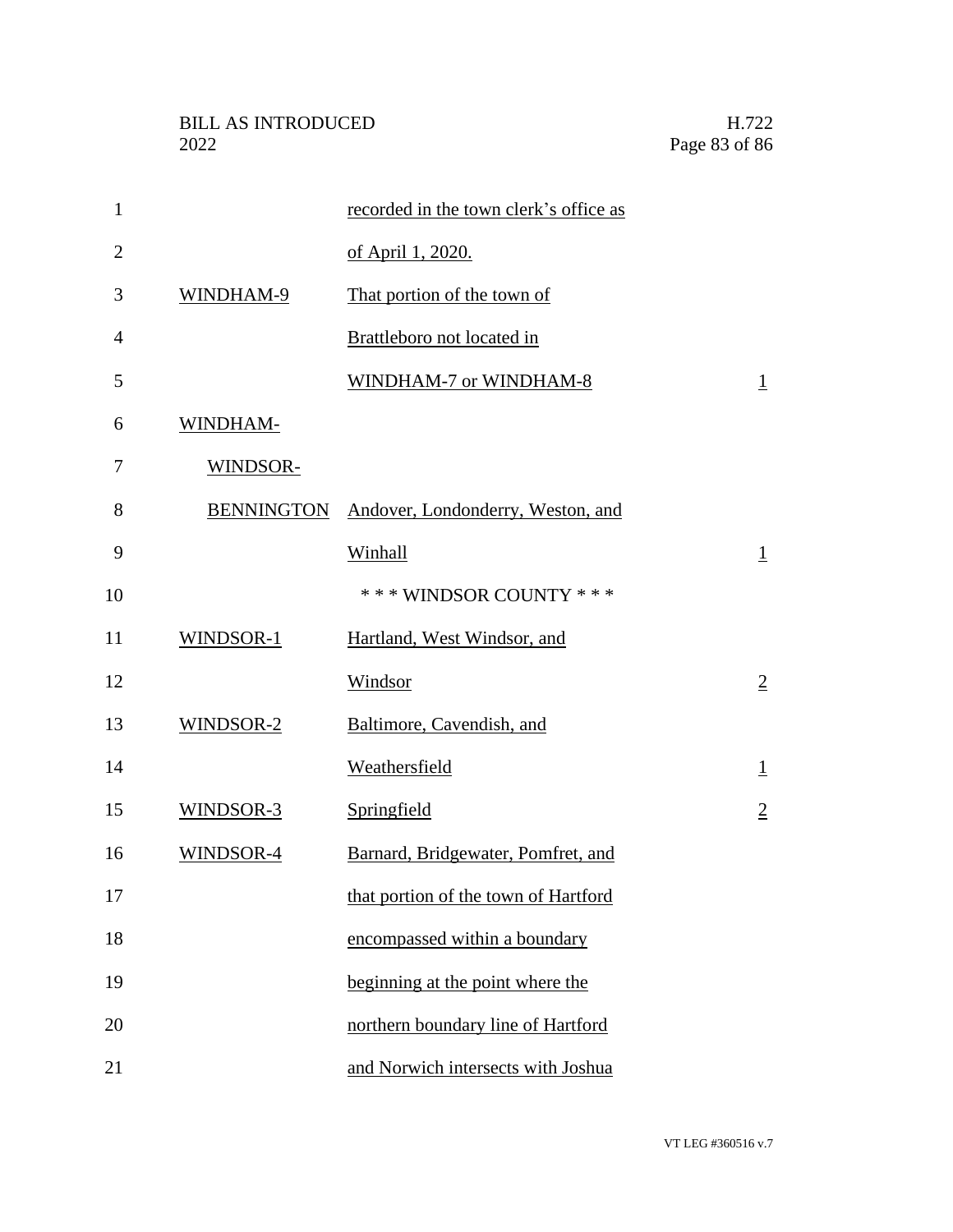| $\mathbf{1}$   | Road; then southerly along the         |
|----------------|----------------------------------------|
| $\overline{2}$ | western side of the centerline of      |
| 3              | Joshua Road to the intersection of     |
| $\overline{4}$ | Jericho Street; then southwesterly     |
| 5              | along the northern side of the         |
| 6              | centerline of Jericho Street to the    |
| 7              | intersection of VT Route 14; then      |
| 8              | easterly along the southern side of    |
| 9              | the centerline of VT Route 14 to the   |
| 10             | intersection of the centerline of      |
| 11             | Runnals Road and VT Route 14;          |
| 12             | then turn south along the              |
| 13             | southwesterly side of a straight line  |
| 14             | extension from the end of Runnals      |
| 15             | Road across the White River to the     |
| 16             | intersection of Old River Road and     |
| 17             | the beginning of Costello Road; then   |
| 18             | westerly along the northern side of    |
| 19             | the centerline of Costello Road to the |
| 20             | intersection of Old Quechee Road;      |
| 21             | then southwesterly along the           |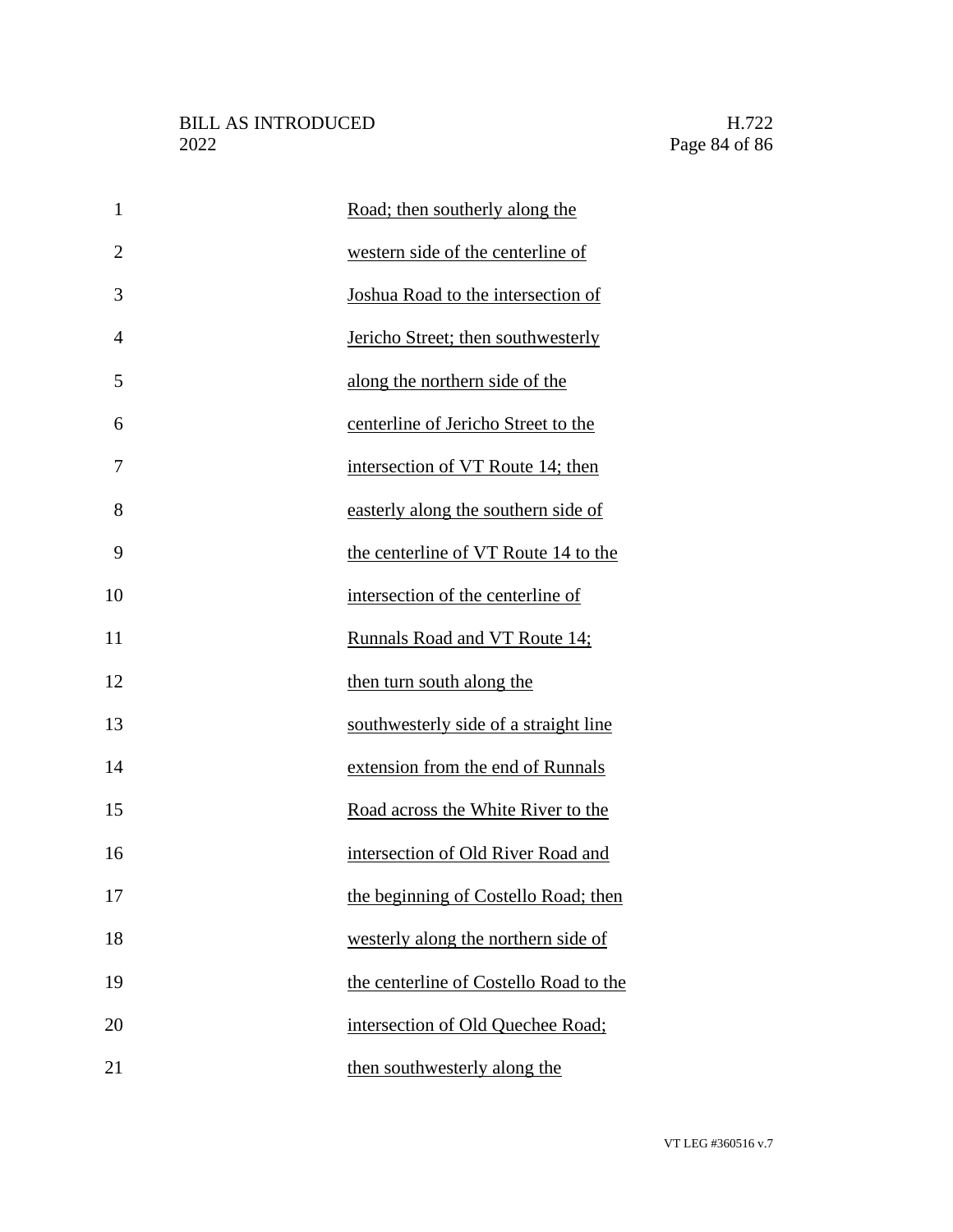| $\mathbf{1}$   | northeasterly side of the centerline of |  |
|----------------|-----------------------------------------|--|
| $\overline{2}$ | Old Quechee Road to the                 |  |
| 3              | intersection of Quechee Main Street;    |  |
| 4              | then westerly along the northern side   |  |
| 5              | of the centerline of Quechee Main       |  |
| 6              | Street to the intersection of           |  |
| 7              | Waterman Hill Road and the              |  |
| 8              | Quechee Covered Bridge; then            |  |
| 9              | westerly along the northern side of     |  |
| 10             | the Ottauquechee River to the           |  |
| 11             | boundary line of the town of            |  |
| 12             | Hartland; then westerly along the       |  |
| 13             | town line of Hartland to the            |  |
| 14             | boundary of the town of Woodstock;      |  |
| 15             | then westerly along the town line of    |  |
| 16             | Woodstock to the boundary of the        |  |
| 17             | town of Pomfret; then northerly         |  |
| 18             | along the town line of Pomfret to the   |  |
| 19             | boundary of the town of Sharon; then    |  |
| 20             | easterly along the town line of         |  |
| 21             | Sharon to the boundary of the town      |  |